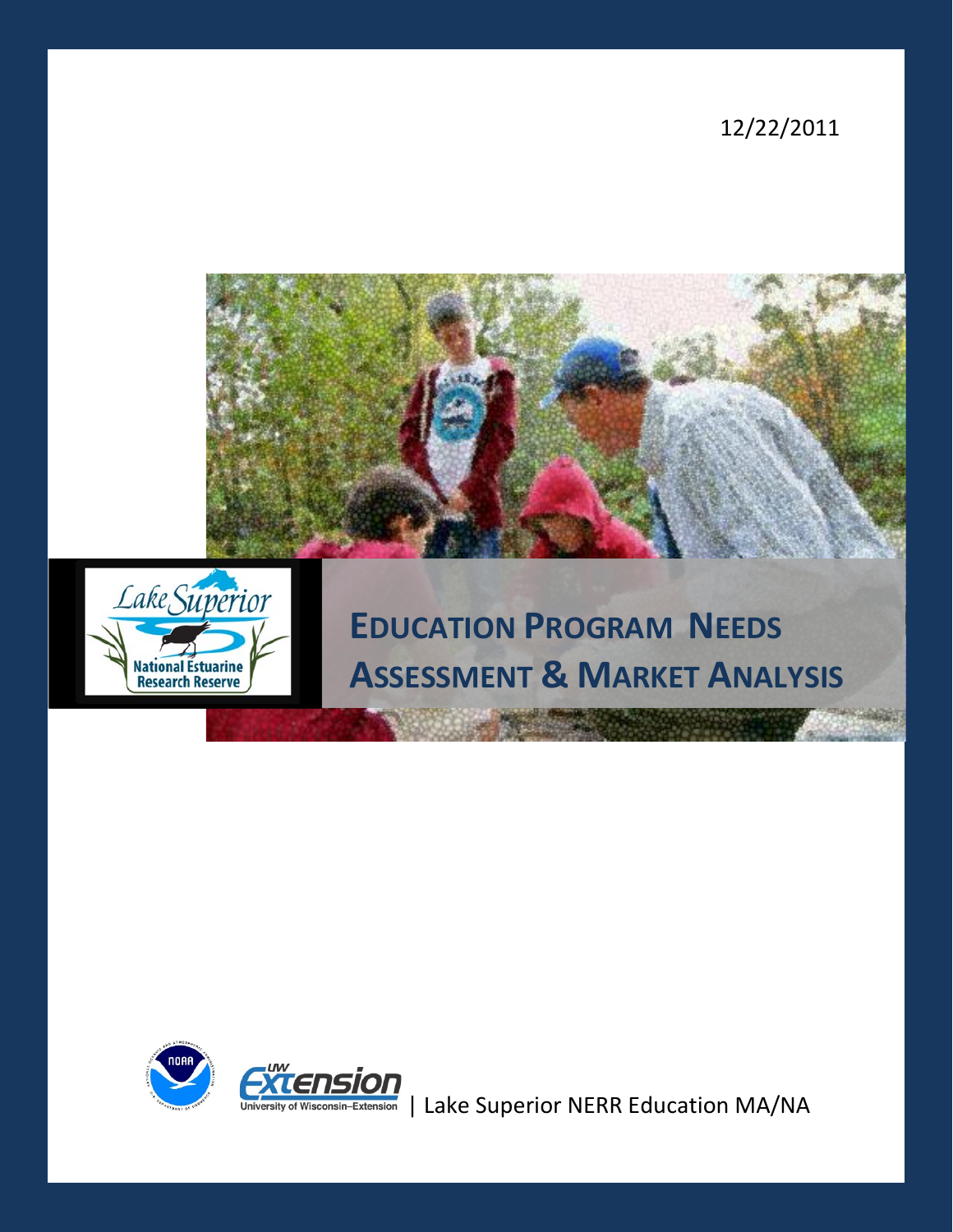# **Table of Contents**

| Appendices |                     |  |
|------------|---------------------|--|
|            | $1_{-}$<br>2.<br>3. |  |

5. Wisconsin and Minnesota NERR-related State Educational Standards………….….44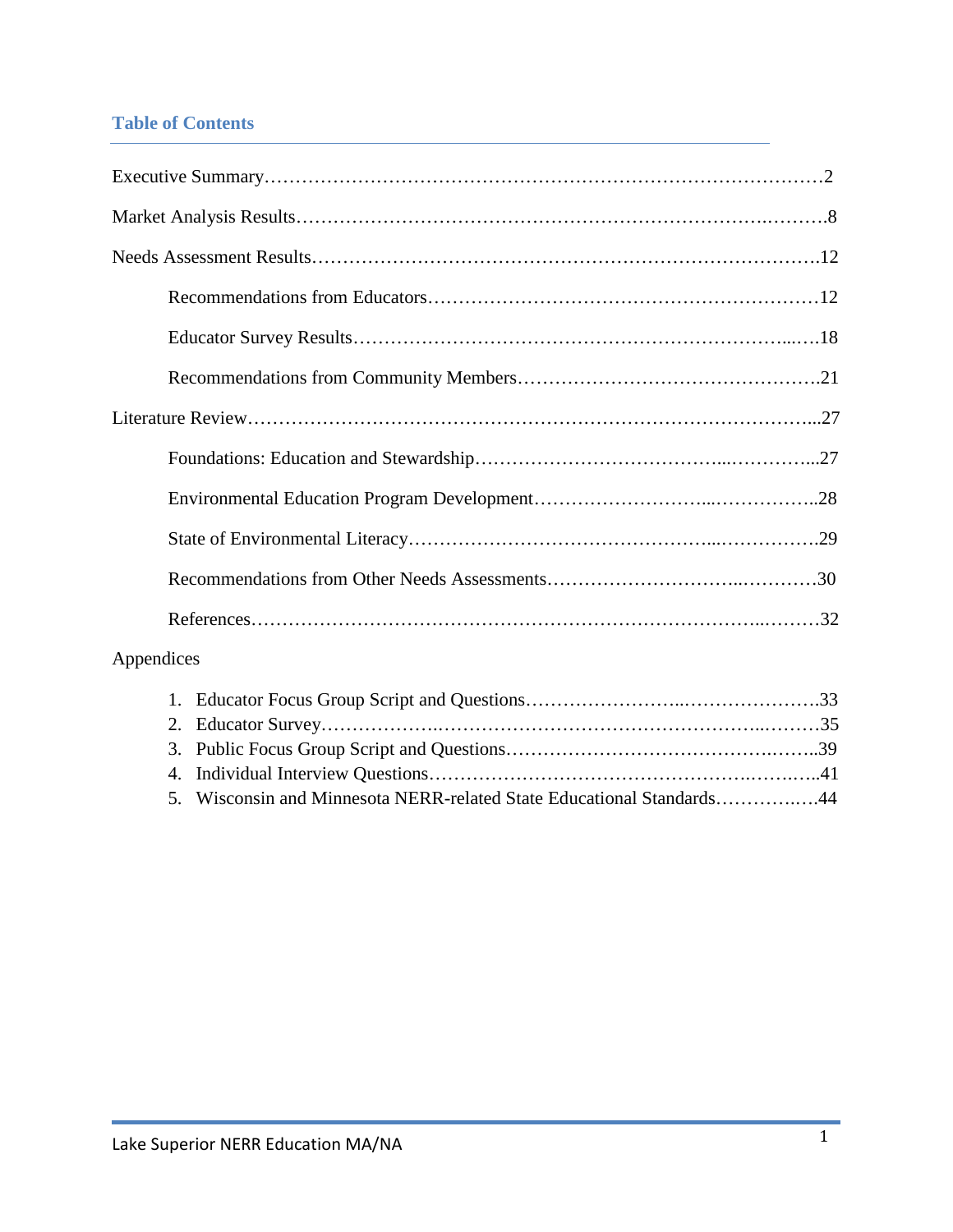#### **Executive Summary**

#### Introduction

The Lake Superior National Estuarine Research Reserve (Lake Superior NERR) was designated in 2010 and is the 28th reserve in the NERR system. The reserve is the second freshwater estuarine reserve designated on the Great Lakes. It is situated on the freshwater estuary at the confluence of the St. Louis River and Lake Superior located on the southwestern tip of Lake Superior and is bordered by Wisconsin and Minnesota.

The Lake Superior NERR is in the pre-operational phase of developing an education program to complement the developing research and coastal training programs by addressing the educational needs of teachers, K-12 students, and community members.

#### Needs Assessment Objective

As the Lake Superior NERR concludes its first year, a needs assessment was conducted to provide an opportunity for community input and communication in the formation of the LSNERR education programs, as well as an opportunity to build and enhance relationships with key education partners through collaborative development of the program.

#### **Methods**

The Lake Superior NERR Education Coordinator met with and interviewed 15 representatives of stakeholder groups, educators, and school administrators. Two focus groups were held, in addition to a presentation that solicited feedback from members of the Wisconsin Association for Environmental Education. The first focus group consisted of eight educators and was held in a school in Superior WI. The second was open to the public and held in the Superior Public Library, attended by five people. Teachers also received a survey instrument common to all education needs assessments in the NERR system. A review of literature relevant to estuary education and environmental education program formation was conducted. All results build upon and enhance an education market analysis and needs assessment conducted in 2010 prior to NERR designation.

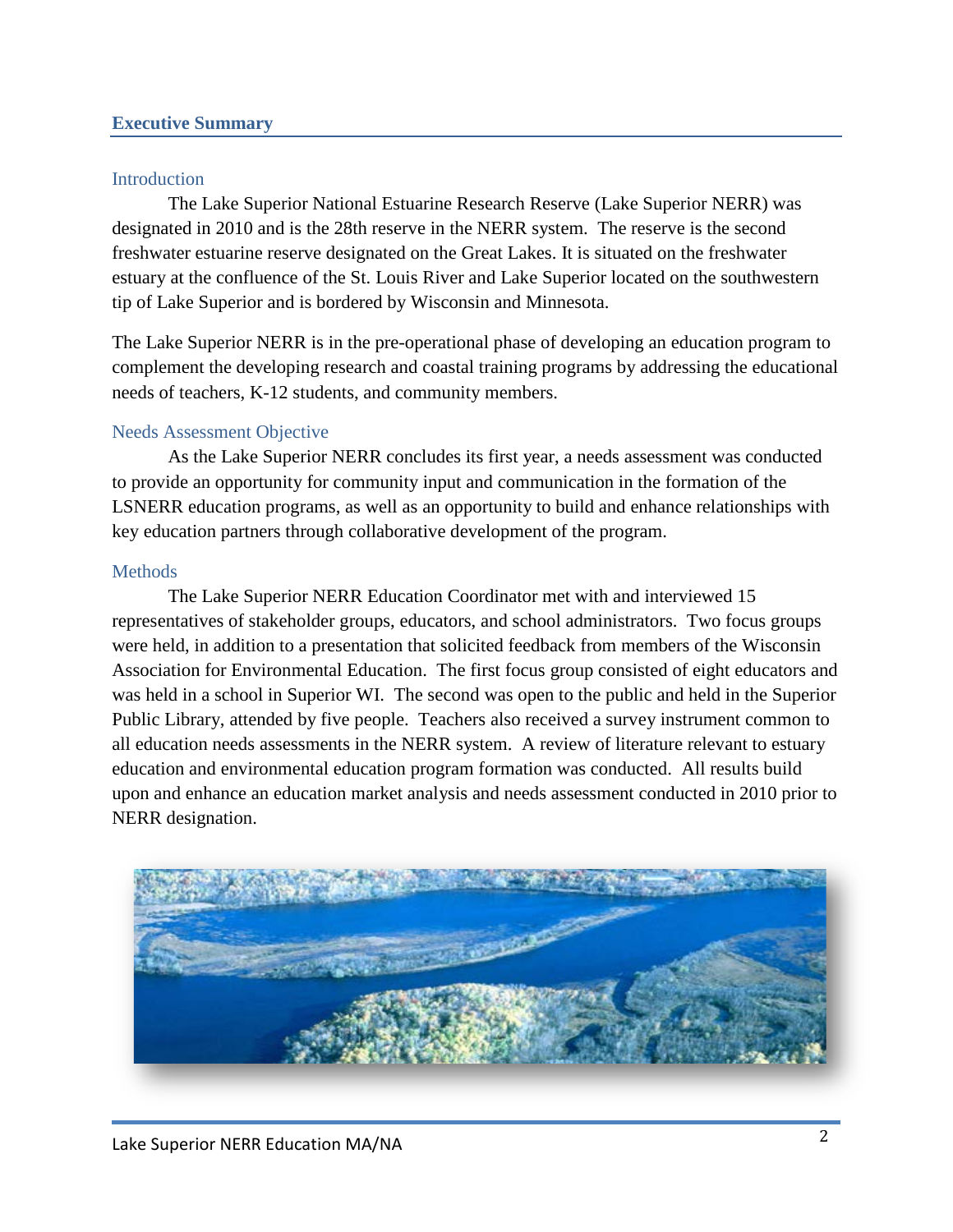#### Overview of Regional K-12 Schools

The Superior School District, the most immediate school district to the Lake Superior NERR, had a total enrollment of 4,858 students in the 2010-2011 school year and is the  $27<sup>th</sup>$ largest district in the state. Further demographics of Superior students are given in the table below. Within the district, there are six elementary schools, one middle school and one high school and one district-run preschool.

The Duluth School District in Duluth, MN is the second nearest school district. There are a total of 8787 students in the district, with nine elementary schools, two middle schools, and two high schools. While this initial needs assessment focuses primarily on Superior, it is worthwhile to consider students in Duluth as a potential future audience for Lake Superior NERR programs.

| <b>Student Demographics</b>            | <b>Superior, WI</b> | Duluth, MN |
|----------------------------------------|---------------------|------------|
| White                                  | 89%                 | 82.1%      |
| American Indian                        | 5                   | 5.8        |
| Asian                                  |                     | 2.6        |
| <b>Black</b>                           | 4                   | 7.7        |
| Latino                                 | 2                   | 1.8        |
| Percent Economically Disadvantaged (as | 51                  | 43.0       |
| measured by % free and reduced lunch)  |                     |            |
| <b>English Language Learners</b>       | 1.0                 | 0.3        |

## Key Findings

#### *Public Recommendations*

Results of interviews with community members and the public focus group provided a clearer picture of public perception and use of land included in the Reserve, as well as key recommendations for community and K-12 programs. Key findings appear below in Table 1.

## *Table 1.* **Public Recommendations for Lake Superior NERR education programs.**

| <b>Public use of land</b><br>included in NERR<br>boundaries | People use the reserve for nature-based and motorized recreation,<br>$\bullet$<br>especially boating and fishing.<br>• The St. Louis River Estuary (SLRE) fuels the local economy.<br>• The freshwater estuary provides intangible benefits to the<br>community.<br>Many people are not aware of the Lake Superior NERR or SLRE.<br>$\bullet$ |
|-------------------------------------------------------------|-----------------------------------------------------------------------------------------------------------------------------------------------------------------------------------------------------------------------------------------------------------------------------------------------------------------------------------------------|
|-------------------------------------------------------------|-----------------------------------------------------------------------------------------------------------------------------------------------------------------------------------------------------------------------------------------------------------------------------------------------------------------------------------------------|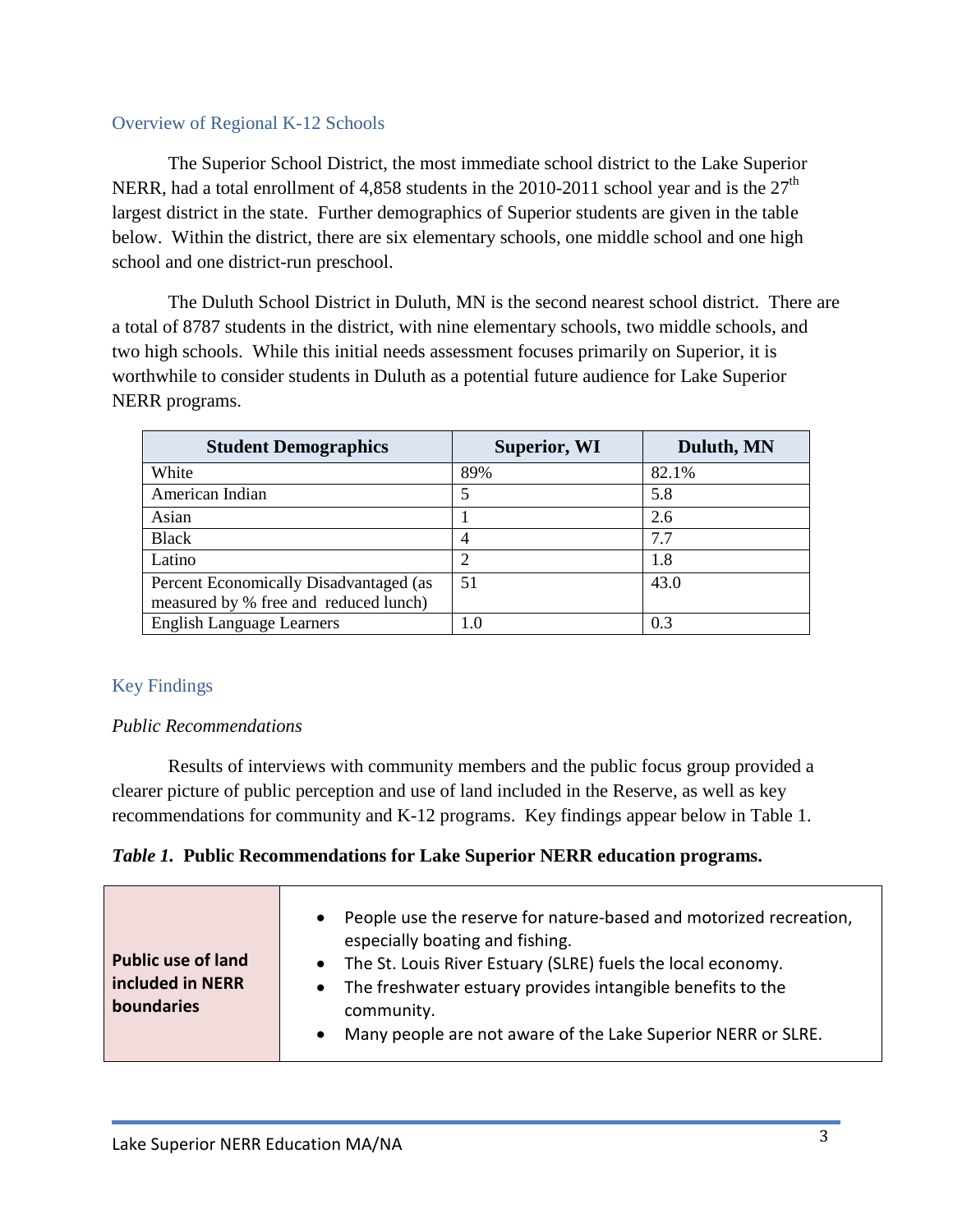| Importance of the<br><b>St. Louis River</b><br><b>Estuary to the</b><br>community | The St. Louis River Estuary<br>provides a sense of place and a cultural context.<br>is important to regional biodiversity and the health of Lake Superior.<br>provides recreation and tourism opportunities<br>is a regional economic driver<br>provides aesthetic value                                                                                                                                                                                                                                                                     |                                                                                                                                                                                                |  |
|-----------------------------------------------------------------------------------|----------------------------------------------------------------------------------------------------------------------------------------------------------------------------------------------------------------------------------------------------------------------------------------------------------------------------------------------------------------------------------------------------------------------------------------------------------------------------------------------------------------------------------------------|------------------------------------------------------------------------------------------------------------------------------------------------------------------------------------------------|--|
| <b>Recommendations</b><br>for education                                           | <b>Information</b>                                                                                                                                                                                                                                                                                                                                                                                                                                                                                                                           | Estuary 101: What is it? How does it function?<br>Biotic Communities: What lives there and what<br>problems exist?<br>Economics: What is the value of the estuary and how<br>do people use it? |  |
| program content                                                                   | Stewardship                                                                                                                                                                                                                                                                                                                                                                                                                                                                                                                                  | The SLRE is a unique and important ecosystem<br>$\bullet$<br>Stewardship of the SLRE is important and requires<br>public participation.                                                        |  |
| <b>Recommendations</b><br>for program format                                      | The LSNERR educational approach should be experiential and provide<br>direct connections with the estuary.                                                                                                                                                                                                                                                                                                                                                                                                                                   |                                                                                                                                                                                                |  |
| <b>Interpretive Center</b><br>recommendations                                     | Use a variety of methods to reach different learning styles.<br>Include information about historical and present condition of the<br>$\bullet$<br>SLRE and explain what caused these changes.<br>Estuary Basics: what it is, how it functions, and its' ecological<br>significance.<br>The story of the river's human history, from Ojibwe settlements<br>through industry to modern day, should be included.<br>Portray the importance of the SLRE to culture and economy.<br>Include important Native American connections to the estuary. |                                                                                                                                                                                                |  |
| <b>Recommendations</b><br>for school programs                                     | Look to other successful area programs for examples of what might<br>work for LSNERR.<br>A variety of general recommendations were given, especially<br>regarding access to the reserve, marketing, and program format.                                                                                                                                                                                                                                                                                                                      |                                                                                                                                                                                                |  |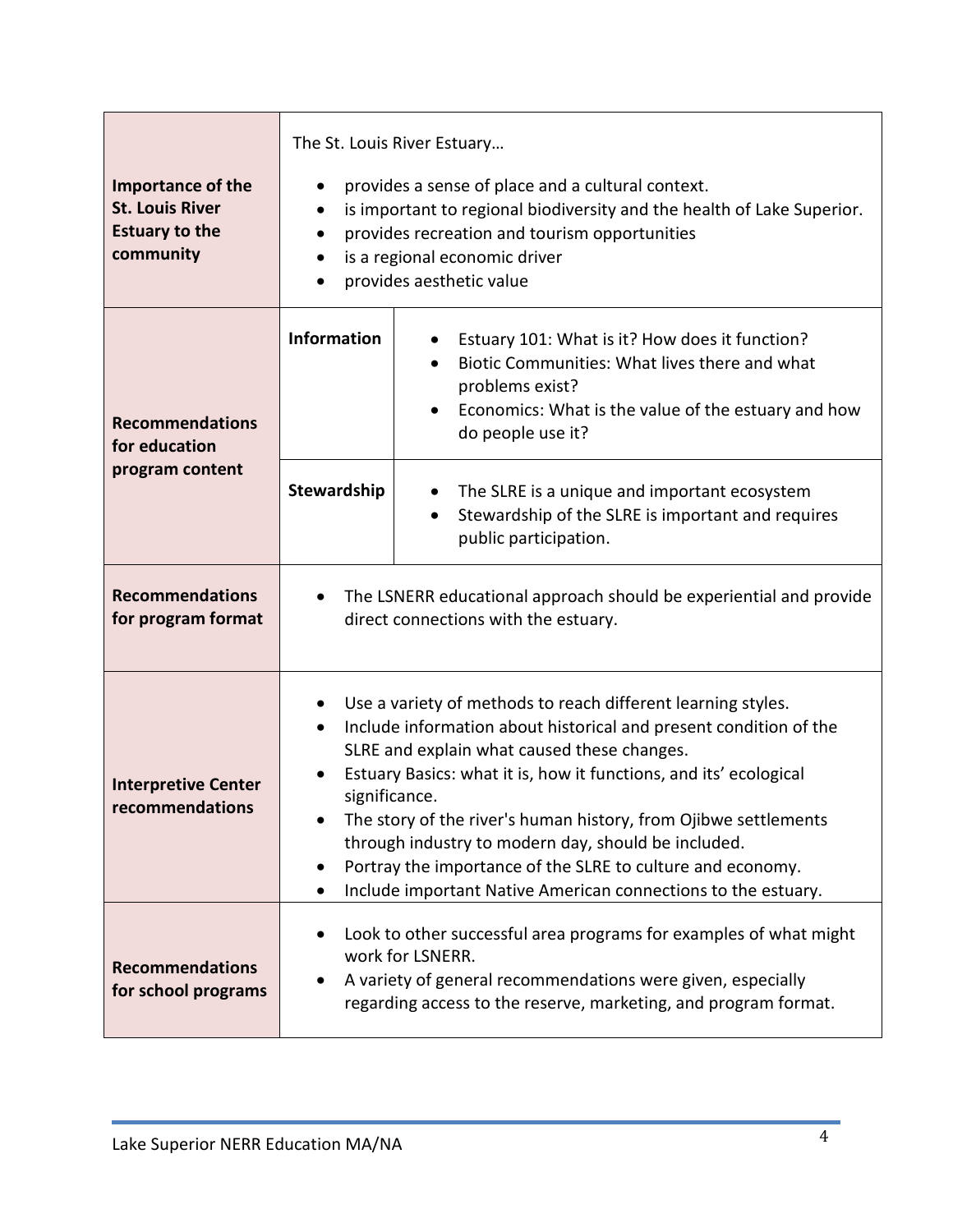# *Educator Recommendations*

Educators and school administrators from the Superior School District provided recommendations for the structure and format of K-12 programming through interviews, focus groups and a survey. Key findings appear below in Table 2.

|  | Table 2. Educator Recommendations for LSNERR K-12 programming |  |  |
|--|---------------------------------------------------------------|--|--|
|  |                                                               |  |  |

| <b>Existing and</b><br>previous outdoor<br>and environmental<br>programming          | Some classes study Lake Superior and more general ecological<br>concepts but this is not typically in-depth. Many do not study Lake<br>Superior.<br>Superior School District makes use of their school forest and provides<br>$\bullet$<br>some EE opportunities, including outside providers.<br>Respondents, including administrators, express a desire to continue<br>$\bullet$<br>past environmental programs or create similar ones. |
|--------------------------------------------------------------------------------------|-------------------------------------------------------------------------------------------------------------------------------------------------------------------------------------------------------------------------------------------------------------------------------------------------------------------------------------------------------------------------------------------------------------------------------------------|
| <b>Barriers and</b><br>limitations to<br>environmental and<br>outdoor<br>programming | Time required to meet core standards limits teachers' ability to<br>include environmental and science content.<br>Financial resources, especially for transportation, are a barrier to<br>environmentally based field experiences.<br>Taking students outdoors presents challenges to some teachers.                                                                                                                                      |
| <b>Desired</b><br>programming for<br>students                                        | Lake Superior NERR programming should be relevant to students<br>lives and interdisciplinary in nature                                                                                                                                                                                                                                                                                                                                    |
| <b>Desired professional</b><br>development<br>programming for<br>teachers            | Teachers expressed interest in having in-school support to mentor<br>$\bullet$<br>and train them in Lake Superior NERR related content and outdoor<br>education methods.<br>A variety of professional development format recommendations<br>were given, but most indicated that teachers desire the most possible<br>impact for their time investment, especially in an experiential format.                                              |
| <b>General program</b><br>strategy                                                   | Teach estuary basics, and make it relevant to people who don't live<br>$\bullet$<br>by estuaries.<br>Include economics and history in displays and programming.<br>$\bullet$<br>Connect to the Superior School Forest.<br>Emphasize stewardship of Lake Superior Freshwater estuaries.<br>Compliment school district strategies and calendar.<br>$\bullet$<br>Reach younger students.                                                     |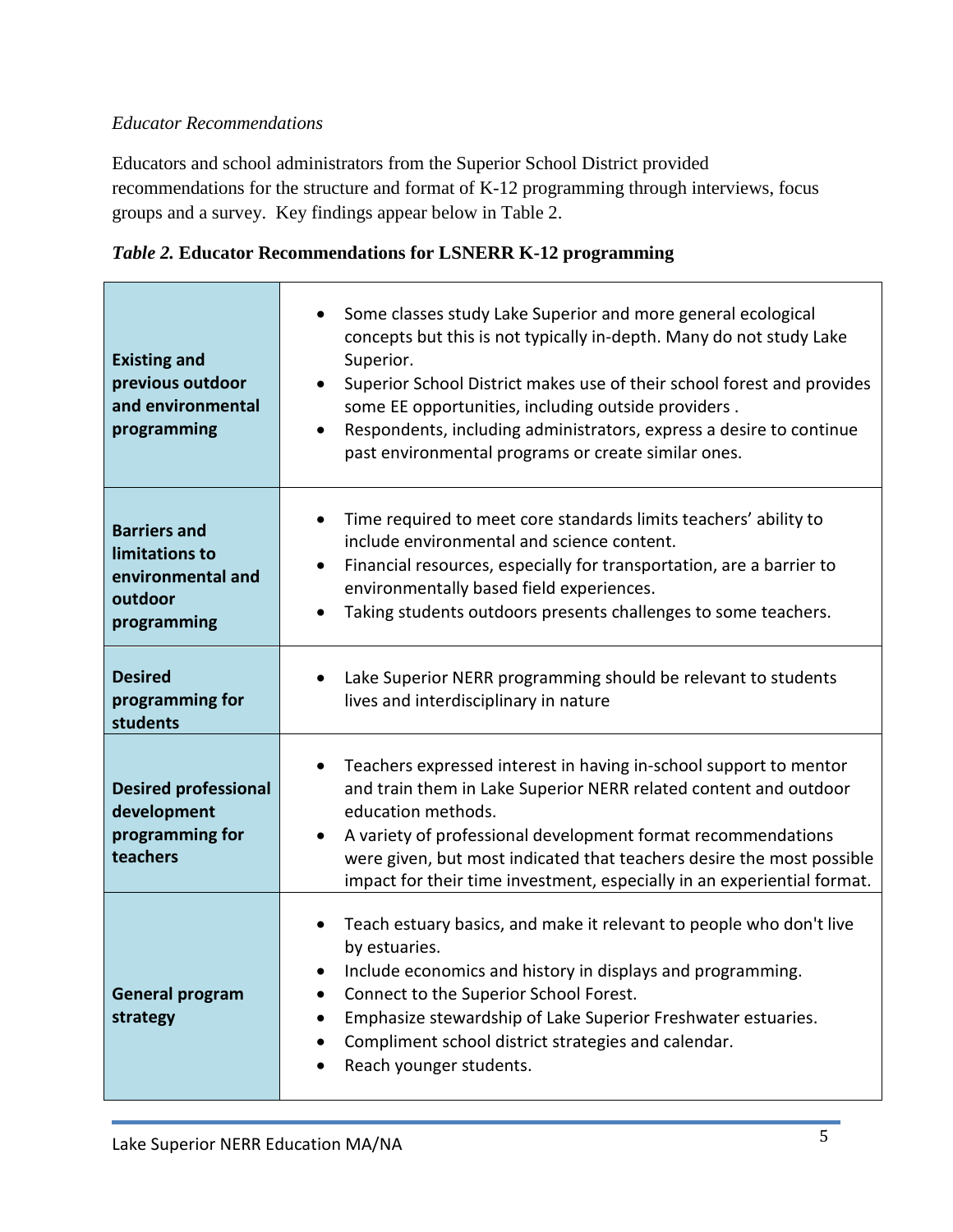| <b>Survey results</b> | • Most surveyed elementary teachers had little PD related to estuaries<br>or Lake Superior, and included limited estuary related content into<br>their curriculum. |
|-----------------------|--------------------------------------------------------------------------------------------------------------------------------------------------------------------|
|-----------------------|--------------------------------------------------------------------------------------------------------------------------------------------------------------------|

## *Literature Review*

A literature review was conducted in order to triangulate support for the recommendations of needs assessment participants. Surveying key components of literature related to the NERR program, the most applicable findings appear in *Table 3.*

# *Table 3.* **Key Findings from the LSNERR Needs Assessment Literature Review.**

| <b>Education and Stewardship</b>                             | Studies have shown consistently that increasing<br>knowledge through education, whether related to<br>health, safety or conservation, does not lead to a change<br>in behavior (Schultz p. 1080). Motivation is the key<br>driving force.<br>Environmental sensitivity is key to motivation.<br>Environmental sensitivity develops through significant,<br>positive contact with the outdoors through time.                                                               |
|--------------------------------------------------------------|---------------------------------------------------------------------------------------------------------------------------------------------------------------------------------------------------------------------------------------------------------------------------------------------------------------------------------------------------------------------------------------------------------------------------------------------------------------------------|
| <b>Environmental Education</b><br><b>Program Development</b> | Environmental literacy consists of knowledge, attitudes,<br>and behaviors.<br>Environmental Literacy is the key objective of<br>environmental education programs within NOAA and<br>the NERR system.                                                                                                                                                                                                                                                                      |
| The state of environmental<br>literacy                       | Overall, U.S. environmental literacy is low to moderate.<br>Particularly missing is an understanding of cause-and-<br>effect relationships in environmental issues.<br>However, 85% of WI 5th and 11th graders showed<br>interest in learning more about the environment.<br>80% of WI teachers strongly agreed that environmental<br>education should be a priority.<br>This contrasts with the fact that 42% of WI teachers<br>spent less than 1/2 hour per week on EE. |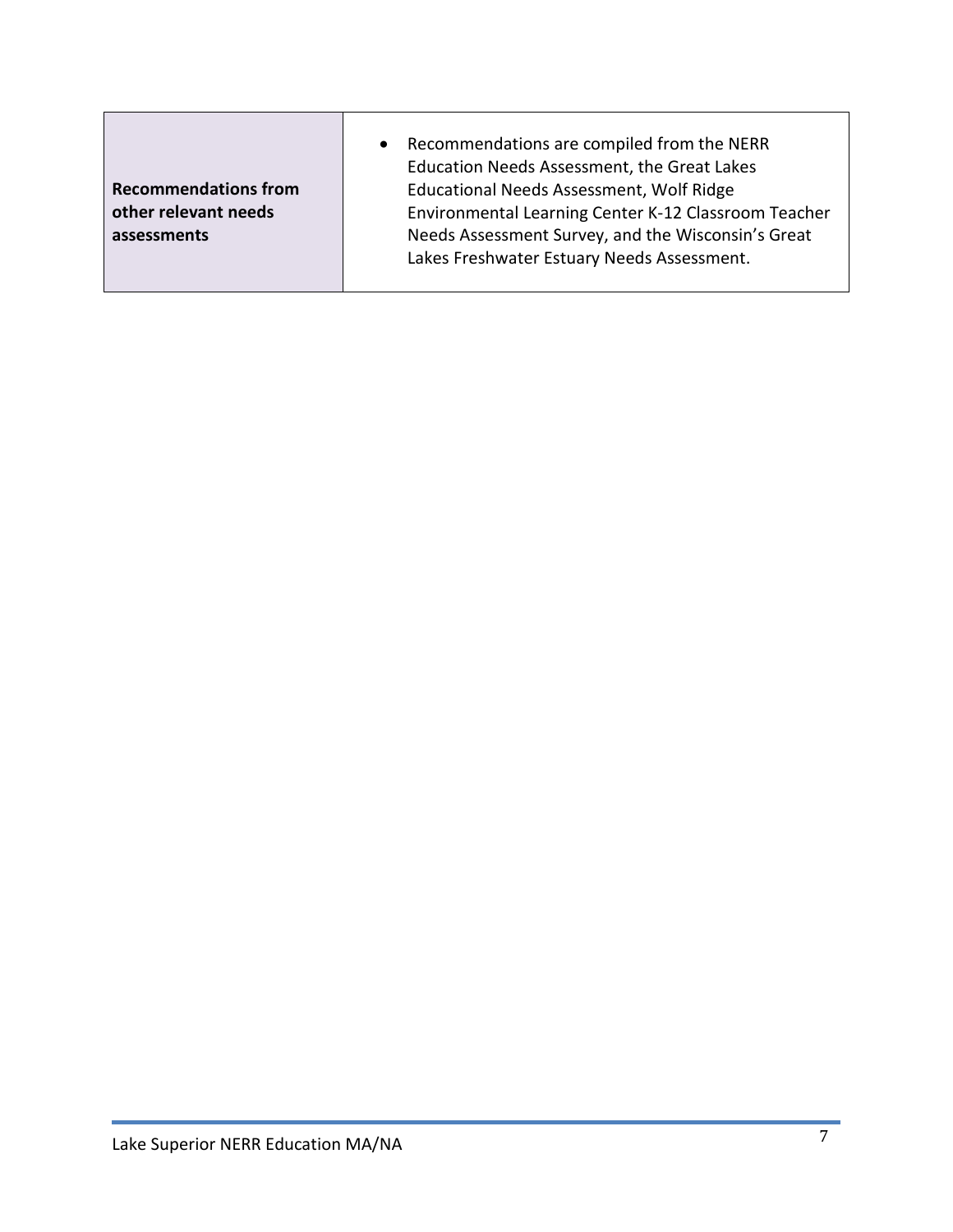# **Market Analysis**

Before the designation of Lake Superior NERR, Graduate student Bryan Sederberg from the University of Michigan conducted both a market analysis and a needs assessment in 2010. The market analysis provides a partial picture of regional needs by surveying existing regional programs that provide environmental or water resources related educational content. While this analysis surveyed a limited audience (only program providers), it provides a valuable overview of these programs and the potential role of the Lake Superior NERR. Methods and detailed results are documented in Appendix 3 of the Lake Superior NERR 2010-2013 Management Plan. Key program recommendations will be duplicated here.

#### Programs by Audience and Region

The 45 programs operated by the regional organizations surveyed in the needs assessment were divided by audience and region served (*Figures 1* and *2)*. No programs appear to be serving early childhood and family audiences specifically, although other regional organizations not included in the needs assessment (such as the Lake Superior Zoo and Hartley Nature Center, both in Duluth) do provide programs for these audiences. Only one program serves elementary students specifically, a finding that correlates with reports of limited elementary programming from the teacher focus group and interviews. Three programs (7%) target the university and college audience.

When the programs are divided by region, the fewest number of programs  $(n=4)$  served the Superior area and the North Shore communities, although these numbers rose when considering programs serving the entire region (n=5). The Duluth area was served by the greatest number of programs (n=16, 45%), followed by the South Shore region of Wisconsin and upper Michigan (n=6). Most South Shore programs were provided by the Northern Great Lakes Visitors Center.

This suggests a need in regional communities for science and outdoor education programs that reach early childhood audiences, elementary classrooms, and university/college students, while specifically reaching those audiences in the Superior area. While a similarly small number of programs exist on Minnesota's North Shore of Lake Superior, these sites may not be suitable to Lake Superior NERR programming due to our inherent focus on freshwater estuaries. However, the need for programming in this region should be further assessed as the program develops.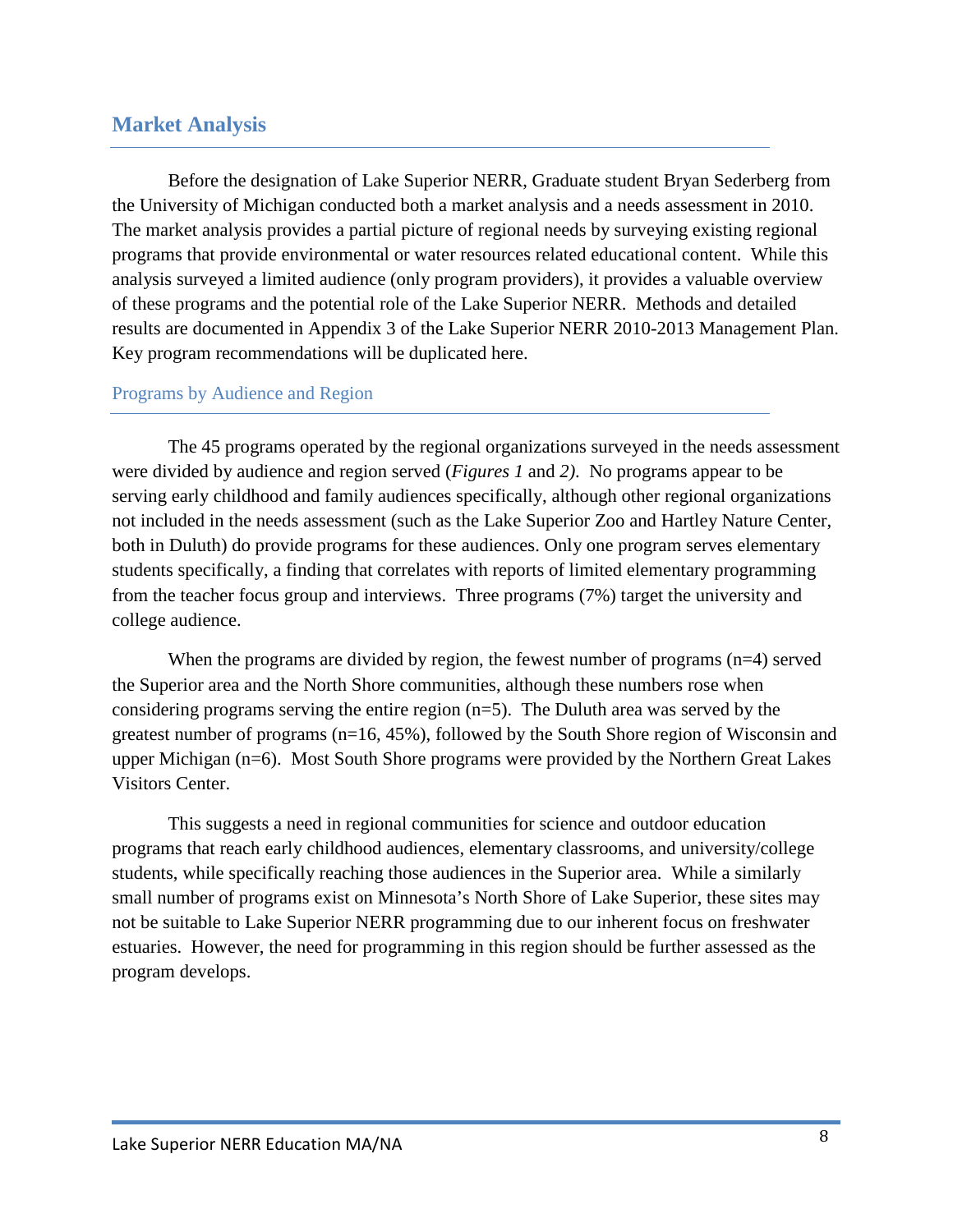



*Figure 2.* **Programs by Region**

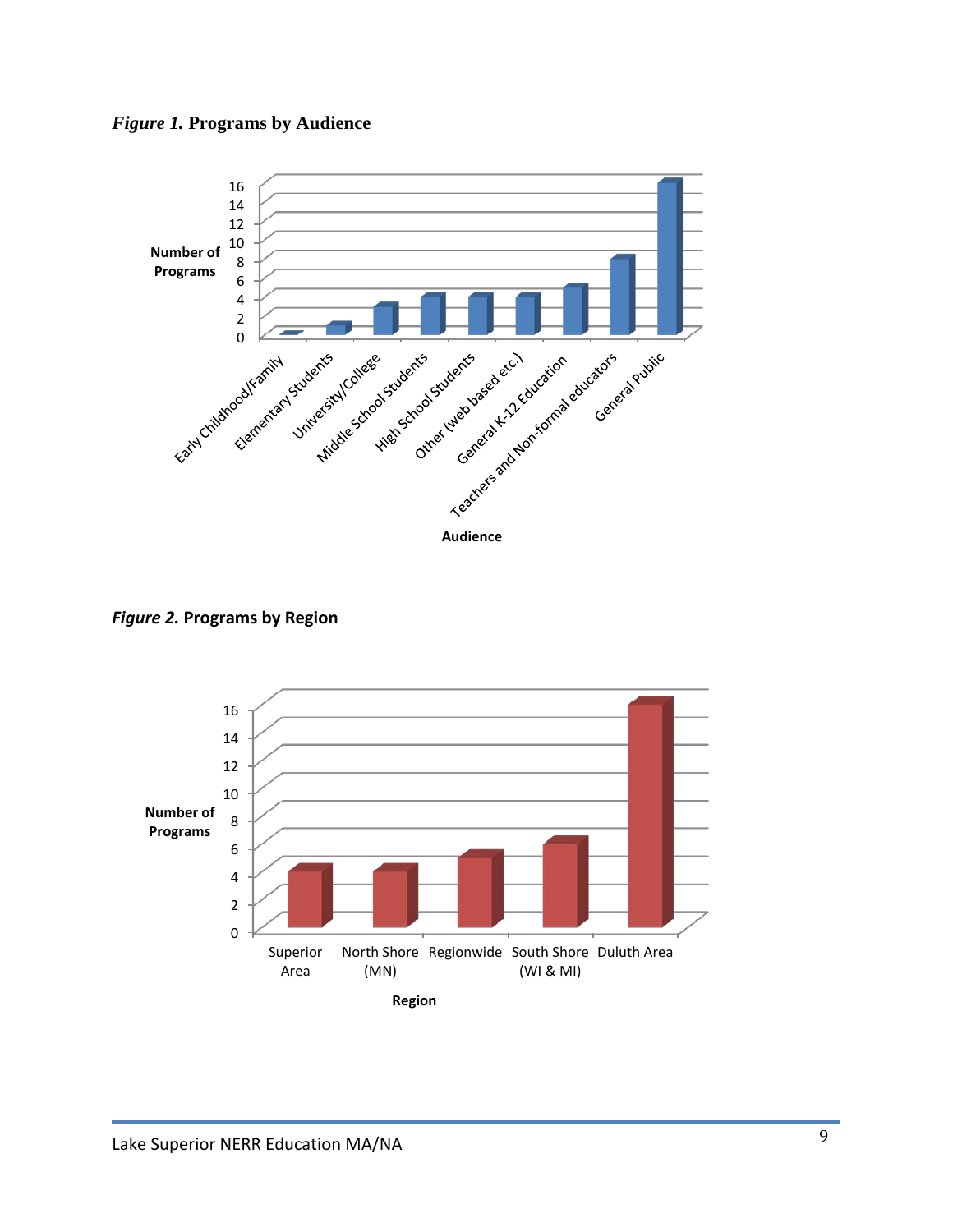The following recommendations were developed in 2010 from the recommendations of personnel providing environmental or water resources related educational content.

*Adult Education Recommendation: The future LSNERR should partner with local organizations already offering adult education programs to increase the variety and frequency of programs. This in turn will give the community greater appreciation for the Lake Superior Region and the resources it provides.*

An often overlooked audience and non-targeted audience are adult members of the general public. The Old Woman Creek NERR offers Estuary Explorations where community members are offered opportunities to hike, kayak, or canoe the estuary to truly experience the resource. Few opportunities currently exist in the region for adult education programming related to freshwater estuaries and the future LSNERR should take the lead in developing more education programs targeting adults.

*Teacher Training and Curriculum Development Recommendation: The future LSNERR should provide teacher training to assist educators in implementing estuary related curriculum. The future LSNERR needs to capitalize on the resources available in the NERR system to offer newly expanded curricula using real-time data and field trip experiences.*

Many efforts are being made to expand estuary curriculum in the K-12 classroom to improve the understanding of the Great Lakes and their coastal resources. Frequently the use of curriculum depends on whether it satisfies state education requirements. The NERR system has developed a variety of curricula and lesson plans for K-12 students that satisfy many state requirements, particularly the *Estuaries 101* curriculum targeting grades 9-12. These curricula are often taught by NERR educators but most regularly by classroom teachers. The use of these curricula often depends on the teacher's ability to understand the material and content of the curriculum and the availability of proper resources required by the curriculum. It is important that NERR educators are available to assist classroom teachers with the implementation of estuary related curriculum.

*Coordination of Area Education Programs Recommendation: The future LSNERR needs to pay specific attention to collaborating and coordinating programs with other organizations to increase the variety of outreach and environmental education programs available in the area.*

Part of the role of the future LSNERR will be to encourage and facilitate coordination and collaboration with community and regional partners, including the educational community. Several organizations offer educational programming related to estuaries in the Duluth-Superior Region. This includes the Great Lakes Aquarium (GLA), the Northern Great Lakes Visitor Center (NGLVC), University of Wisconsin – Extension (UWEX) Office, and University of Wisconsin – Superior's (UWS) Lake Superior Research Institute (LSRI). Along with these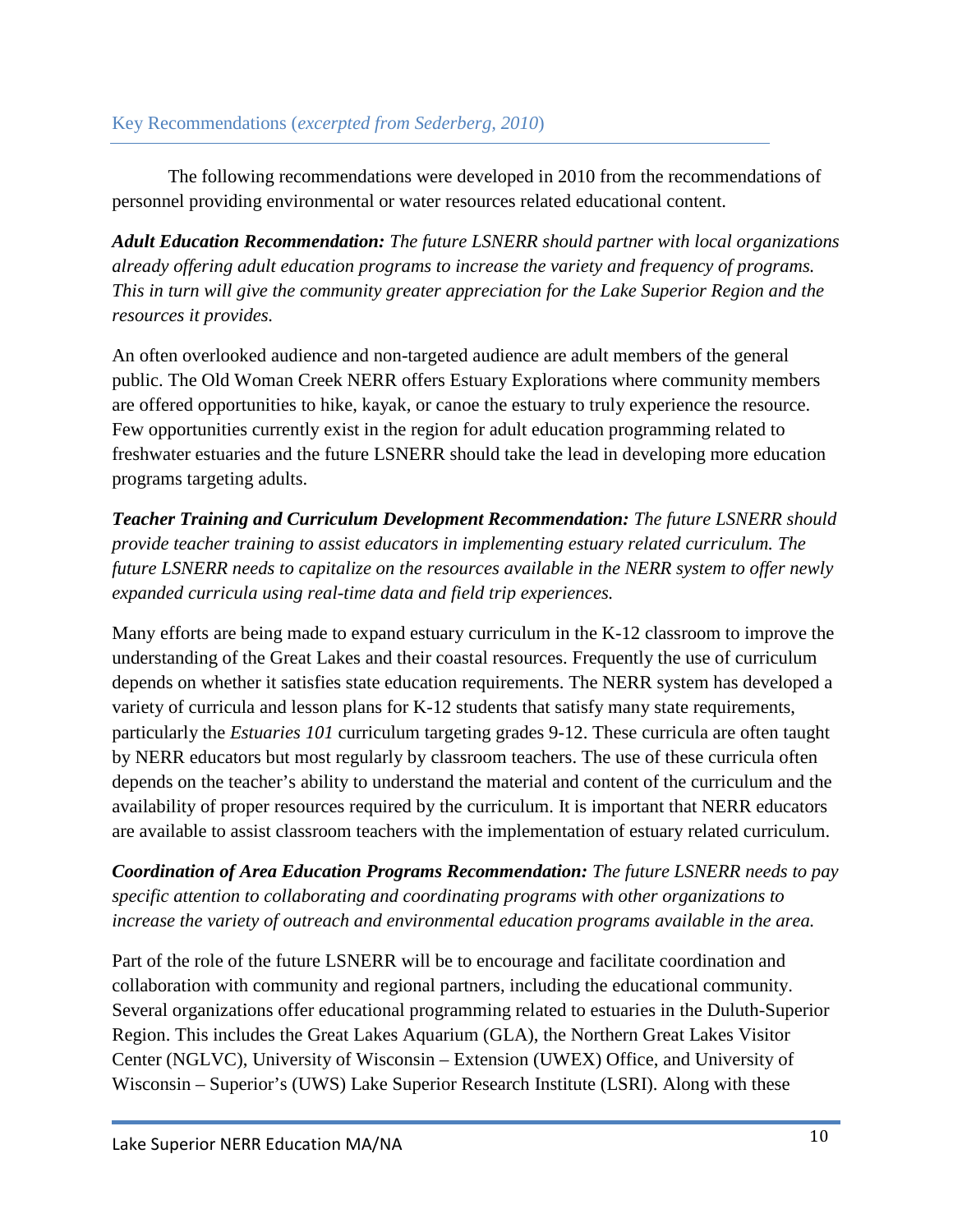organizations exists a collaborative group, the Regional Stormwater Protection Team (RSPT), which coordinates and organizes area education events. These organizations offer opportunities for partnerships and collaboration in the region.

*Promoting the idea of the St. Louis River as a Working Estuary Recommendation: The future LSNERR should convey the message of a sustainable harbor rich in natural and cultural resources, complemented by vibrant economic and industrial development.*

The Duluth-Superior Harbor is the largest port by volume of shipped goods in the Great Lakes and is a focal point for regional commerce. The area is home to over 275,000 residents who frequently use the estuary for various recreational purposes. The area has a rich history rooted in Native American heritage, fur trading, logging, and shipping. The future LSNERR should recognize and acknowledge the identity of the St. Louis River freshwater estuary and the importance the resource has on the region.

# *Professional/Teacher Development Recommendation: The future LSNERR needs to contribute research and educational support to develop the region's natural resource professionals.*

The Duluth-Superior region is fortunate to have several governmental and non-governmental research organizations, such as the Wisconsin Department of Natural Resources, UWS-LSRI, WI and MN Sea Grant, the University of Minnesota Duluth, the Environmental Protection Agency, United States Geological Survey, and the Minnesota Pollution Control Agency (MPCA). These organizations work on the forefront of environmental research. These experts provide a unique opportunity to the region in their ability to present and share ground-breaking research and publications. Existing groups such as the Twin Ports Freshwater Folk offer established platforms to share this knowledge through sponsored professional development opportunities. The future LSNERR has the ability to increase the types and quality of education programs in the Duluth-Superior region. These recommendations offer a good starting point to guide education programming for the newly designated reserve. It is important to note the common theme present in these recommendations: the importance of regional collaboration and partnerships. Current resource management stresses the importance of these concepts and it is crucial the future LSNERR is a strong advocate of these practices.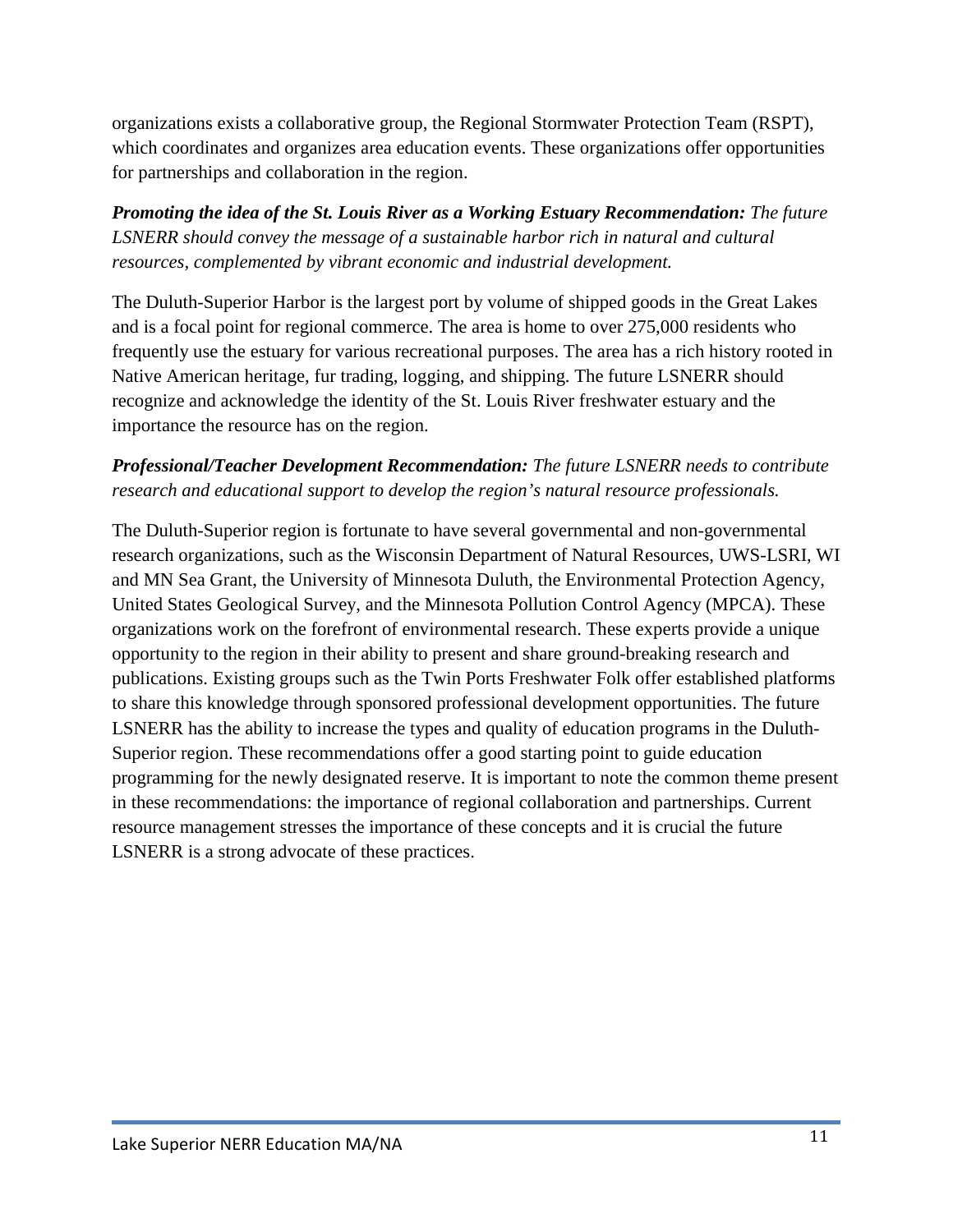# **Needs Assessment Results**

The education program needs assessment was conducted between September  $1<sup>st</sup>$  and November  $15<sup>th</sup>$ , 2011. The fifteen participant interviews typically lasted between 45 minutes and 1 hour. Interviews were recorded by hand.

The education focus group was conducted on Monday October  $17<sup>th</sup>$  at Lake Superior Elementary, and was attended by seven teachers and the principal. The public focus group was conducted on Thursday, October  $20<sup>th</sup>$  at the Superior Public Library. It was attended by 5 participants and lasted one hour. Both focus groups were recorded using a digital recorder and transcribed by the education coordinator and education intern.

All qualitative data was evaluated by question and the most common answers in each category were grouped into themes. In the reports below, each theme is followed by the number of responses and the total percentage this represents in the category, allowing themes to be prioritized.

Data from educators and other community members was evaluated separately because of the different question sets asked to each group, and because most recommendations from educators pertain to only the K-12 component of the LSNERR education program.

#### Recommendations from Educators

Information was collected directly from teachers and administrators in the Superior school district via interviews (n=4, 25% of all interviews) and a focus group held at Lake Superior School with a group of eight elementary teachers and the school principal. Input was also collected from a group of 22 primarily non-formal environmental educators at the Wisconsin Association for Environmental Education. This allowed the program to receive input from education professionals in other parts of the state, a potential future audience. A total of 35 participants contributed recommendations from the K-12 and non-formal education sector.

Comments from interviews, the WAEE conference, and the educator focus group were divided and coded into the following themes:

- 1. Existing and previous outdoor and environmental programming
- 2. Barriers and limitations to environmental and outdoor programming
- 3. Desired programming for students
- 4. Desired professional development programming for teachers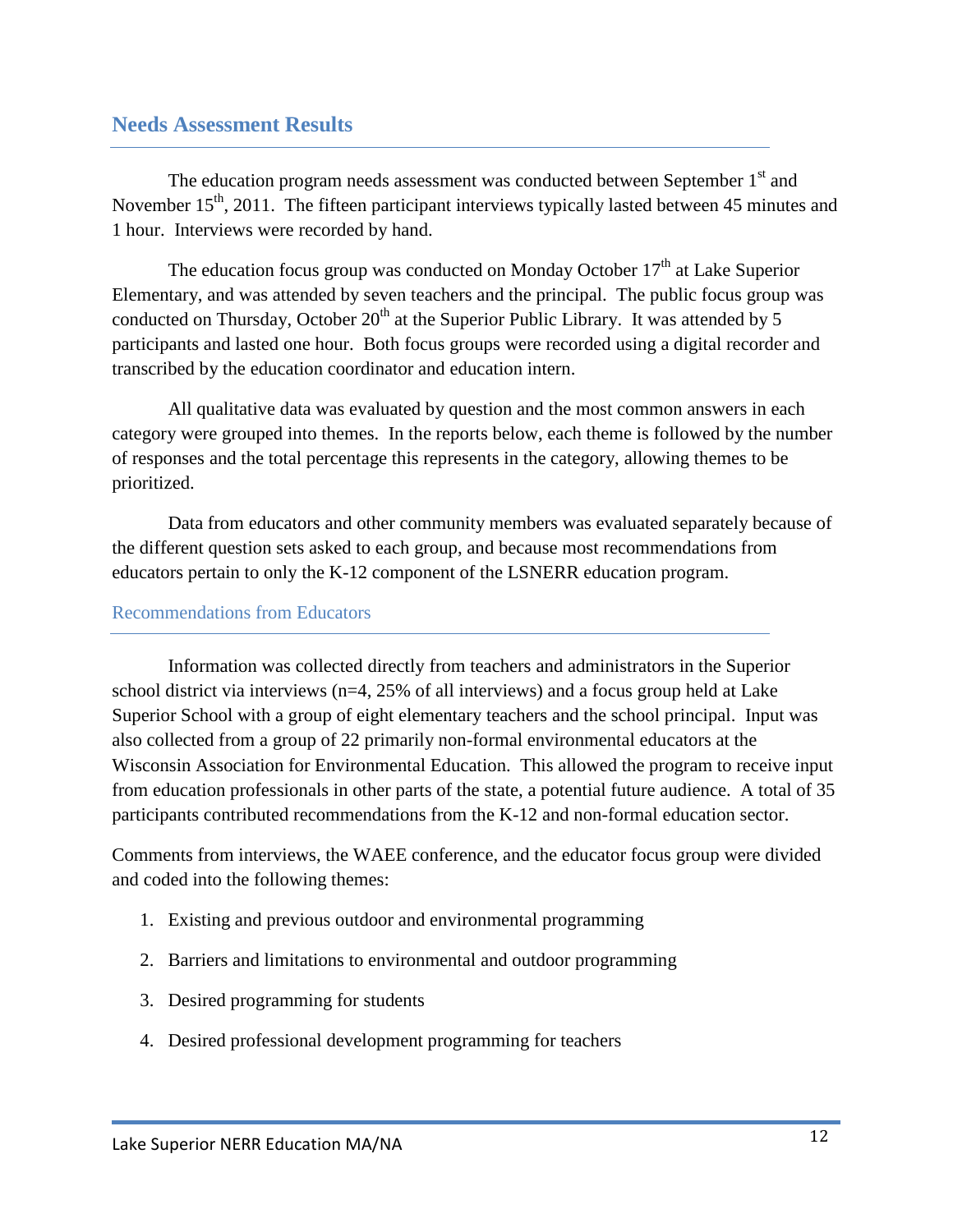5. General program strategy recommendations

After information was organized, themes were analyzed for sub-themes which were combined into program recommendations.

A survey, required as a component of educational needs assessments in the NERR system, was administered to teachers in the focus group (n=8). Results of the survey are also included here.

# Key Findings

# *1. Existing and previous outdoor and environmental programming*

The following sub-themes were drawn from the theme of existing outdoor and environmental programming, which attempted to delineate current practices regarding environmental education in area public schools (numbers in parentheses are the total number of comments made regarding the sub-theme):

- Other existing outdoor, science and environmental education programs are also utilized by regional schools (12 responses, 38% in category).
- The Superior School District makes use of their school forest and provides some environmental education opportunities, particularly water quality monitoring (10 responses, 31% in category).
- In-school programs emphasizing science and the environment have existed in regional schools and respondents expressed a desire to continue these or similar programs (10 responses, 31% in category).
- Some classrooms include the study of Lake Superior in their curriculum, but this is typically not in-depth instruction (5 responses, 16% in category).
- Ecological and ecosystem concepts are taught in some classrooms (3 responses, 9% in category).

While some classrooms in the Superior School District include Lake Superior and regional watersheds into curriculum, it appears that neither Lake Superior nor the St. Louis River is heavily integrated into classroom instruction. One elementary teacher commented, "We're on Lake Superior but we don't teach much about it directly. It's when our kids talk about it, and we try to embed it in the things we do." However, more in-depth instruction currently is provided in  $5<sup>th</sup>$  and  $6<sup>th</sup>$  grade, due to the influence of programs like RiverQuest and Water Watch, as well as state curriculum standards. Said a fifth grade teacher "Every year in the spring we do a Lake Superior study." This study lasts for a month, according to the same teacher. A first grade teacher reported that "In first grade, we learn about the Great Lakes and learn Superior is the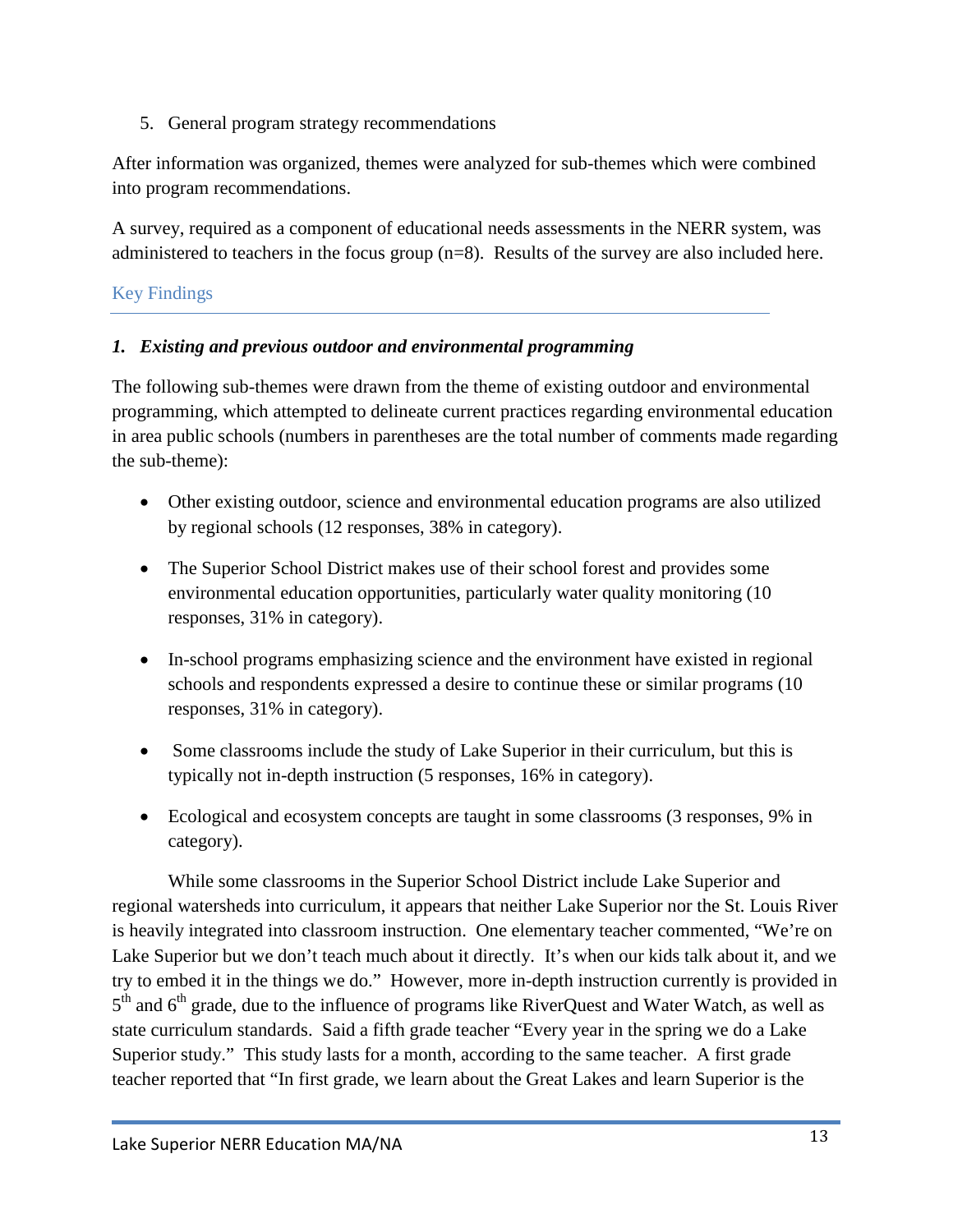largest lake. They locate it on a map."

Ecological and ecosystem concepts are taught in some classrooms. A few teachers reported including content on ecosystems, invasive species, and the Lake Superior ecosystem. One teacher said "We're tying into ecosystems more because of our resource," their textbook.

Elementary teachers in the Superior School district use Scott Forsman science textbooks and, according to an administrator, teach primarily the content in this text. Teachers reportedly dedicated between 30 and 45 minutes to science curricula weekly.

 The Superior District makes use of their school forest and provides some other environmental education opportunities, particularly water quality monitoring. In the words of one teacher, "We also use our school forest site. Several of us do. So that's a really good link, not necessarily to Lake Superior but to the environment in general." Another teacher reports that most teachers are "really supportive" of the school forest. The school forest instructor reports working to provide a context for interdisciplinary learning experiences, especially experiences for writing. The school forest includes two outdoor classrooms and a lodge and is about five miles south of the city, making transportation necessary. Forest resources include wooden snowshoes and mountain bikes owned by the district.

 Additional activities in district schools include a water quality inventory on Lake Nebagamon at the high school level and water quality monitoring on the Black River in  $7<sup>th</sup>$ grade. A teacher at Lake Superior Elementary also stated "We're planning to do more outdoor experiential learning, not directly related to Lake Superior or the estuary, but because we realize that doing more experiences outdoors will help breach the gender gap. It's a way of getting it in there and still doing what we're directed to do from the district."

 Other existing outdoor, science and environmental education programs external to the school are also utilized by the Superior School District. Teachers, especially in fifth grade, reported utilizing such programs as Hartley Nature Center, the Marine Museum, the Great Lakes Aquarium, and Wolf Ridge, in addition to taking students on the vessel *LL Smith* through Water Watch. Ability to use these programs is funding dependent. Some teachers also reported training in developed curriculum such as Project Wet, Project Learning Tree, the Leopold Education Project and Lake Effects, a curriculum developed by the Great Lakes Aquarium.

Teachers also spoke about previous programs that had existed in the district, but were discontinued for a variety of reasons. Programs included an early program of the Great Lakes Aquarium that provided regular in-school assistance, such as a beach sweep. Other environmental programs cited were Water Watch, trips on the *LLSmith*, and a program that allowed a classroom to adopt a Lake Superior shipping vessel and communicate with its crew. Teachers expressed a desire to continue or replace these programs. Thinking back one teacher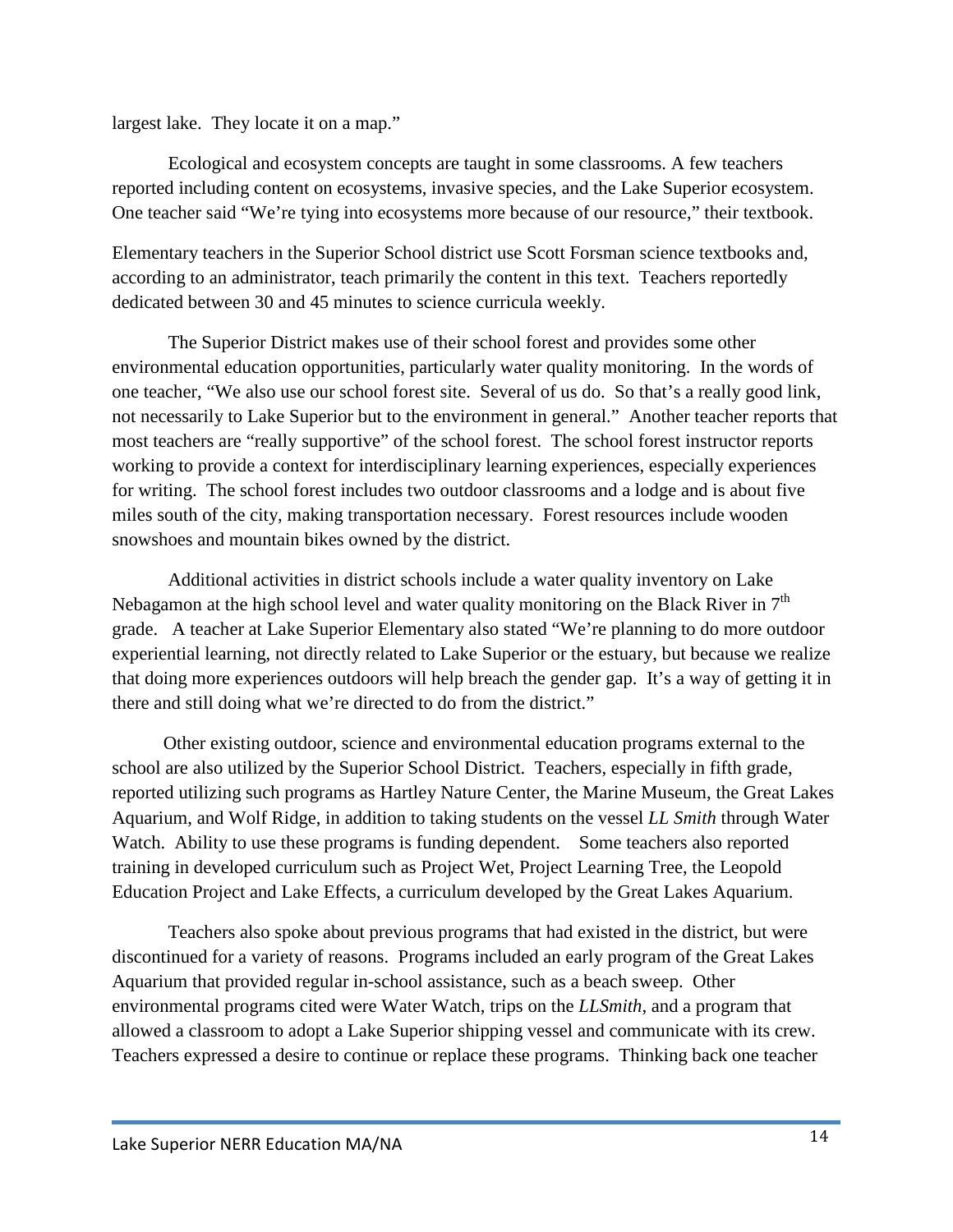reflected, "It's kind of sad to talk about all the things we used to do."

# *2. Barriers and limitations to environmental and outdoor programming*

If science-related outdoor and environmental programming is to be included in regional schools, it is important to understand the barriers teachers face when incorporating these methods. The following sub-themes describe these barriers and limitations:

- The time needed to meet the requirements of core curriculum, especially reading and math, limits teachers ability to include environmental and science content. (12 comments, 39% in category)
- Lack of financial and other resources are a barrier to incorporating environmental field experiences into the curriculum. (6 comments, 19% in category)
- The cost and logistics of arranging transportation for trips has been a barrier to providing field experiences. (4 comments, 13% in category)
- Taking students outdoors presents challenges to teachers. (3 comments, 10% in category)

Teachers mention time as a barrier to including science and outdoor education more than any other limitation. The lack of time limited teacher's ability to include science or environmental lessons in curriculum and to prepare these lessons, especially when limited time is combined with a strong emphasis on math, reading and meeting core requirements. Said a school administrator, "Our teachers have been only directed to teach truly only reading and math." Another teacher cited the lack of time saying he's "pounding to get through the benchmarks" but noted that ecology wasn't included in the benchmarks at his grade level. There may be an impact on the level of comfort teachers have teaching science, for example, "We aren't science experts, we are reading and math experts." Said a school principal, "It's an absence of something we need to do, revolving around our kids need to read, [and] do math." In addition to this, a few teachers mentioned that it can be difficult to get students outdoors and manage their behavior there. One teacher commented, "Managing more than 12 kids outdoors in a group is just crowd management. [We] need to increase the ratio of professionals to students."

The school district of Superior has an average of 50% of students receiving free and reduced lunch, with some schools as high as 70%. A lack of financial resources, coupled with state cut backs, are especially reported as a barrier for the inclusion of off-site field experiences. "It's stressing (sic) to ask families for money for field trips." said one teacher. A fifth grade teacher stated regarding trips to other environmental facilities, "I try to get to all of those every year, depending on how much money we have…"

Financial limitations were closely tied to the difficulty of arranging and paying for transportation. Field trips are allocated to bus drivers with seniority, and as a result the cost can be significant. The Great Lakes Aquarium, when funding school transportation to their site,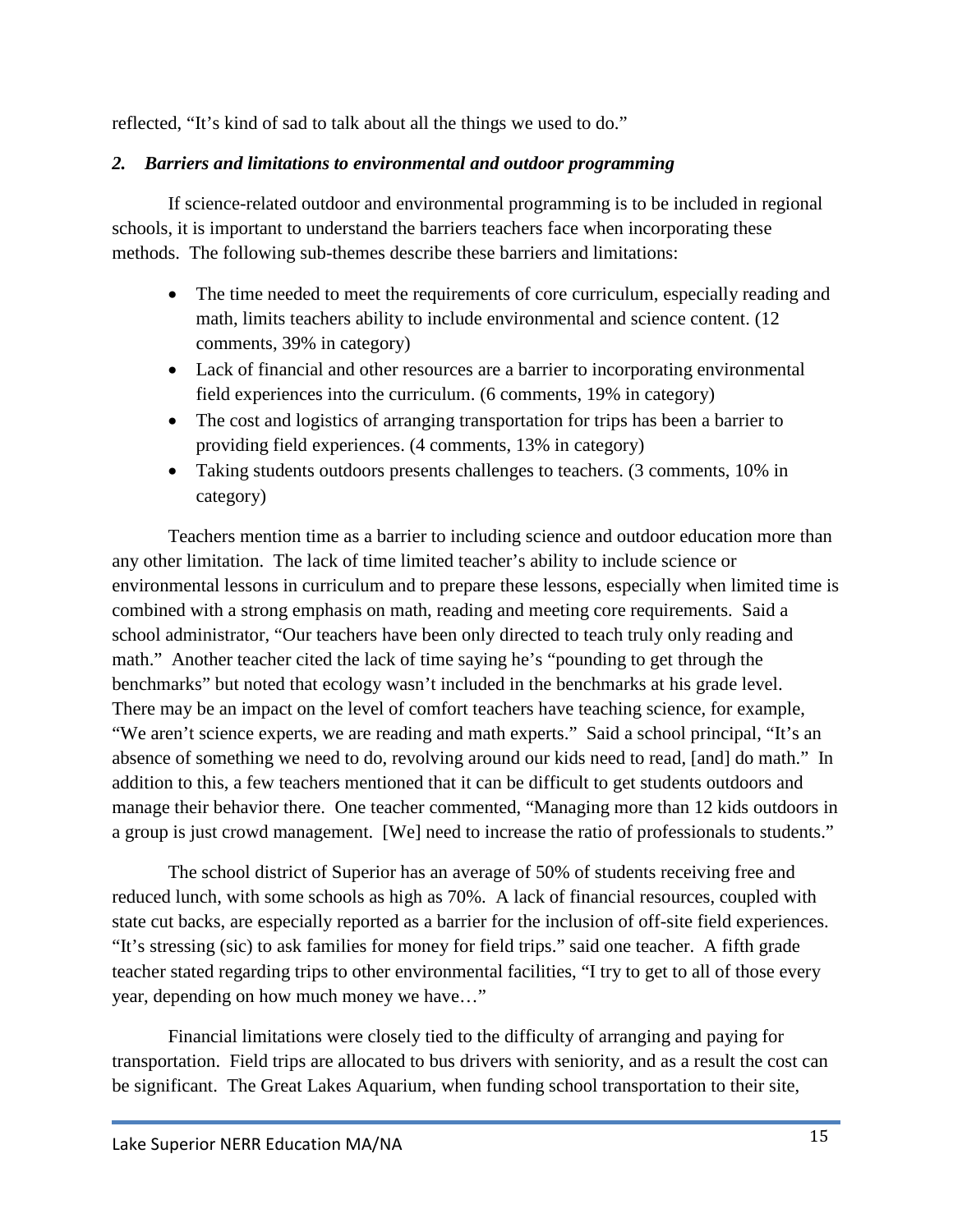typically allocates \$150 for schools in the Duluth/Superior area. The Superior school forest instructor stated that "It would be helpful if we could band together to share transportation costs in the future."

# *3. Desired programming for students*

When discussing the characteristics of science and outdoor programming they would like for their students, educators predominantly made two recommendations:

- Lake Superior NERR education programming should be relevant to students' lives. (13 comments, 72% in category)
- Lake Superior NERR education programming should be interdisciplinary in nature. (5 comments, 28% in category)

Teachers said that effective programs "make it real for them," are "meaningful," "get the kids out there" and "connect to their lives." Said another, "[We need] something for these younger kids, they need to feel it and understand it for themselves." The desire for relevant programming was connected to Lake Superior by one teacher who said "We have this great resource being by the lake. I'd like to be able to tell them more about it."

Some teachers also mentioned a desire for interdisciplinary materials such as books and instructional texts on environmental topics, as well as "math and science on real stuff." Another teacher spoke of integrating through the curriculum, saying "in  $3<sup>rd</sup>$  grade, part of the curriculum we have to teach is rocks, so tying that in to the rocks in Lake Superior, Superior history, the shipping industry, the environment and the lake. There's lots [sic] of natural tie-ins that I just don't know a lot about."

# *4. Desired professional development programming for teachers.*

In regards to professional development (PD):

- Teachers and administrators made a variety of format recommendations. (14 comments, 60% in category)
- Teachers expressed an interest in having an in-school support person to mentor and train them in Lake Superior NERR related content and outdoor education methods. (9 comments, 39% in category)

Recommendations for the format and structure of PD varied widely. Some recommendations mirrored those for student programming ("interesting and purposeful," "stimulating," "handson," "something that we can use directly with our kids, our classrooms"). As far as structure, one teacher said "Streamline things that really make an impact. I don't want 40 activities. I want to do five really powerful activities so that my kids really get how important Lake Superior is…" Other recommendations included getting dates on the school calendar early, tying in to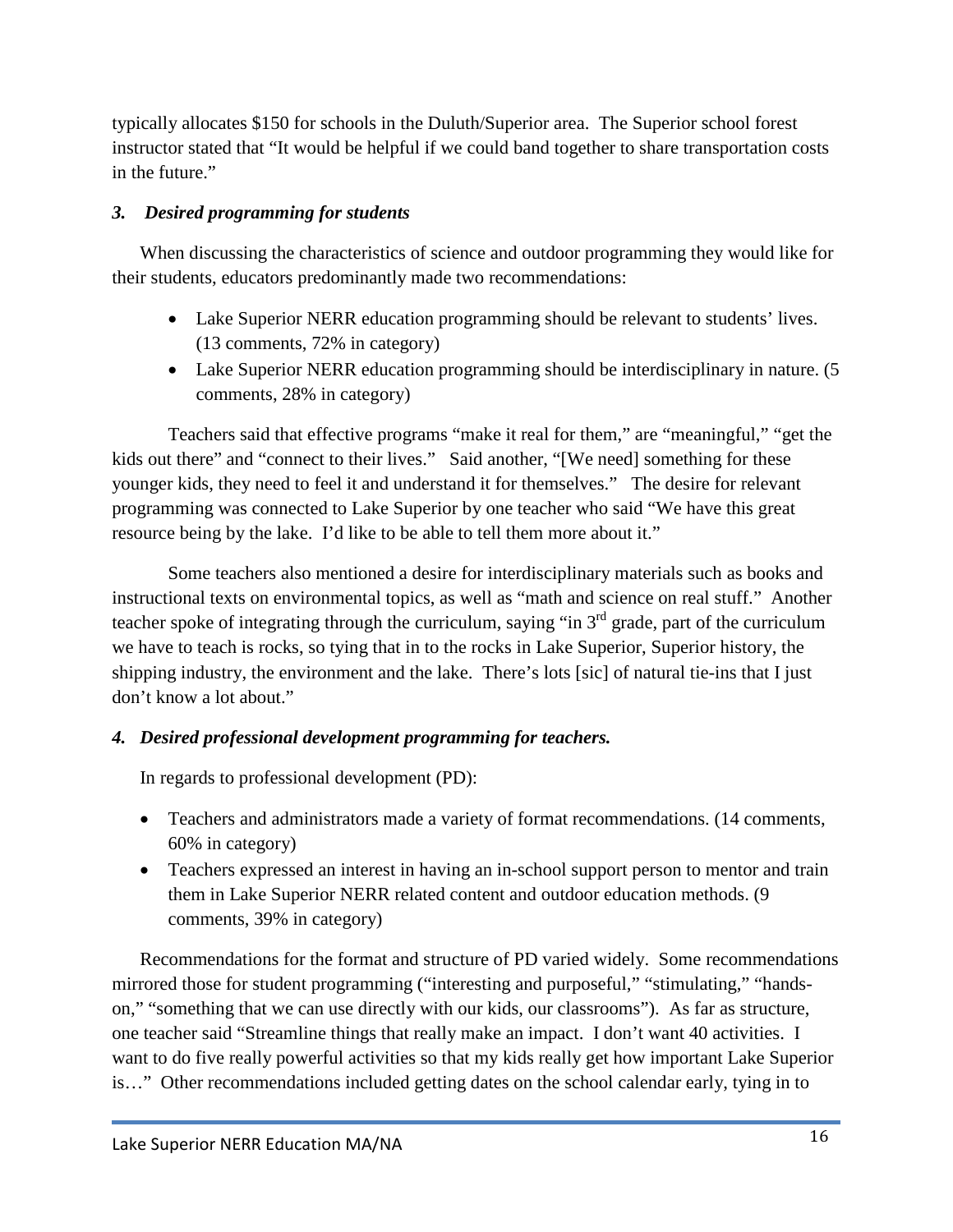new teacher programs, and providing credit and compensation. A teacher did note regarding credit that "the carrot is largely taken away now," due to teacher certification changes.

A science and outdoor education professional who was able to provide support for science and outdoor education in the school was mentioned by several teachers and an administrator. Said one, "I want someone to come and teach me to teach it". Said another "It would really be great to have a personal resource – someone that could come into the classroom and give us ideas, come in the classroom [and] be part of our community." Another teacher recommended having a person available to help with "expanding teacher comfort zones to get people out there. Kids aren't comfortable until teachers are."

## *5. General program strategy recommendations*

General recommendations provide guidance for program content (14 comments, 48% in category) and methods (15 comments, 51% in category). In terms of content, recommendations from educators often mirrored those of the general public found in the next section:

- Teach estuary basics, and "Relate how estuaries are important... in areas that do not have estuaries."
- Economics and history should be included in displays and programming. Said one nonformal educator, "Know what is culturally and economically important- incorporate that into programs (and) displays."
- Stewardship of freshwater resources should be included in programming. "I really do think that all of the things associated with stewardship fit with Work/Respect/Belong [the Superior School District motto]. And I think…no I don't think, I know…it fits with this, with the earth" said a principal.
- Teachers also emphasized the importance of a connection between forestry, school forest lands and the watershed, for example, "bigger emphasis on the watershed- finding connections to the schools."

In terms of methods, respondents mentioned several key district initiatives.

- District administrators mentioned that key school initiatives are literacy, positive behavior interventions and supports, and instructional technology in the classroom (especially using Promethean boards, an interactive digital whiteboard). Teachers also talked about the importance of informational texts, for example "If they're realizing the value of informational texts, to me that's our in [for environmental education]."
- A few teachers mentioned that more initiatives are needed for younger grades, which correlates with *Figure 1* chart above. One teacher noted that programs like Water Watch are, "more the upper grades. For  $1<sup>st</sup>$  and K, we really don't [have many programs]."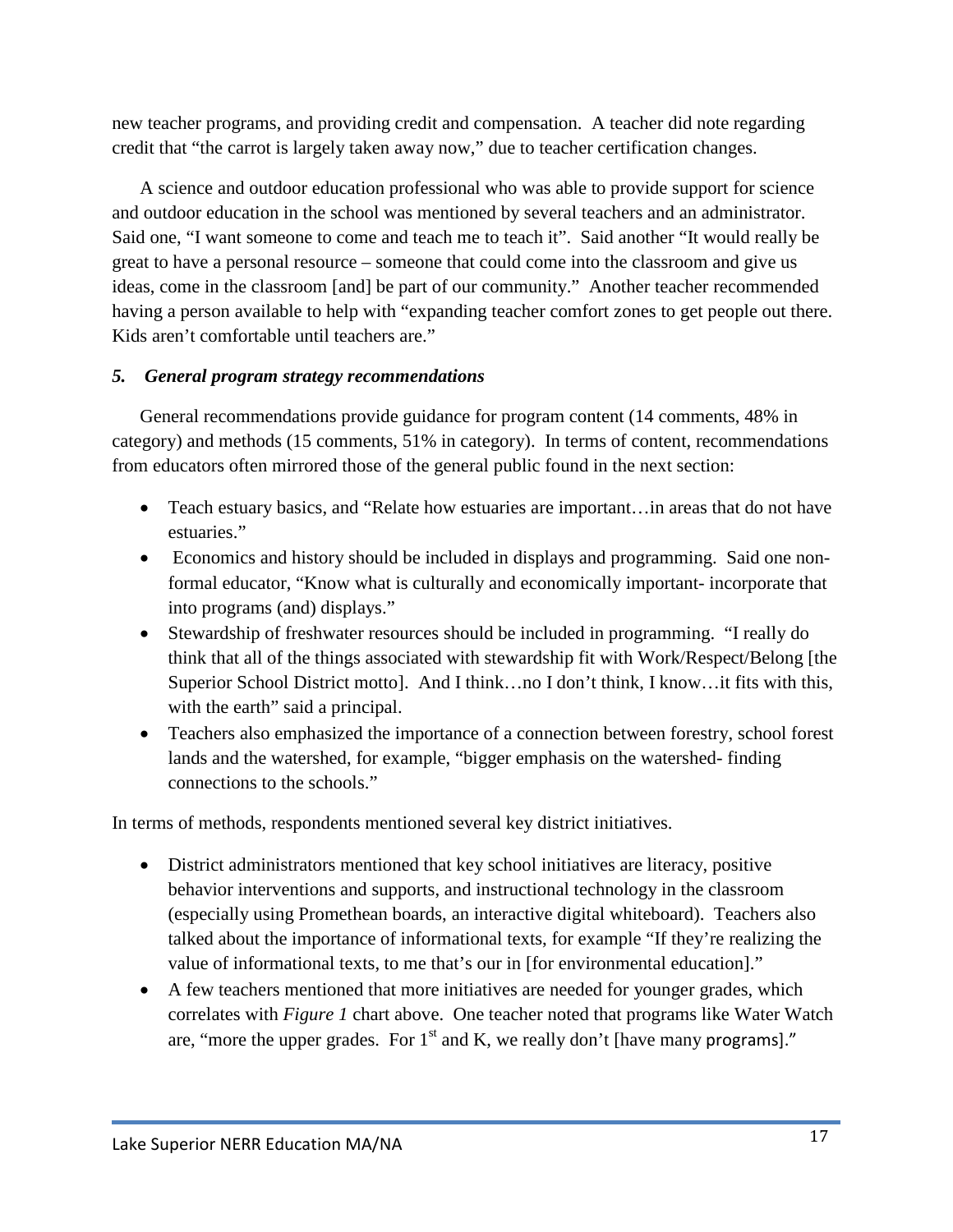#### Teacher Survey Results

All National Estuarine Research Reserve educational needs assessments are to include a survey instrument designed to measure the amount of estuarine and NERR-related content in classrooms. A convenience sample of eight teachers from the Lake Superior Elementary School in Superior, WI received the survey in September of 2011. Key findings, in chart form, are below. The most significant finding from the survey was that this group of teachers has attended minimal professional development related to estuarine topics and includes limited content related to estuaries in their curriculum, indicating an educational need.

*Figure 3.* **Responses to "How many class or activity periods of estuary, watershed, Lake Superior and/or ocean instruction do your students receive in a typical school year?"**

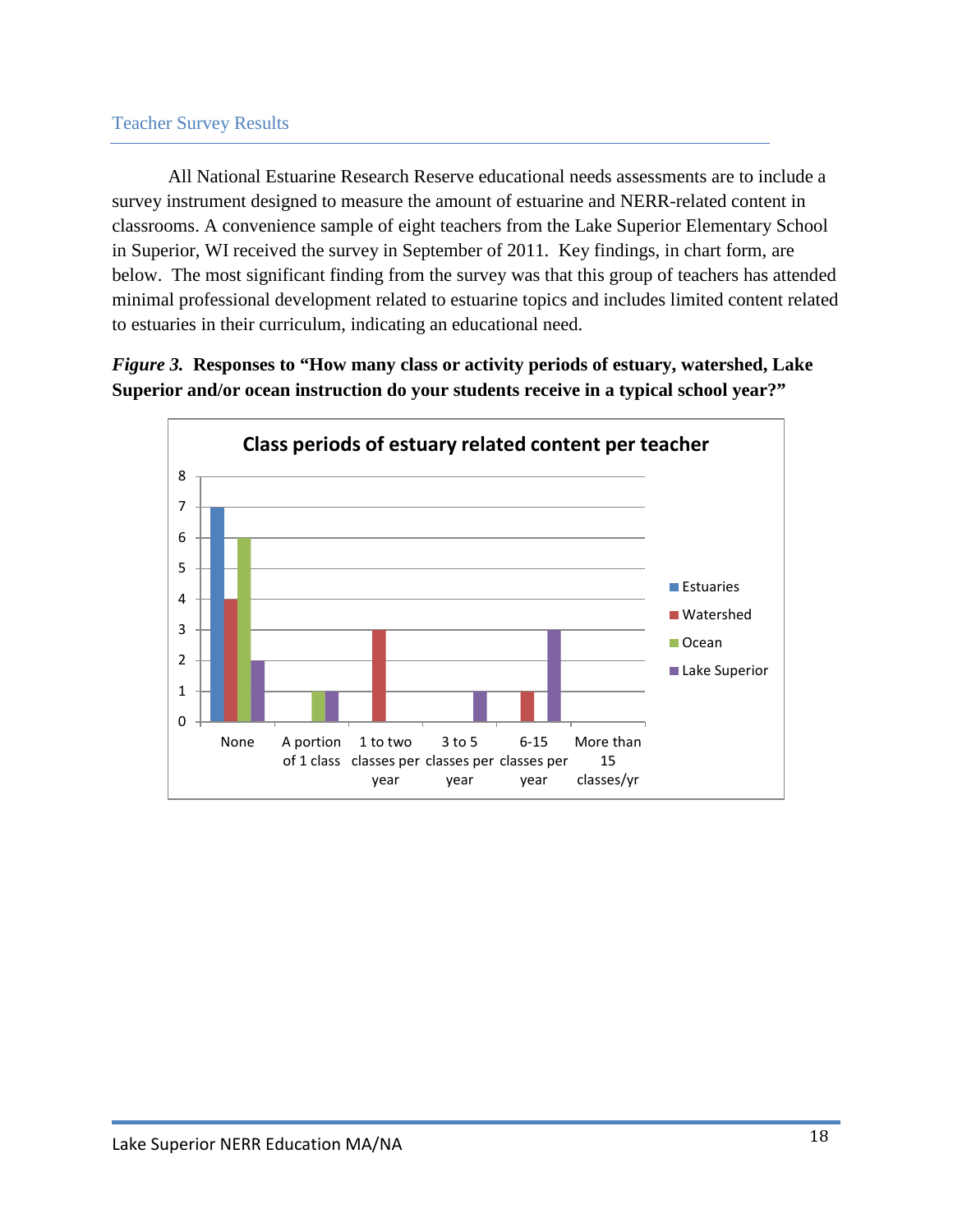*Figure 4.* **Responses to "In the last three years, how many hours of professional development trainings in science have you obtained related to estuaries, watersheds, Lake Superior, and the ocean?**



*Figure 5.* **Reponses to "Which professional development trainings have you taken to supplement your estuary/watershed/ocean education?**

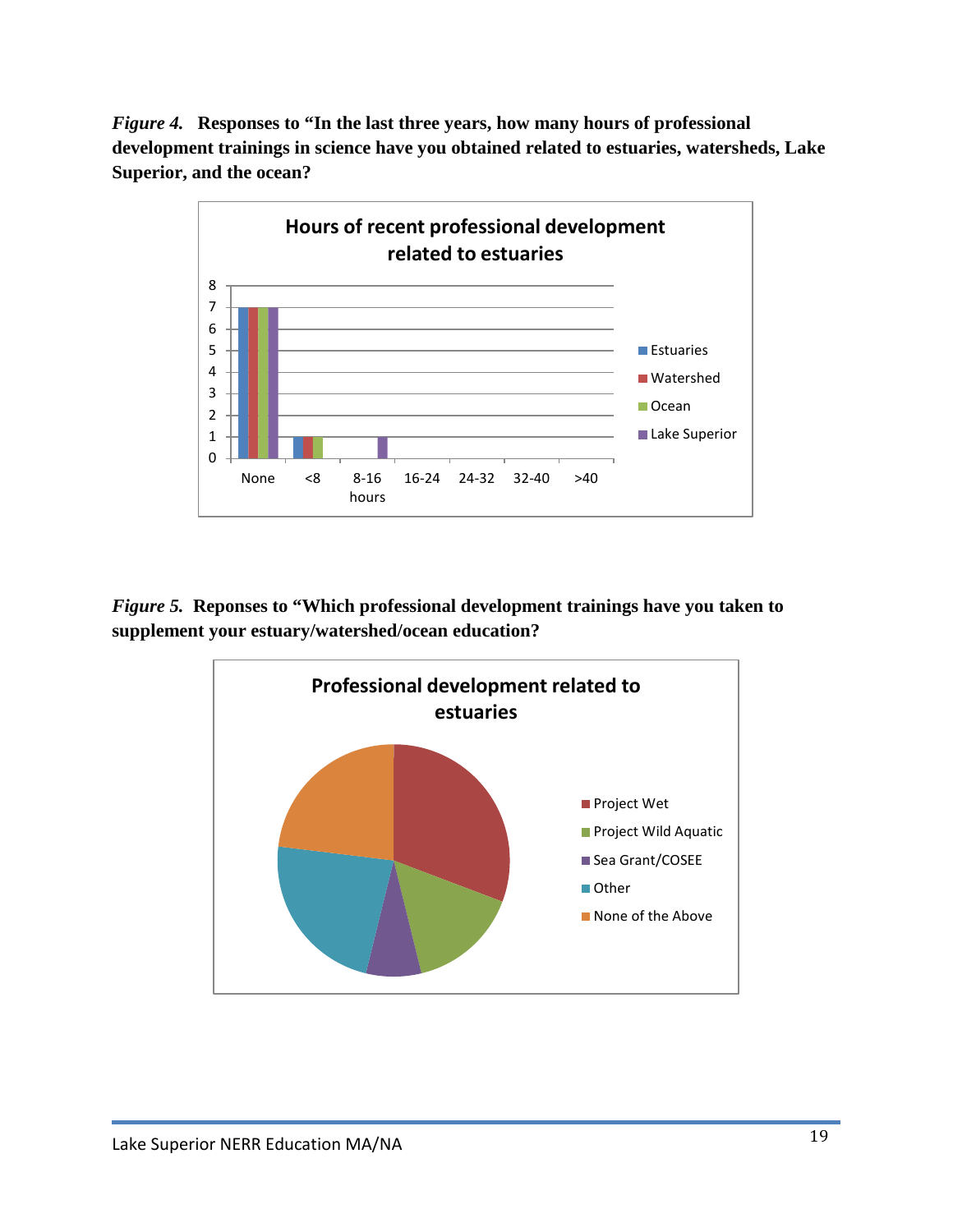

*Figure 6.* **Responses to "How often do you incorporate discussion about the effects of climate change on coastal areas in your classroom?**

*Figure 7.* **Responses to "Which of the following real time/archived data sets would you need synthesized into age-appropriate learning materials and visualizations for your teaching?"**

| <b>Topic</b>             | # Responses    |
|--------------------------|----------------|
| temperature: air         | 6              |
| animal tag/tracking      | 4              |
| fish species & abundance | 4              |
| temperature: water       | 4              |
| water depth              | 3              |
| water contaminents       | 3              |
| aquatic plants           | 3              |
| nutrients                | $\overline{2}$ |
| рH                       | $\overline{2}$ |
| invasive species         | $\overline{2}$ |
| algal blooms             | 1              |
| dissolved oxygen         | 1              |
| ocean color              | 1              |
| water turbidity          | 1              |
| waves                    | 1              |
| zooplankton species      | 1              |
| sedimentation            | 1              |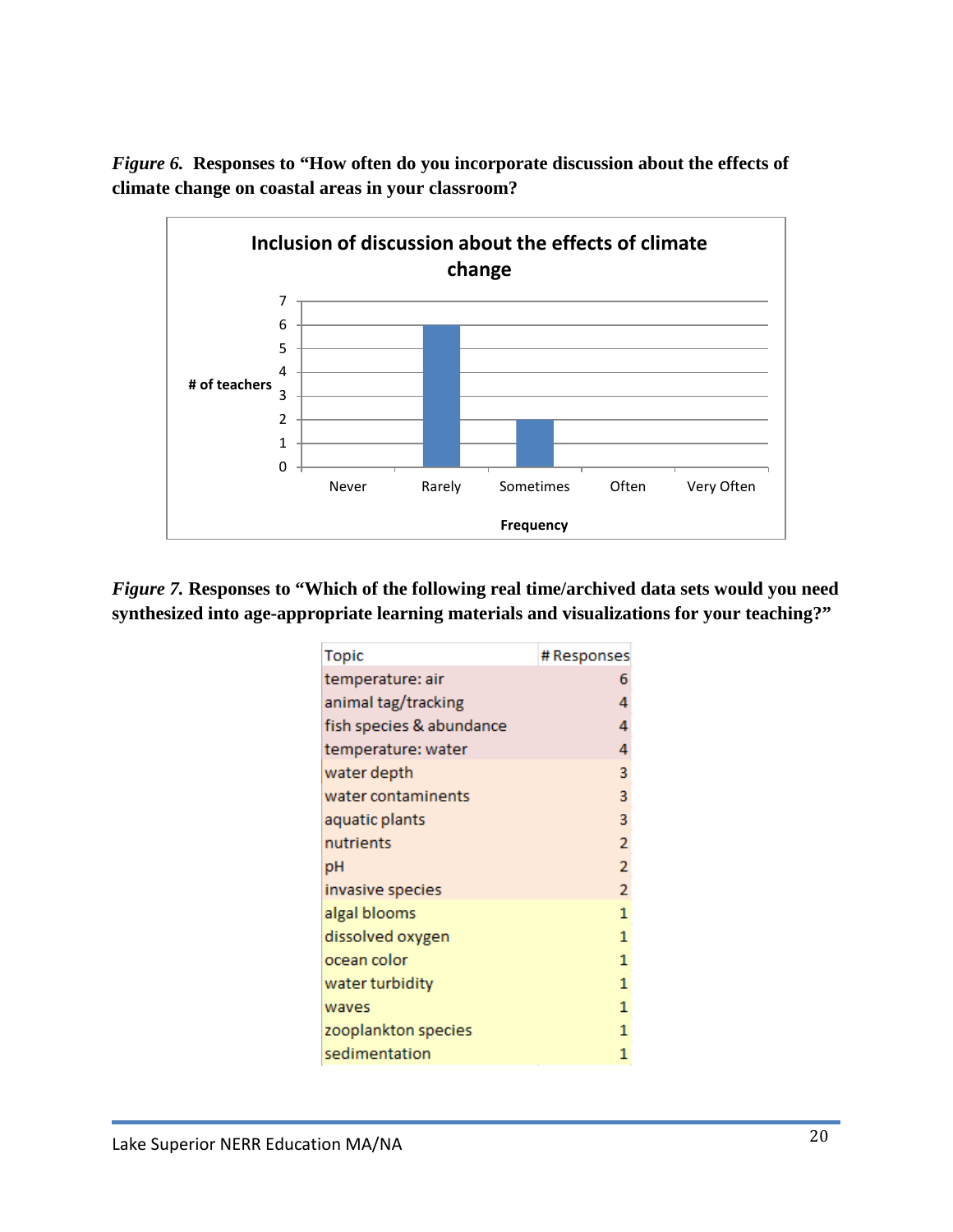# **Recommendations from Community Members**

Input was solicited from community members through ten interviews and a focus group held at the public library. Participants were selected for interviews from a list of community members interested in the reserve and representatives of relevant organizations. Comments were divided into sub themes based on the interview question asked. For example, in response to the question "How do you use the lands within the Reserve boundaries?" answers were coded into nonmotorized recreation, motorized recreation, do not use reserve lands, etc. Wherever possible, categories were compressed to produce the themes described here.

Public comments were coded into the following themes:

- 1. Public use of reserve lands
- 2. Importance of the St. Louis River estuary
- 3. Content recommendations
- 4. Program recommendations
- 5. Science interpretation center recommendations
- 6. Education program recommendations

After information was organized, themes were analyzed for sub-themes which were combined into program recommendations.

# Key Findings

# **1.** *Public use of reserve lands*

The following sub-themes surfaced when respondents talked about both how they personally use the reserve property and how they believe others use the reserve, listed from most cited to least.

- People use the Reserve properties for non-motorized nature-based recreation (47 responses, 43% in category).
- The Reserve provides intangible benefits to the community surrounding it (25 responses, 23% of total in category).
- Many people in our region do not use and/or are not aware of the public lands included in the St. Louis River estuary (13 responses, 12% in category).
- The St. Louis River estuary fuels the regional economy through tourism, commerce and research (12 responses, 11% in category).
- Reserve lands are also used for motorized recreation, especially boating (11 responses, 10% in category).

Most respondents reported that they or people they know use the reserve property for naturebased outdoor recreation. This included things like fishing, canoeing, bird watching, hunting,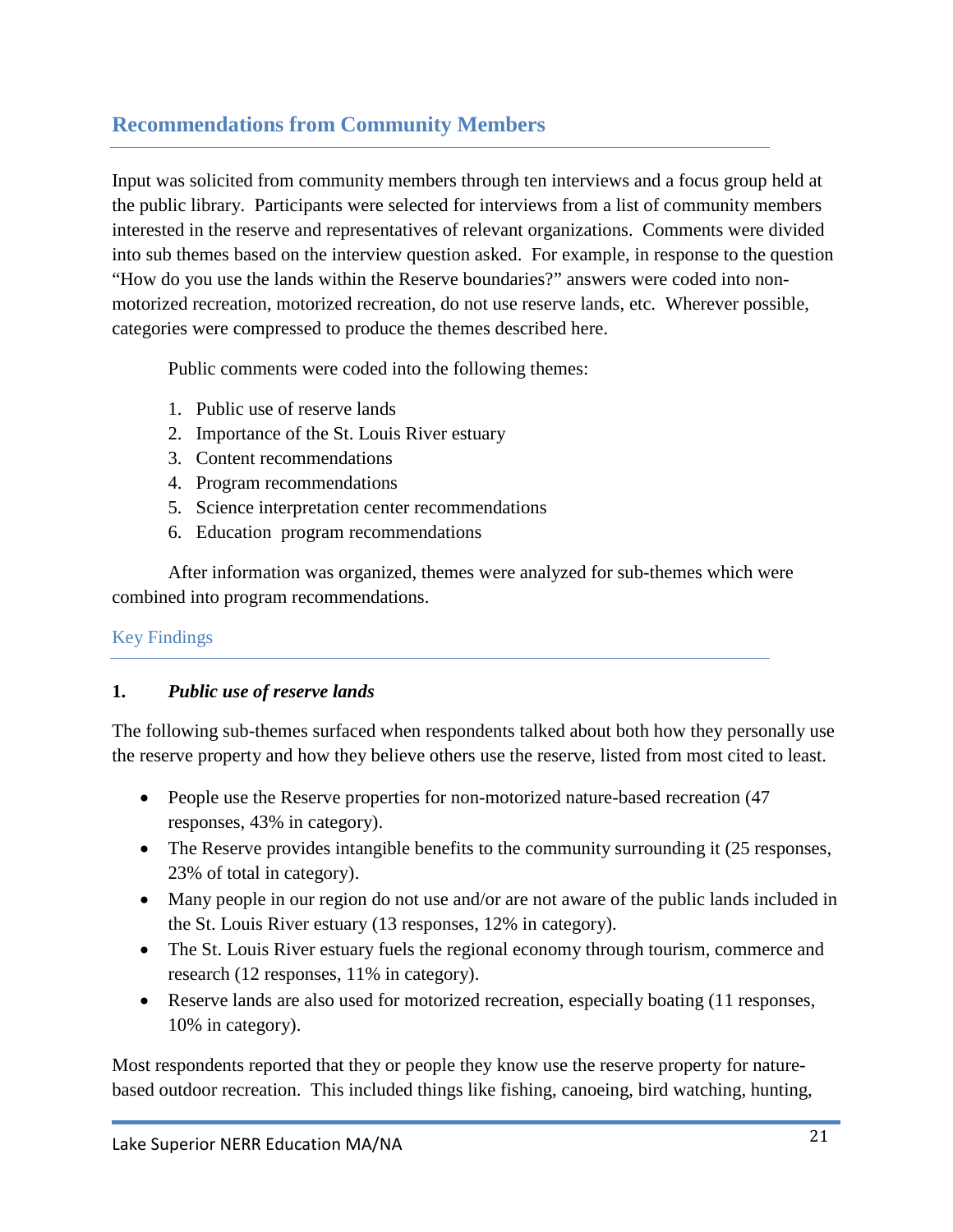skiing and hiking, to list some of the most frequently cited uses. Beach going and gathering plants or mushrooms were also cited by multiple respondents.

According to the information gathered, many area residents are either unaware of the reserve lands or do not use them. Some respondents had not been to the Superior Municipal Forest or the Red River Breaks. One focus group respondent stated that "[There are] large parts of the community that are oblivious to the valuable aspects of the Research Reserve." Despite this reported lack of awareness, respondents said that the St. Louis River estuary contributes intangible benefits to the community. "Just having it there does something for the town" said one interviewee. Other respondents remarked that it "contributes a sense of character to the community" and "improves quality of life".

Mirroring content recommendations made by some educators, the economic impacts of the St. Louis River harbor are also an important use. The economic versatility, commerce and jobs provided by the estuary were all cited, as well as the economic impacts of tourism and research.

Motorized use of the reserve included nine references to boats, boating and charter fishing, though few respondents used the reserve this way themselves, a possible indicator of selection bias. Attempts were made to meet with representatives of a local fishing and hunting organization, but an interview was not able to be arranged. It is recommended that further input from this group is gathered in the future, particularly when developing interpretive displays.

## *2. Importance of the St. Louis River estuary*

When interviewees were asked why the St. Louis River estuary was important to the local community, they responded:

- The St. Louis River Estuary provides a sense of place and a cultural context for people in the watershed (17 responses, 29% in category).
- The water quality and overall health of the St. Louis River Freshwater Estuary is important to regional biodiversity and the health of Lake Superior (13 comments, 22% in category).
- The St. Louis River estuary provides important recreation and tourism opportunities (13) responses, 22% in category).
- The St. Louis River estuary is an economic driver in the region (10 responses, 17% in category).
- The St. Louis River provides aesthetic value to the region (6 responses, 10% in category).

The strongest theme in this category is the sense of place and culture the St. Louis River estuary provides to the communities around it. One respondent stated that the estuary is "why the community is here." Another said that Lake Superior freshwater estuaries provide "renewal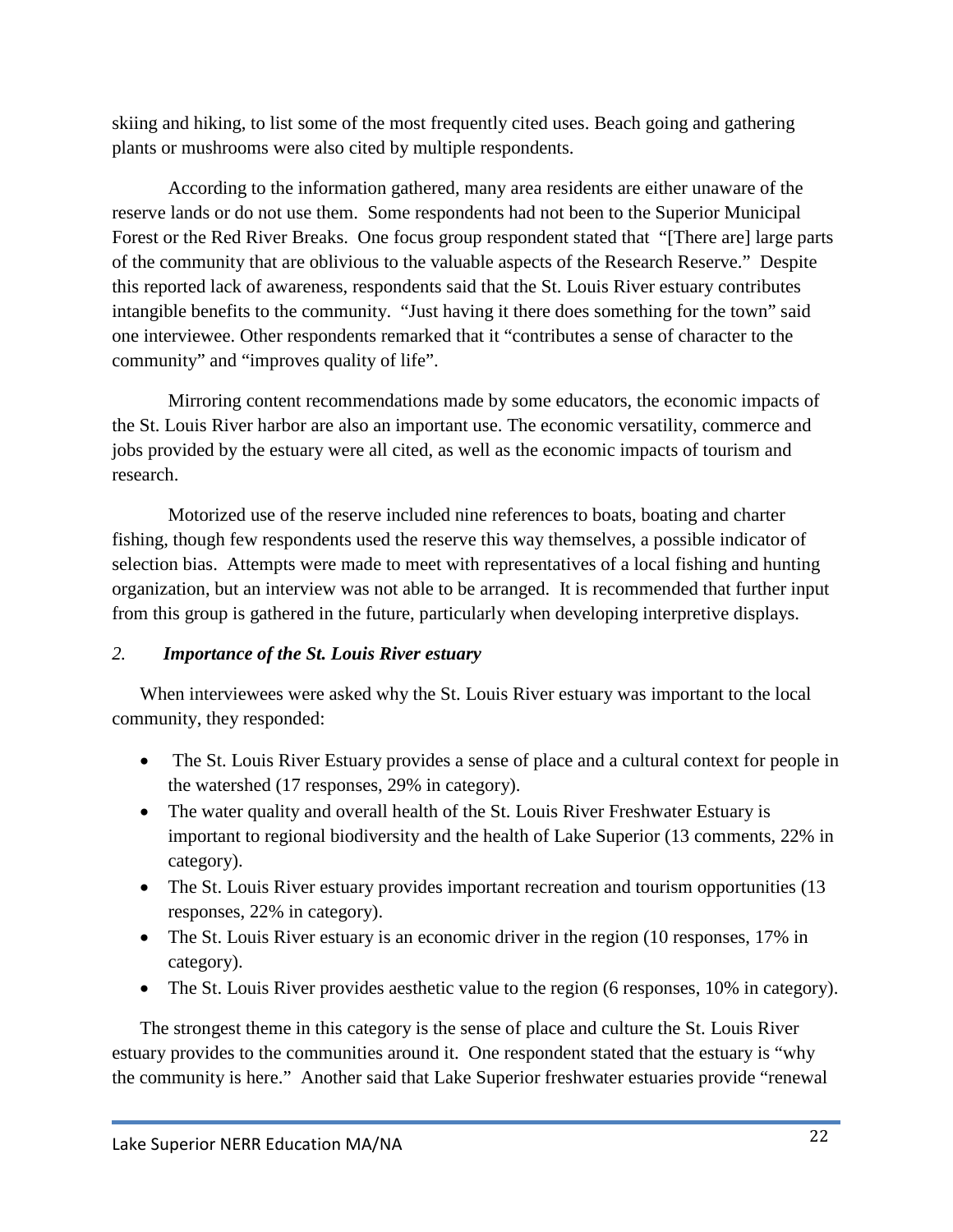for people." Others cited the significance of the reserve lands in Ojibwe culture, referencing wild ricing, sturgeon, historic village sites and spiritual values.

The importance of water quality and health of the Reserve lands to regional biodiversity and the health of Lake Superior was also of strong importance. Participants referenced wildlife, plants, birds and general biodiversity as well as water quality and coastal protection. A few participants emphasized the important influence that the SLRE has on water quality in Lake Superior.

Recreation and tourism opportunities were also important. One respondent said, "People can bring their friends and relatives from out of town to visit [the Reserve]." The SLRE is a source of enjoyment for canoeing, fishing, and outdoor recreation and provides a travel destination.

Again, the economic influence of the SLRE was listed as regionally important. Respondents described it as an economic driver, industrial hub, water source, energy source and as a key element in the management of the Great Lakes Seaway.

Dovetailing with the importance of a cultural backdrop and providing a sense of place, respondents also spoke of the aesthetic values of the estuary with terms like "beautiful", "cool" and "unique".

# *3. Content recommendations*

Participants were asked about what they wish they knew more about in regards to the SLRE and also what they wished others knew more about. From these recommendations, key concepts that should be included as content in the educational program were developed. The recommendations fell under two sub-categories; information about freshwater estuaries and stewardship of the SLRE.

- Information: Lake Superior Estuary Basics: What is the estuary and how does it function (16 responses, 27 % in category)?
- Information: Biotic Communities in the estuary: what lives there and what problems exist (10 responses, 17% in category)?
- Information: Economics: What is the value of the estuary and how do humans use and benefit from it (5 Responses, 8% in category)?
- Stewardship: The St. Louis River Freshwater Estuary is a unique and valuable ecosystem (13 responses, 22% in category).
- Stewardship: Stewardship of the St. Louis River Freshwater estuary is important and requires public participation (11 total responses, 19% in category).

Perhaps because reports indicate that many community members are not familiar with the SLRE, the strongest recommendation here is to teach people the basics. Respondents felt that people needed to understand "the size and complexity of the system," connections between the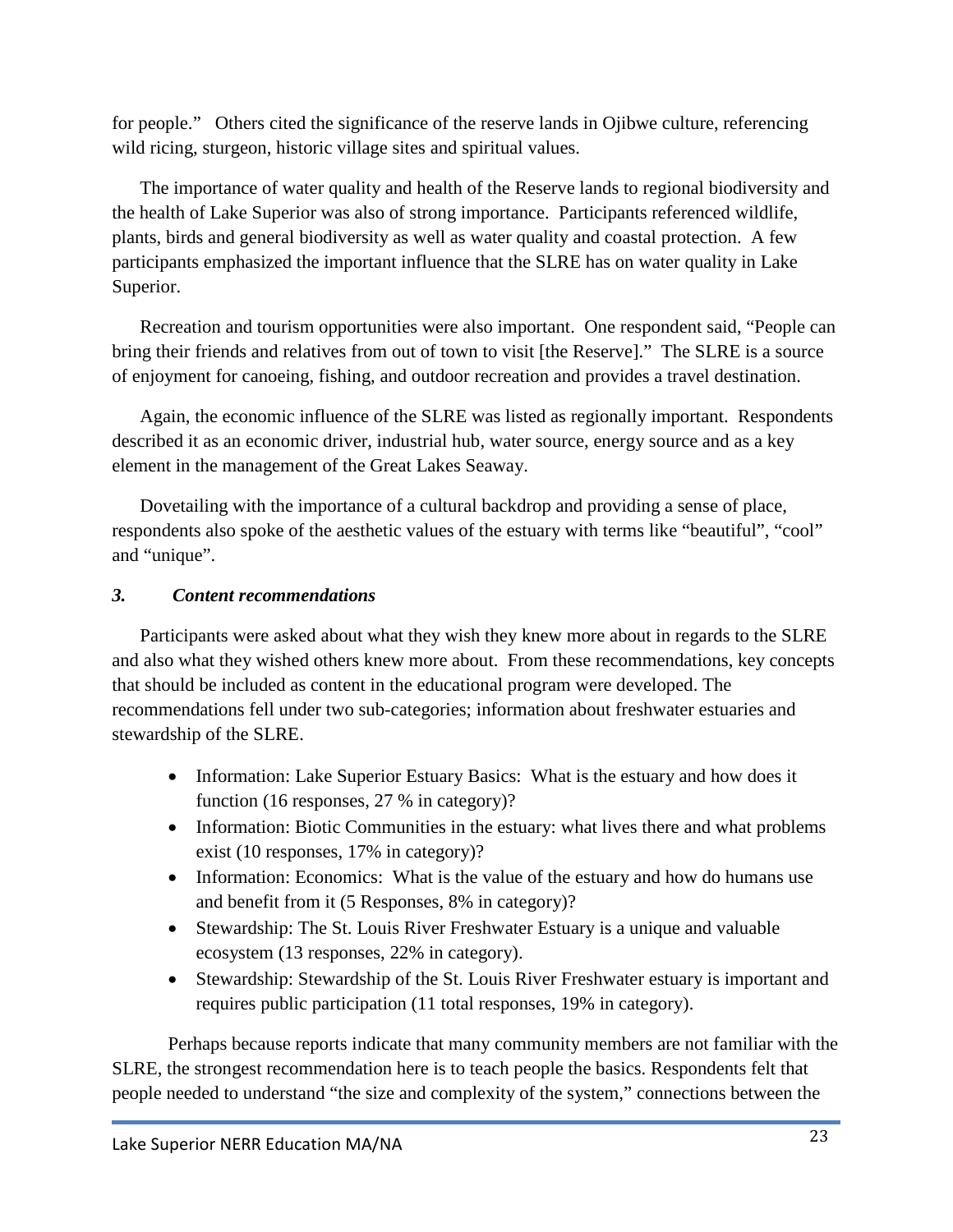estuary and the lake and even simply "that it exists." In the Estuary Basics recommendation, participants also said the NERR should explain biota. Recommendations included plant communities (especially wild rice), rare communities, and migratory and invasive species.

Again the economic importance of the SLRE was mentioned, specifically the need for decision makers to understand estuary function before making decisions regarding public lands in the reserve. Others mentioned that the industrial history of the area is a relevant topic. Said one respondent, "Young people don't know anything about the history of the area."

Participants strongly stated the need for stewardship messages regarding reserve lands. On one hand, respondents expressed a desire for the broader community to understand and appreciate the unique St. Louis River Estuary. One respondent stated "There's nothing more precious than fresh water." Another wished others to know "how valuable the estuary is to the community." Others cited its uniqueness, such as "it's ecological importance" and "it's regional significance."

In addition to this appreciation, participants hoped for conservation-oriented action on behalf of the SLRE. One said that the community should "be aware when things are wrong so they can fix them." Another emphasized that people should know "where the river came from thirty years ago" and that there is "no guarantee [it won't go back] without environmental safeguards." Others said they wanted to know "how best to protect it," and "how to be better stewards."

## *4. Program recommendations*

This hybrid category was created as a response to the idea of experiential education that was referenced throughout most interviews. The primary recommendation here is:

> • The Lake Superior NERR educational approach should be experiential and should provide participants with opportunities to connect directly with the estuary. (18 responses, 100% in category)

"Get them outside!" was a typical comment from respondents. Other comments include:

"You need to get people out there so they know what they have."

"The biggest thing is to get people out into the environment."

"[Get them] down and dirty with the estuary!"

In general, respondents strongly emphasized the need for direct contact to foster appreciation of the SLRE, and mentioned experiences such as canoeing and hiking in reserve properties. There was also an additional suggestion of "citizen scientists supporting (LSNERR) study." One respondent also noted that programs operated through UW-Cooperative extension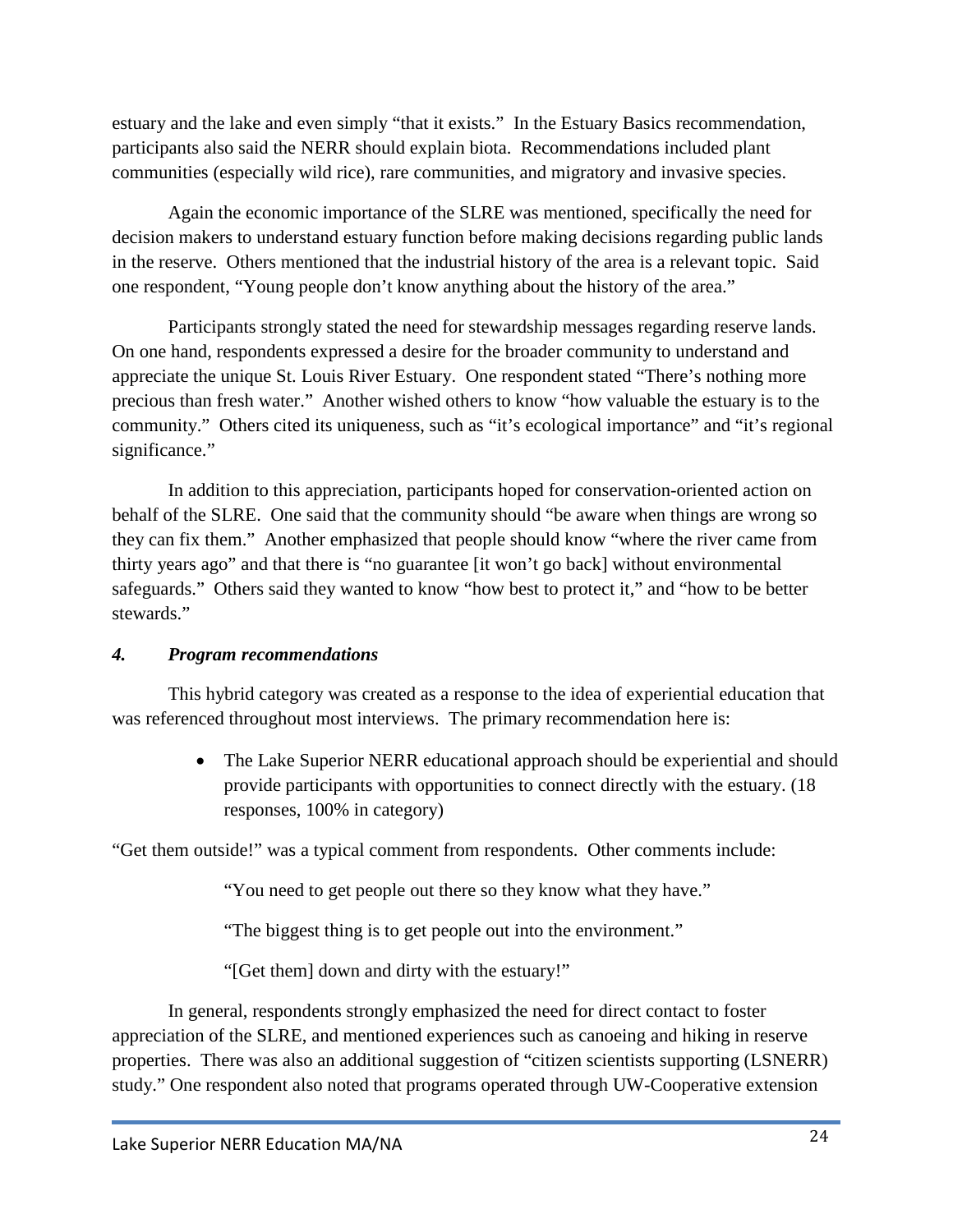are "educational, not just recreational."

#### *5. Science interpretation center recommendations*

The Lake Superior NERR expects to have an established science interpretation center by 2013 at the Barkers Island site. Respondents were asked for recommendations as to what should be included in interpretive exhibits:

- The interpretive center should use a variety of interactive methods to reach a diverse audience (18 responses, 25% in category).
- The interpretive center should include information about past and present ecological health of the St. Louis River estuary (16 responses, 22% in category).
- The interpretive center should explain what the freshwater estuary is, how it functions, and its ecological significance (16 comments, 22% in category).
- The story of the rivers history, from early Native American inhabitation through logging, industrial use and clean-up, is important to include in the interpretive center (10 comments, 14% in category).
- The importance of the St. Louis River estuary to culture and economy should be portrayed in the interpretive center (10 responses, 14% in category).
- Native American (especially Ojibwe) people have important connections to the St. Louis River Estuary and these stories should be included in the interpretive center (10 responses, drawn from other subcategories).

The fact that the visitors center would need to appeal to local audiences and tourists was highlighted by several respondents. Different learning styles should also be addressed. Said one former school teacher,

"There should be visual, auditory and verbal definitions of terms. Appeal to as many senses as you can."

Several people recommended the use of 3D models and maps. One person noted that "some people are turned on by research, but some will glaze over." Another urged the Reserve to keep the interpretive center "pure education," as opposed to entertainment. Respondents said the center should be "fun, interactive and pleasant" and "interesting, but not overwhelming."

The ecological health of the estuary, and the research being done to support it, were also key topics. Participants referenced water quality (and human impact on it), flow rates, macroinvertebrates, birds, water chemistry, mercury pollution and aquatic invasive species. The impacts of climate change were also mentioned in this theme.

Again, many basics of the estuary were cited as important content for the center. Respondents suggested we include topics such as the seiche effect, fishery production, the Boreal forest, coastal wetlands, the St. Louis River watershed, and ecological processes. Said one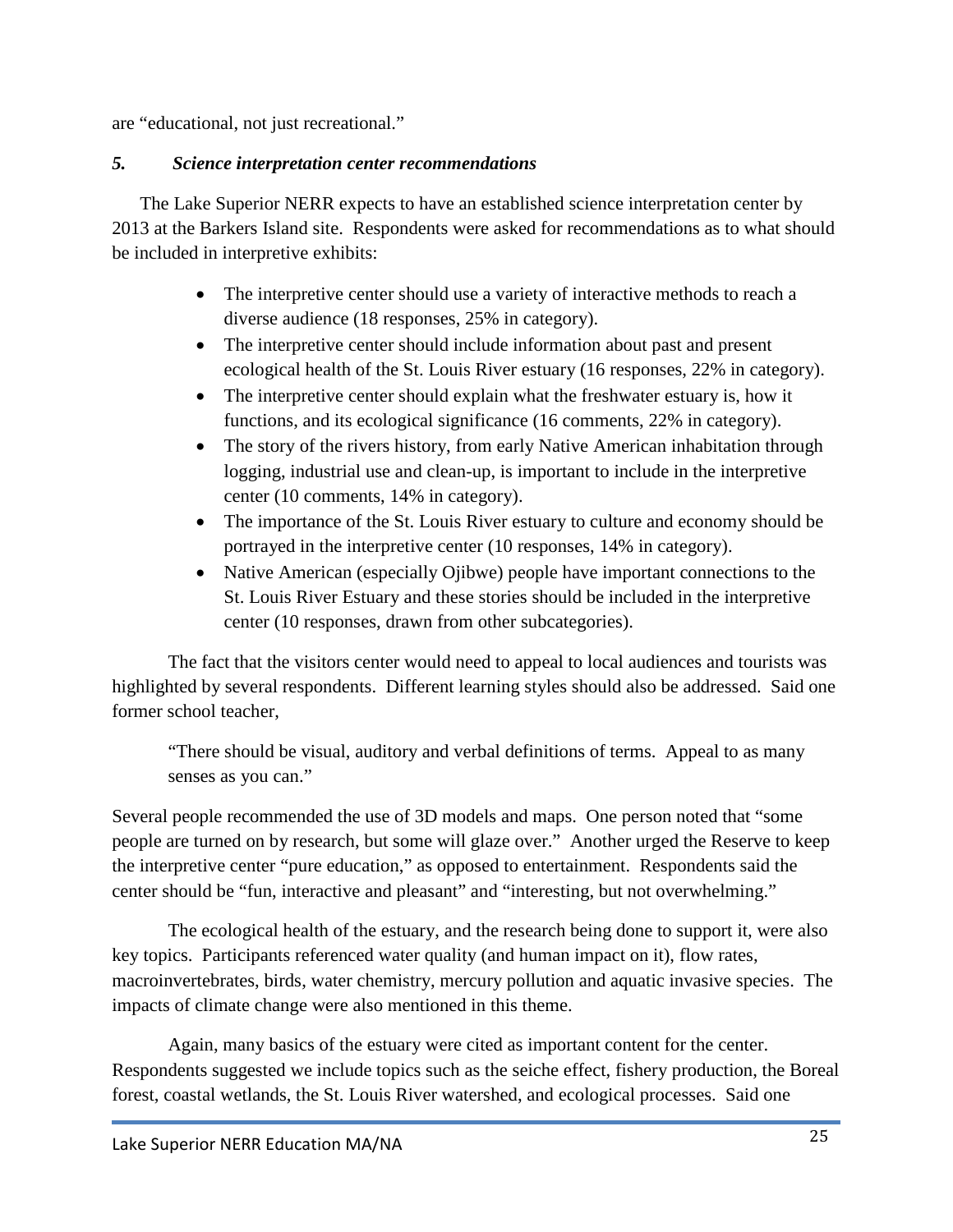respondent when talking about the SLRE, "It's like a body, all connected and interactive." Others again emphasized the value of the estuary and the importance of coastal wetlands.

The story of the St. Louis River, from pre-colonialism to heavy use and striking environmental impact through clean-up and the current AOC delisting effort, was cited as important center content by several. One respondent said we should include "What did we learn in the past and how it's affecting things now." Another noted that in the past 25 years, the water has been cleaned up significantly. This change might provide a source of community pride and continued commitment to improve the quality of the estuary.

Human society was again cited as an important component in the center, including economic, culture and social uses of the reserve. This included Ojibwe connections to the reserve today and historically, with mentions of Spirit Island and wild rice. A respondent recommended "Personal narratives telling the story of [human] relationships with the river through time." Respondents also noted that the river "sews Wisconsin and Minnesota together" as well as the idea of a working estuary that connects nature to human use.

Throughout the categories a consistent theme of Ojibwe use (traditionally and in the present) of the SLRE was apparent, and so a hybrid category was created to tally this. Ideas that were often cited (in reference to the interpretive center, but also in reference to content and importance of the SLRE) include wild rice, the historical use and recovery of sturgeon, traditional connections to Spirit Island and Wisconsin and Minnesota Point, and Ojibwe connections to the river today.

## *6. Education program recommendations*

Programs for the K-12 education programs from community interviews and the focus group were tremendously varied and did not fit neatly into subthemes, however:

- Participants recommended a variety of activities for the education program, many of which had taken place in the past or had been successful in other organizations. (15 comments, 30% in category)
- A variety of other education program recommendations were provided. (35 comments, 70% in category)

Successful prior programs and events that were cited included a Bio Blitz in the Superior Municipal Forest and a beach clean-up on Wisconsin point as well as Lake Superior Days, the annual canoe paddle held by the St. Louis River Alliance and the watershed festival held by RSPT. Recommendations for program format included service learning programs, video outreach, and citizen data collection.

General program recommendations again emphasized the need to meet the needs of different learning styles. One respondent emphasized that UW Cooperative Extension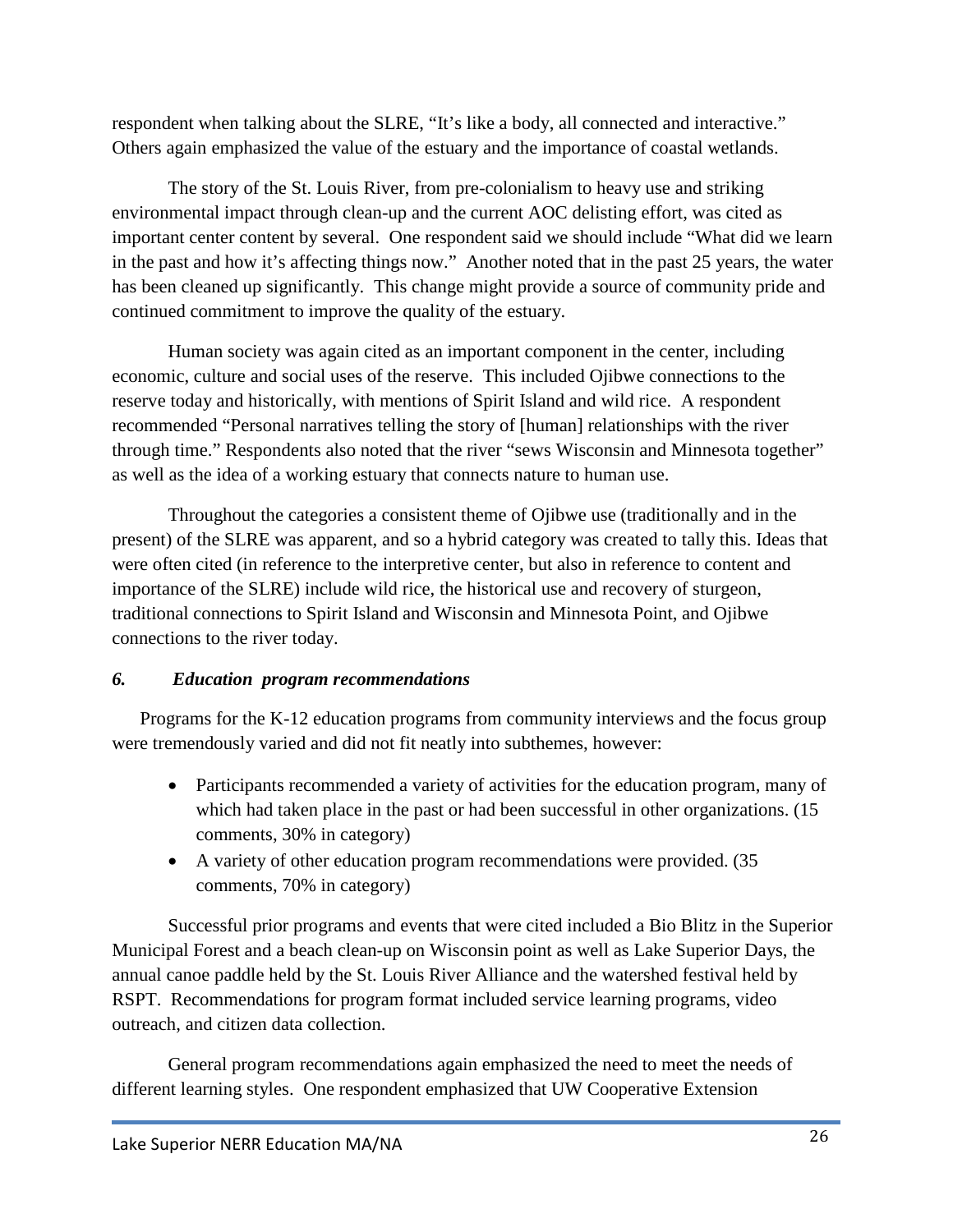programming should be "research based and address issues." Access was commonly mentioned, with several people recommending the construction of a trail system in the reserve built in the style of the Superior Hiking Trail, as well as the making maps, a smartphone application, geocaching or a driving tour available. Also recommended was a review of the master plan for Superior city parks to determine if access may be changing in the future. Recommendations were also made regarding marketing. Focus group participants suggested advertising in Chamber of Commerce brochures and inviting local news stations to educational events, or monitoring state and local science fairs.

# **Literature Review**

The following literature review seeks to expand the reach of the needs assessment to include relevant research in environmental education and the recommendations from other key needs assessments in order to support and assist with Lake Superior NERR education program as it develops.

## Foundations: Education and Stewardship

The Lake Superior NERR management plan states in Goal Two that the NERR will "educate youth, students, community members, and visitors about Lake Superior freshwater estuaries and coastal resources and improve their ability to address coastal issues." On one hand, this goal has an informational component; the LSNERR will educate audiences on freshwater estuaries and coastal resources. On the other, it has an action-oriented behavioral component; LSNERR will improve the ability of people to address coastal issues. This literature review seeks to make recommendations from education research in order to help us meet both informational and behavioral components of this goal.

In a 1990 meta-analysis of environmental education literature, Hungerford and Volk attempted to determine the parameters of education that result in behavior change and established the following recommendations:

- 1. Developing awareness and ecological knowledge is not enough to cause longlasting behavior changes.
- 2. Ownership- developing a personal connection with and knowledge of issues- is critical to responsible environmental behavior.
- 3. Instruction that focuses on ownership and empowerment (a sense of being able to make changes and resolve important problems, and use critical issues investigation skills to do so) changes behavior.

Hungerford and Volk, like many researchers since, refute the idea that injecting information alone will produce behavior change, or make an audience care about an issue. Schultz (2011) addresses this more directly, stating that "results of psychological studies have shown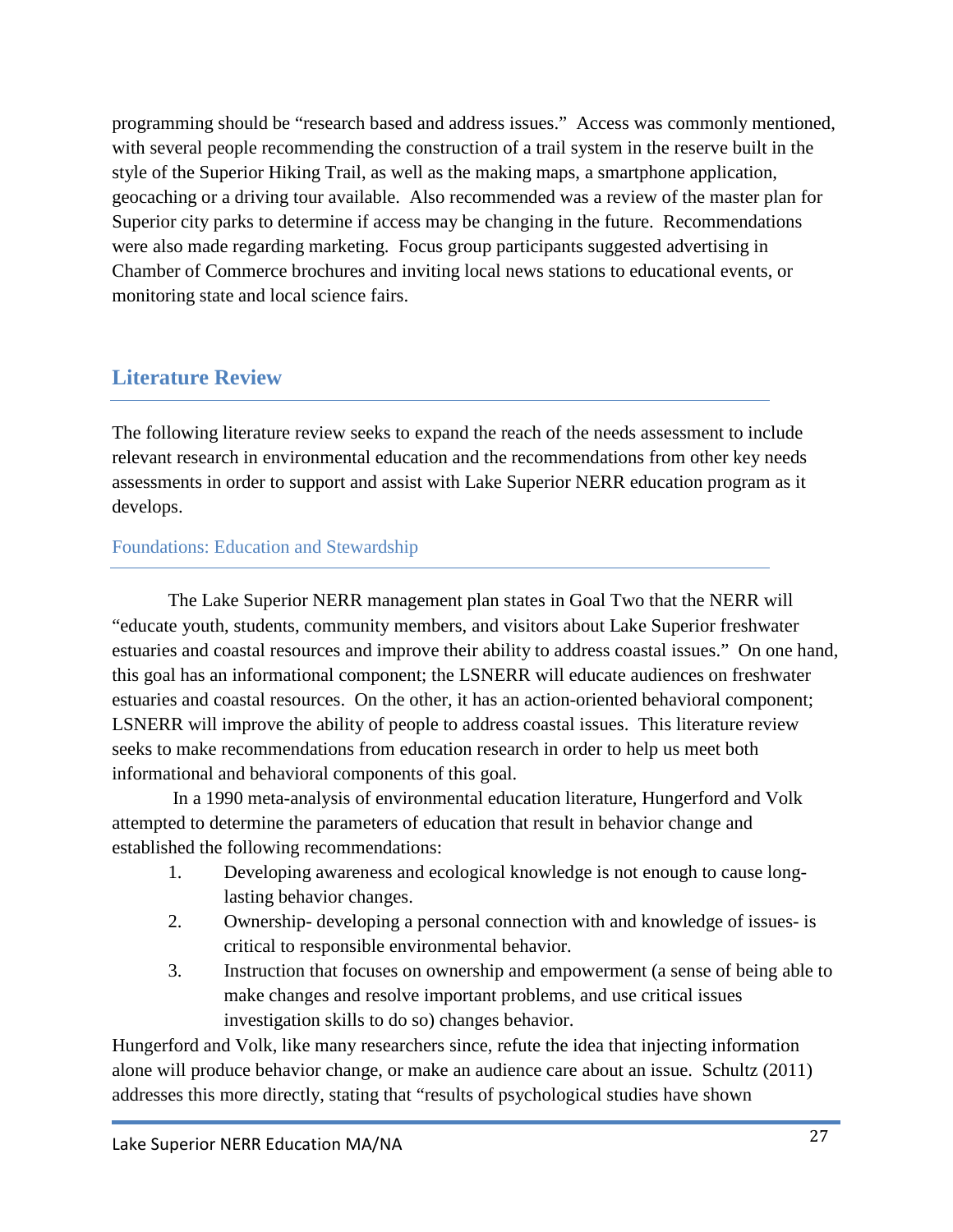consistently that increasing knowledge through education, whether related to health, safety or conservation, does not lead to a change in behavior (p. 1080)." Motivation, he states, is the key driving force. Kellert (1987 in Siemer, 2001) associates environmental sensitivity, an increased level of empathy towards the natural world, with behavior, stating that an individual distanced from the outdoors is more likely to make use of the environment in an exploitive way. Environmental sensitivity, studies suggest is "developed through significant, positive, contact with the outdoors over a period of time" (Chwala, 1998, 2000, in Siemer, 2001). Schultz (2011) supports this position, citing multiple studies that found increased conservation behaviors in those who perceive a higher degree of connectedness between themselves and nature. He recommends "experiential activities, citizen science and environmental education (p. 1081)" as a means to increase the likelihood of such behaviors.

# Program Development

In an article titled "Elements of Effective Environmental Education Programs", Ernst and Monroe (2001) state that effective environmental education programs are:

- Relevant to mission of the agency, educational objectives of the audience and to the everyday lives of individual learners
- Involve stakeholders in all stages of the program from development to evaluation.
- Empower learners with skills to help prevent and address environmental issues and with a sense of personal and civic responsibility.
- Accurate and balanced, incorporating multiple perspectives and interdisciplinary aspects.
- Are instructionally sound, using best practices in education.
- Are evaluated with appropriate tools.

These recommendations echo those solicited from educators and community members through the needs assessment process. Such recommendations are based on foundational theories in education such as constructivism, the cognitive development theory of Piaget, multiple intelligences and multiple learning styles. Ernst and Monroe (2001) frame these recommendations around the goal of increasing environmental literacy, a key objective of environmental education programs. Environmental literacy includes attitude and behavior components, as well as knowledge.

This focus on environmental literacy as an outcome is also supported by NOAA. Write McDougall and Ibanez (2006), "Promoting environmental literacy…is a cross-cutting priority of the NOAA strategic plan and is indicative of broad commitment to education activities within the Agency." The NERR education sector, in the 2009-2014 Master Plan, also states as their first goal, "Citizens increase their estuarine literacy and/or perform environmentally sustainable behaviors that protect our local estuaries." NERR education programs should include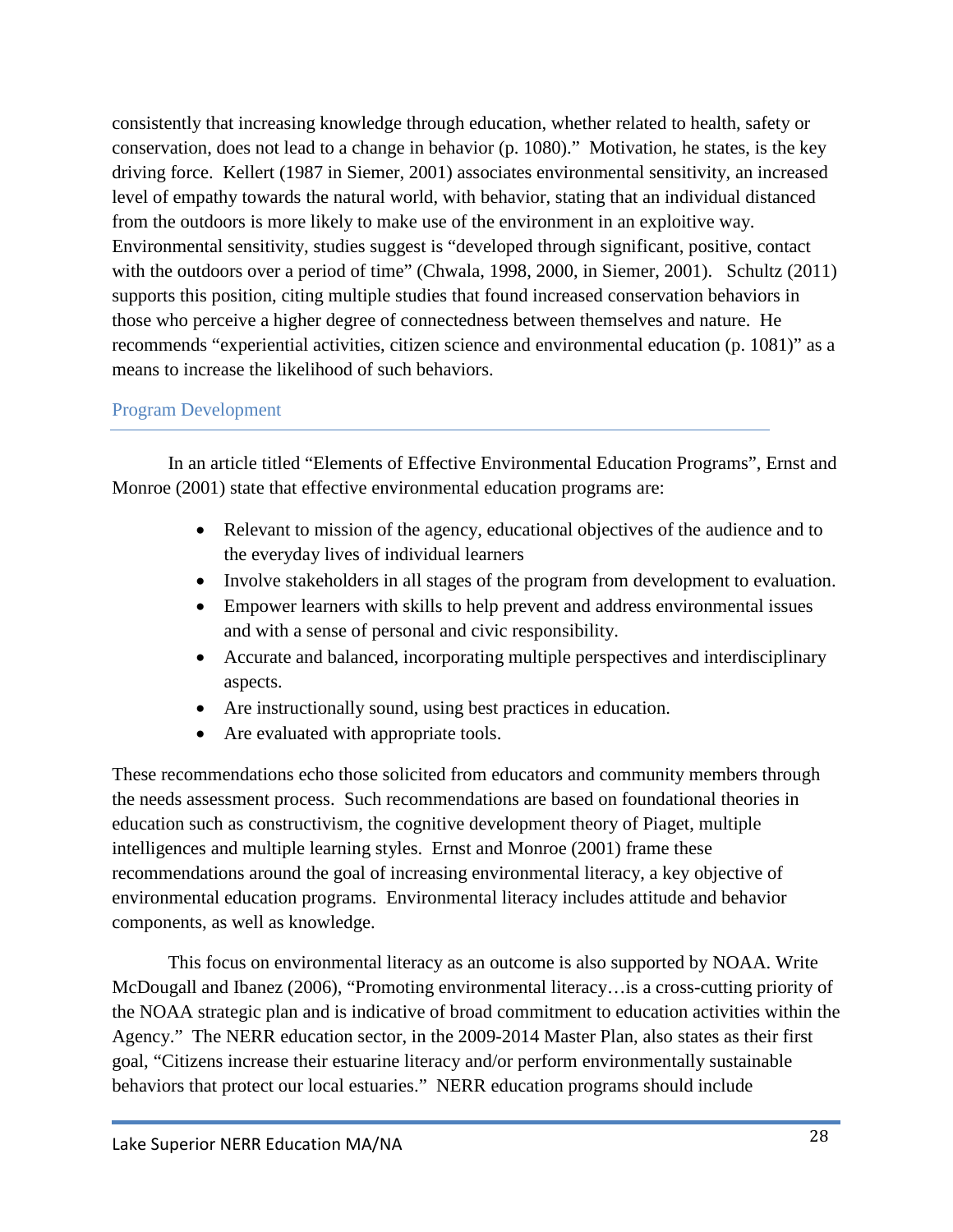knowledge, attitudinal and behavior components in order to be effective at increasing environmental literacy.

Recommendations from other National Estuarine Research Reserves can also be found in the literature. Jacques Cousteau NERR education programs are designed to "build knowledge and skills by providing classroom teachers with basic ecological knowledge and the skills necessary to foster interesting and meaningful learning grounded in science." The reserve emphasizes investigative inquiry-based science content and pairs teachers with scientist mentors who aid and support them in the process of science, versus the end product of content. Education at the estuary is also used as a focal point through which students develop skills in reading, math, problem-solving and critical thinking. This program also applies a "Whole School Approach", where the reserve collaborates with teachers and administration to develop curriculum across classrooms and grade levels, and to share resources. As an evaluation measure, the program seeks to assess attitudes including perception of the environment, understanding of nature and a sense of curiosity, intellectual interest, and self-confidence. The Jacques Cousteau reserve appears to apply the recommendations of Ernst & Monroe (2001), and provides a feasible working model to the Lake Superior NERR.

#### State of Environmental Literacy

In an analysis of several different surveys of environmental literacy, Elder (2003) states, "all appearances are that the environmental literacy gap is *growing* instead of shrinking (p. 19)" and cites Volk and McBeth (1997) in rating overall US literacy as low to moderate. Particularly missing is the understanding of cause and effect relationships involved in environmental issues. Another deficient area is local knowledge, versus general knowledge provided by mass media. Because NERRs function at a local level and address cause-and-effect issues, their education programs are well suited to address deficiencies in environmental literacy.

At the regional level, Wisconsin undertook an assessment of student environmental literacy in 1997 and found that student's ecological knowledge was lower than the state environmental education standards established by educators and the Department of Public Instruction. However, 85% of  $5<sup>th</sup>$  and  $11<sup>th</sup>$  grade students showed interest in learning more about the environment. A survey of teachers found that 80% strongly agreed that environmental education should be a priority in the schools, though nearly half of the teachers (42%) stated that they spent less than 30 minutes/week on environmental education. Most administrators (90%) thought that schools should provide students with environmental education experiences. A third of administrators and teachers also reported that they did not have the knowledge to feel comfortable promoting environmental education.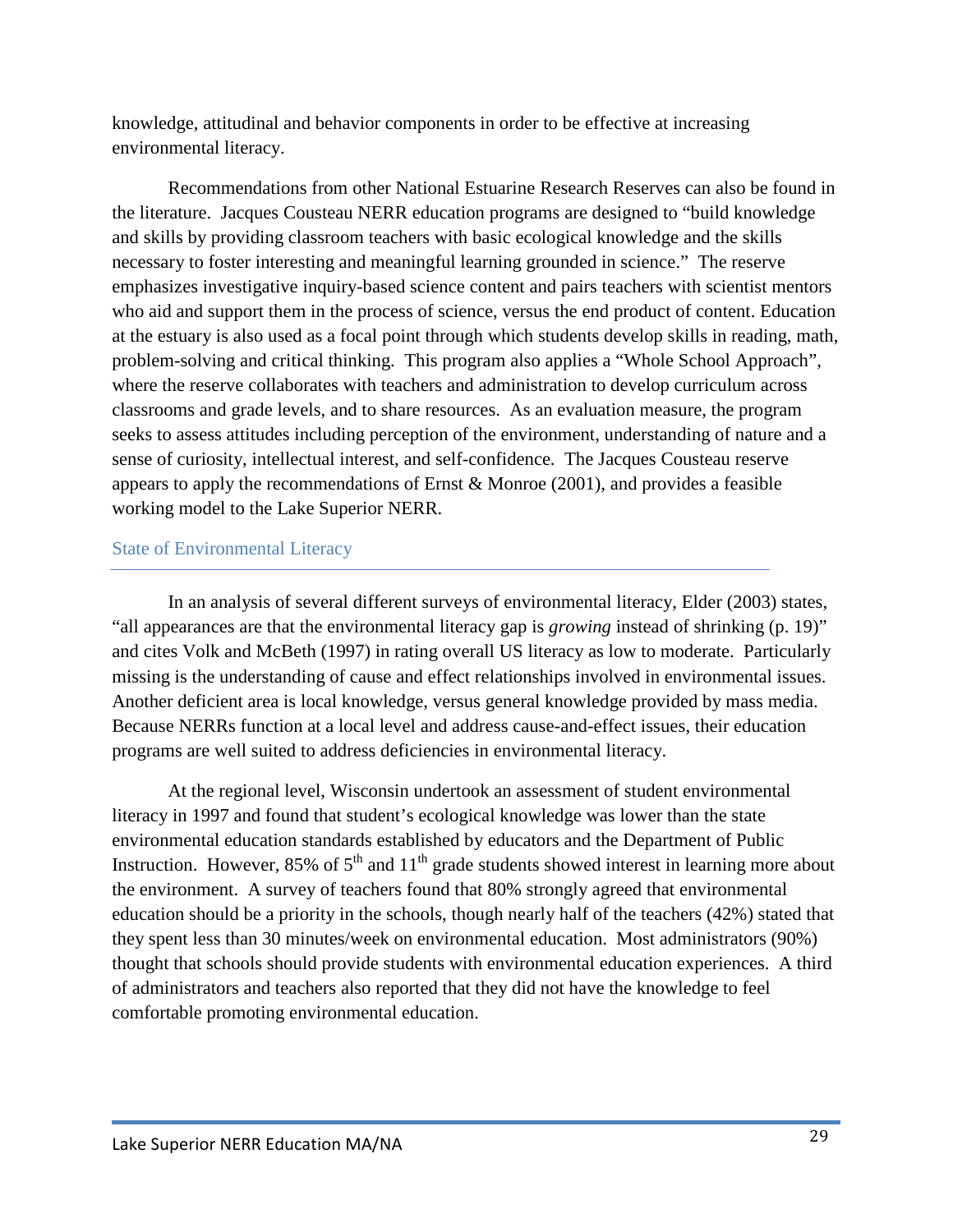A 2007 needs assessment was conducted by the NERR system and surveyed 988 teachers and informal educators to investigate how they taught about estuaries. This report found that when teachers chose not to include estuarine content, it is often due to lack of time to add materials not required in standardized curriculum. The report added,

*"Teachers also worry about their own knowledge of a topic, the availability of necessary materials and equipment or funds, and whether the materials are at the appropriate level for their students. Many say they wouldn't teach coastal topics because of their location away from the coast."*

In terms of professional development, middle school teachers expressed special interest in using real-time data like that provided by SWMP, as well as visualizations and data analysis software. Teachers preferred multi-day (1-3) focused workshops as well as consulting support over time. Programmatic recommendations from this needs assessment include:

- Materials that include innovative pedagogical techniques such as hands-on and inquiry methods will easily fit within teachers' current practices.
- Curriculum materials that focus on interdisciplinary learning opportunities use authentic contexts that are relevant to local communities. Curriculum that supports student understanding about human impact on the environment and to develop into responsible citizens who can make a difference about important global issues are especially interesting to teachers.
- All materials should address state or local curriculum standards (p. vii).

In 2002, Rosanne Fortner and Jeffrey Corney conducted and published an educational needs assessment for the Great Lakes region. Key findings from this document, which surveyed over 300 middle school science teachers, emphasized the importance of teacher training on Great Lakes topics. For example, only 4% of teachers said they would use Great Lakes curriculum materials without being instructed themselves. Topics that teachers most wanted information about included water quality, environmental responsibility, water uses and conservation, and toxic chemicals. The report also included results of a Great Lakes literacy survey which found that the general public scored 45% on an interdisciplinary test of Great Lakes knowledge. However, recreationists who used the Great Lakes scored 56%, suggesting a relationship between direct experience and knowledge.

In 2007, Patrick Robinson and Robin Shepard conducted a needs assessment to determine Wisconsin's freshwater estuary needs in terms of research, management and outreach. The high priority outreach needs for Lake Superior were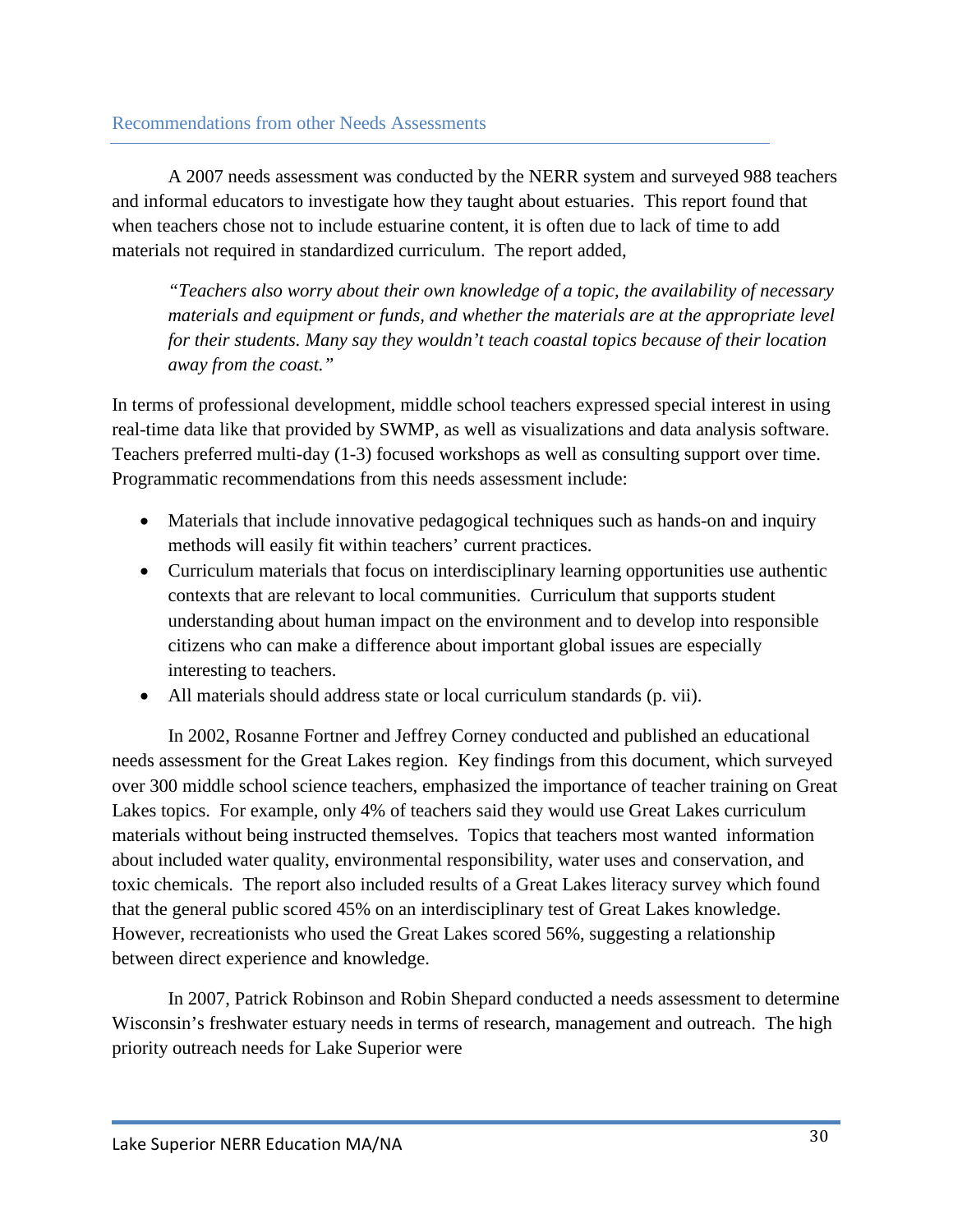1. Address land use impacts and build local capacity related to land use decision making.

2. Foster and increase partnerships, citizen involvement, and sense of place related to freshwater estuaries.

3. Increase application of watershed management approaches.

4. Identify and protect critical freshwater estuary resources.

While all of these needs are applicable to the Lake Superior NERR, the second has the strongest implications for the education program. Programs should address citizen involvement in freshwater estuaries and foster a sense of place associated with them. This dovetails with recommendations made by the public in this needs assessment.

Another regional needs assessment investigating the needs of K-12 classroom teachers was conducted in Minnesota North Shore schools by Kevin Zak and Peter Smerud (2007) through the Minnesota Coastal Management program. In regards to environmental education, the biggest barriers were inadequate funding, lack of access to transportation, and lack of time amidst required core subjects. All of these barriers are echoed by teachers in this needs assessment. When asked to rate their level of knowledge on a variety of topics, teachers ranked "specific coastal resource management issues (fisheries, forestry, development etc.)" lowest (3.02 with 5 equaling the most knowledge). This topic was also ranked as the highest level of need for EE professional development, followed by aquatic ecosystems. The method in which training was most desired by teachers was outdoor education, followed by place-based education.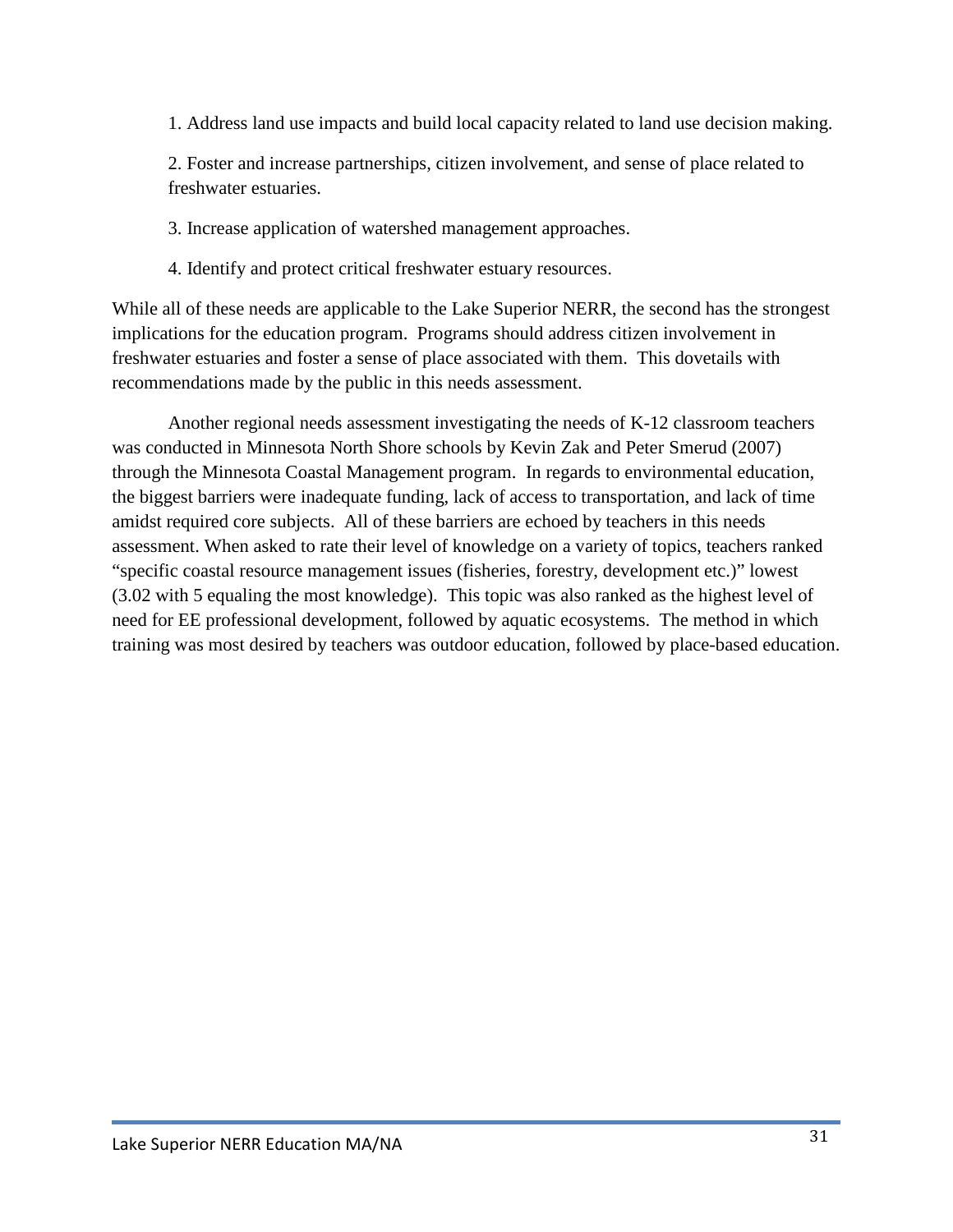- Athman (Ernst), J. & Monroe, M. C. (2001). Elements of Effective Environmental Education Programs. *Recreational Boating and Fishing Foundation.*
- Champeau, R. (1997). Environmental Education in Wisconsin: Are we walking the talk? A profile of environmental education in WI K-12 schools based on statewide surveys of and assessments of students, teachers, curriculum coordinators and principals. *Wisconsin Center for Environmental Education.*
- Fedler, Anthony J. (2001). Defining Best Practices in Boating, Fishing, and Stewardship Education. *Recreational Boating and Fishing Foundation*.
- Fortner, R. W. & Corney, J. R. (2002). Great Lakes Educational Needs Assessment: Teachers' Priorities for Topics, Materials, and Training. *Journal of Great Lakes Research, 28* (1): 3-4.
- McDonnell, Janice D (Education Coordinator). (2001). Best Practices in Marine and Coastal Science Education: Lessons Learned from a National Estuarine Research Reserve in *Defining best practices in boating, fishing and stewardship education.* Recreational Boating and Fishing Foundation.
- McDougall, C. & Ibanez, A. (2006). Achieving environmental literacy with NOAA's observing systems data. *Marine Technology Society Journal, 39*(4), 32-39.
- Robinson, P. & Shepard, R. (2008). An assessment of Wisconsin's Great Lakes freshwater estuary applied research, management, and outreach needs. *Wisconsin Coastal Management Program.*
- Schultz, P. W. (2011). Conservation means behavior. *Conservation Biology 25*(6), 1080-1083.
- Zak, K. & Smerud, P. (2007). Wolf Ridge Environmental Learning Center: K-12 Classroom Teacher Needs Assessment Survey. *Minnesota Coastal Program.*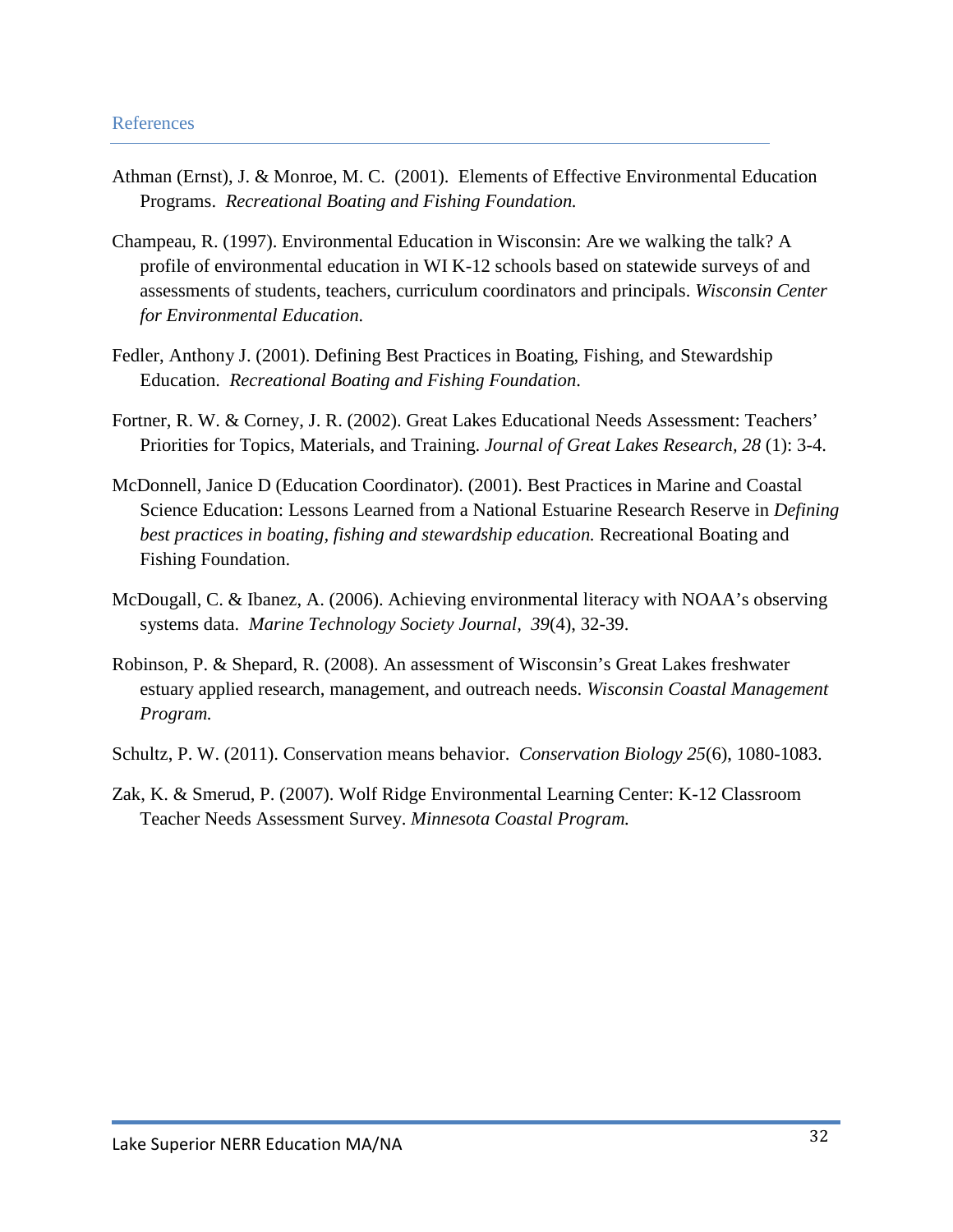Appendix 1. Educator Focus Group Script and Questions

#### Lake Superior National Estuarine Research Reserve Education Front-end Evaluation: Educator Focus Group Question Set

**Date\_\_\_\_\_\_\_\_\_\_\_\_\_\_\_ Time\_\_\_\_\_\_\_\_\_\_\_\_\_\_\_\_ Focus Group Location\_\_\_\_\_\_\_\_\_\_\_\_\_\_\_\_\_\_\_\_\_\_\_\_\_\_\_\_\_\_**

**Number of participants: Male\_\_\_\_\_\_\_\_\_\_\_\_ Female\_\_\_\_\_\_\_\_\_\_\_\_**

**Number of participants who work with the following age groups:**

| # Pre-K | # K-5 | $#$ Middle School $(6, 7, 8)$ | # High School |
|---------|-------|-------------------------------|---------------|
|         |       |                               |               |

**Introductory Script:** The Lake Superior National Estuarine Research Reserve was recently designated in Douglas County, Wisconsin and is one of 28 National Estuarine Research Reserves in the country, and the second freshwater estuary in NOAA's system. An Education Coordinator was recently hired and is charged with developing estuary-related educational programs for P-12 students, educators and community members. In planning for the education programs, she (I) is (am) conducting a front-end evaluation in order to provide an opportunity for community input in the formation of the LSNERR education programs, as well as an opportunity to build and enhance relationships with key education partners through collaborative development of the program. Your participation in this process is completely voluntary and should take about an hour of your time. Please answer the following eight questions to the best of your ability, using examples when needed. The facilitator will add you to a list of people who would like to speak if you raise your hand, but please consider this to be a free flowing discussion.

- 1. What resources (curriculum, activities, field trips, publications, websites), if any, do you use to teach about natural resources and the environment? Please provide specific examples.
- 2. What kinds of resources are the most useful to you? Please provide examples if you can.
- 3. What topics related to natural resources and the environment would you most like to teach more about? (Some examples include: ecology, climate change, scientific research techniques, environmental history, human impacts and water quality, environmental literature, plant/animal identification and natural history, or environmental ethics)
- 4. What barriers exist to teaching about natural resources and the environment in your school? What types of support help you to overcome those barriers?
- 5. What sorts of programs would you like to see for students at LSNERR?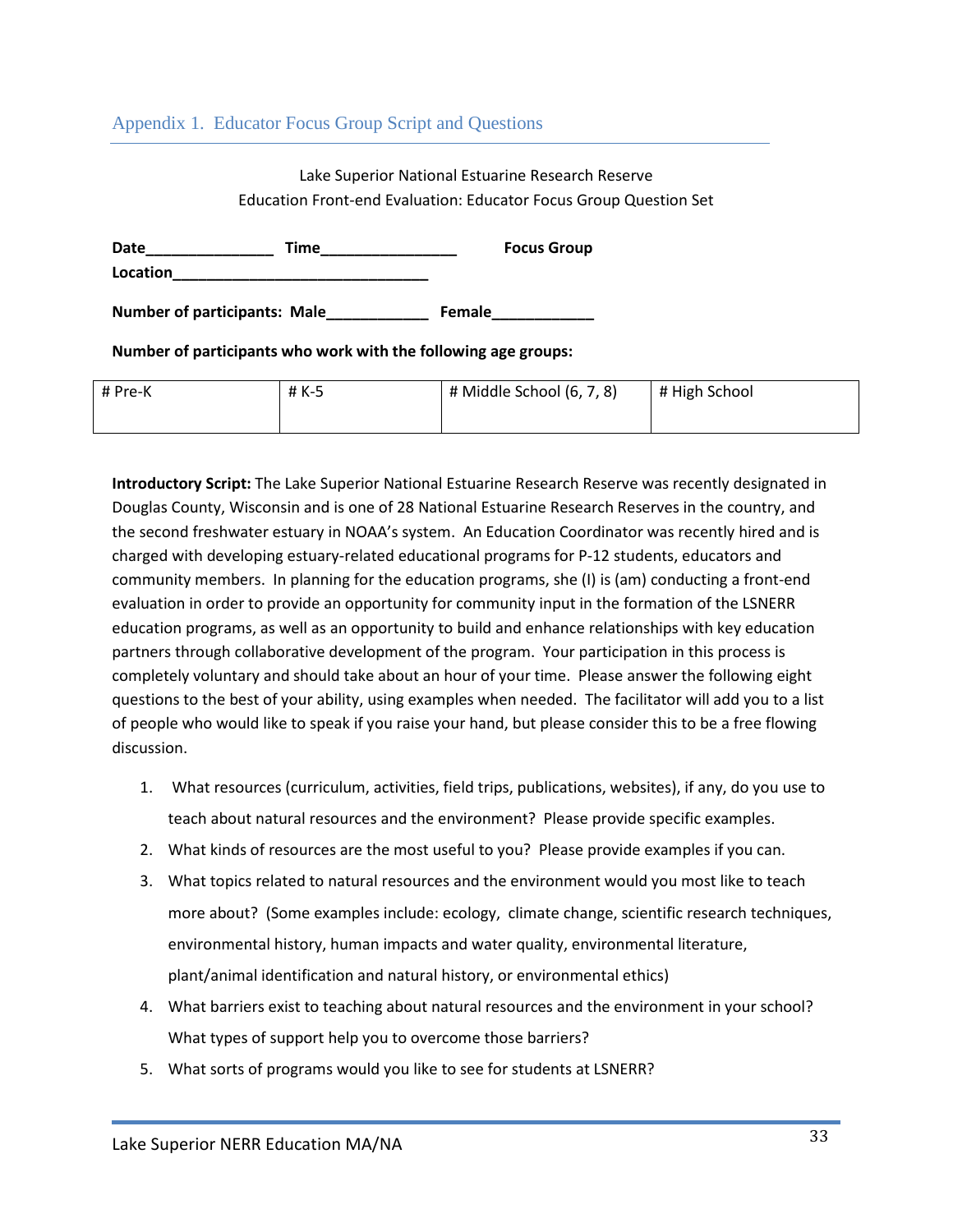- 6. What makes a good professional development experience for you?
- 7. What professional development needs do you see in this community that LSNERR might address? (ie, what do teachers need to know?)
- 8. What types of programs would you like to see for teachers at LSNERR?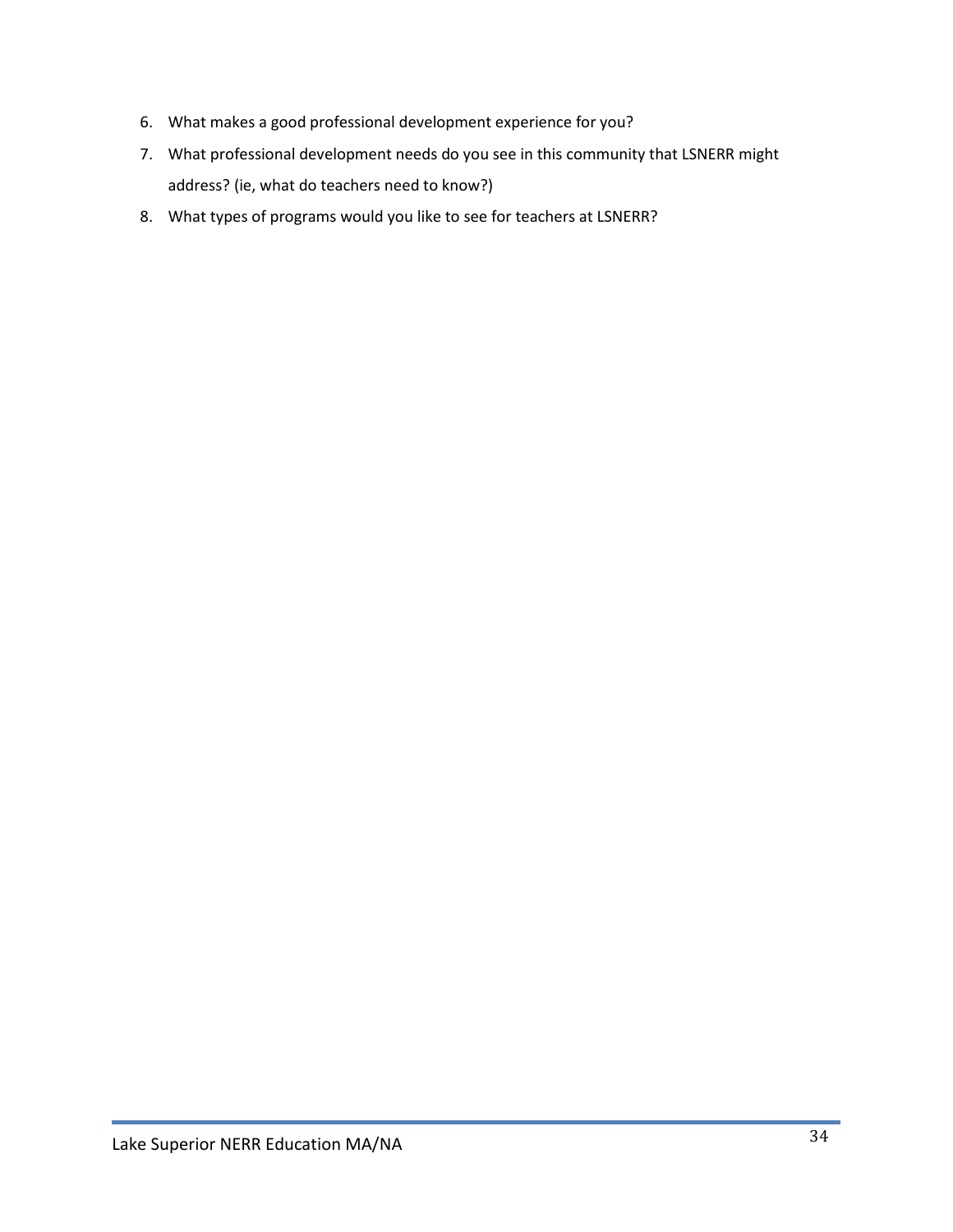Lake Superior National Estuarine Research Reserve Education Front-end Evaluation: Educator Survey

| Name (optional)        | Years spent teaching:          |
|------------------------|--------------------------------|
| Grade level(s) taught: | School you currently teach at: |

INSTRUCTIONS: Please completely fill out all of the information requested in this form. All of your answers are for evaluative purposes only and will be kept strictly confidential. If information from this survey is used, it will be disassociated from your name or any personal identifiers.

#### *Definition of Terms*

**Estuary**: An estuary is a semi-enclosed coastal body of water where two different bodies of water meet and mix.

**Watershed**: An area of land where all the water drains to a common place.

**Ocean**: Related to a system of open-ocean habitats, characterized by exposure to wave action, tidal fluctuations and ocean currents.

#### **1. How many years have you been teaching estuary, watershed, Lake Superior and ocean related topics?**

|                  | None | Less than | $2 - 3$ | $3-5$ | $5 - 7$ | $7 - 10$ | $10 - 15$ | More than |
|------------------|------|-----------|---------|-------|---------|----------|-----------|-----------|
|                  |      | 2 years   | years   | years | years   | years    | years     | 15 years  |
|                  |      |           |         |       |         |          |           |           |
| Estuaries        |      |           |         |       |         |          |           |           |
| Watershed        |      |           |         |       |         |          |           |           |
| Ocean            |      |           |         |       |         |          |           |           |
| Lake<br>Superior |      |           |         |       |         |          |           |           |

**2. How many class or activity periods of estuary, watershed, Lake Superior and/or ocean instruction do your students receive in a typical school year?**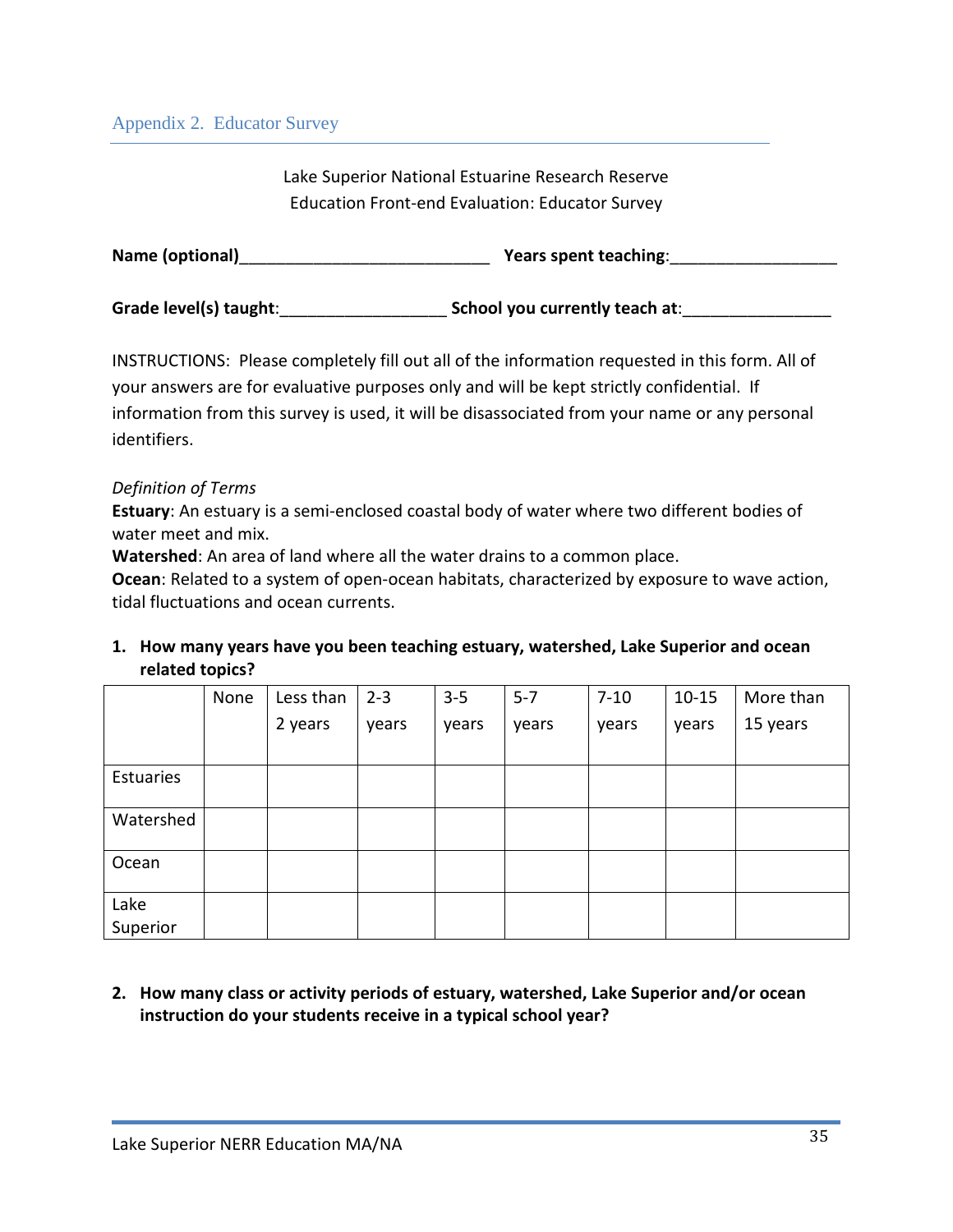|                  | None | A portion    | One to two  | $3$ to 5 | 6-15 classes | More than 15 |
|------------------|------|--------------|-------------|----------|--------------|--------------|
|                  |      | of one class | classes per | classes  | per year     | classes per  |
|                  |      |              | year        | per year |              | year         |
| Estuaries        |      |              |             |          |              |              |
| Watershed        |      |              |             |          |              |              |
| Ocean            |      |              |             |          |              |              |
| Lake<br>Superior |      |              |             |          |              |              |

**3. In the last three years, how many hours of professional development training in science have you obtained related to estuaries, watersheds, Lake Superior and the ocean?** 

|           | None | Less than | 8-16 hrs | $16 - 24$   | 24-32       | 32-40 hrs | More than |
|-----------|------|-----------|----------|-------------|-------------|-----------|-----------|
|           |      | 8 hrs     | $(1-2)$  | hrs $(2-3)$ | hrs $(3-4)$ | $(4-5)$   | 40 hours  |
|           |      |           | days)    | days)       | days)       | days)     |           |
|           |      |           |          |             |             |           |           |
| Estuaries |      |           |          |             |             |           |           |
| Watershed |      |           |          |             |             |           |           |
|           |      |           |          |             |             |           |           |
| Ocean     |      |           |          |             |             |           |           |
| Lake      |      |           |          |             |             |           |           |
| Superior  |      |           |          |             |             |           |           |

- **4. Which professional development trainings have you taken to supplement your estuary/watershed/ocean education?** Check all that apply.
	- $\Box$  NOAA/NERRS Teachers on the Estuary Training
	- $\square$  Project WET
	- $\Box$  Project Wild Aquatic
	- $\Box$  Green Eggs and Sand Workshop
	- $\Box$  The Jason Project Professional Development
	- $\square$  Earth Partnership for Schools
	- $\square$  Sea Grant/COSEE workshops
	- $\square$  Other, please
		- specify\_\_\_\_\_\_\_\_\_\_\_\_\_\_\_\_\_\_\_\_\_\_\_\_\_\_\_\_\_\_\_\_\_\_\_\_\_\_\_\_\_\_\_\_\_\_\_\_\_\_\_\_\_\_\_\_\_\_\_\_\_\_\_
	- $\square$  None of the above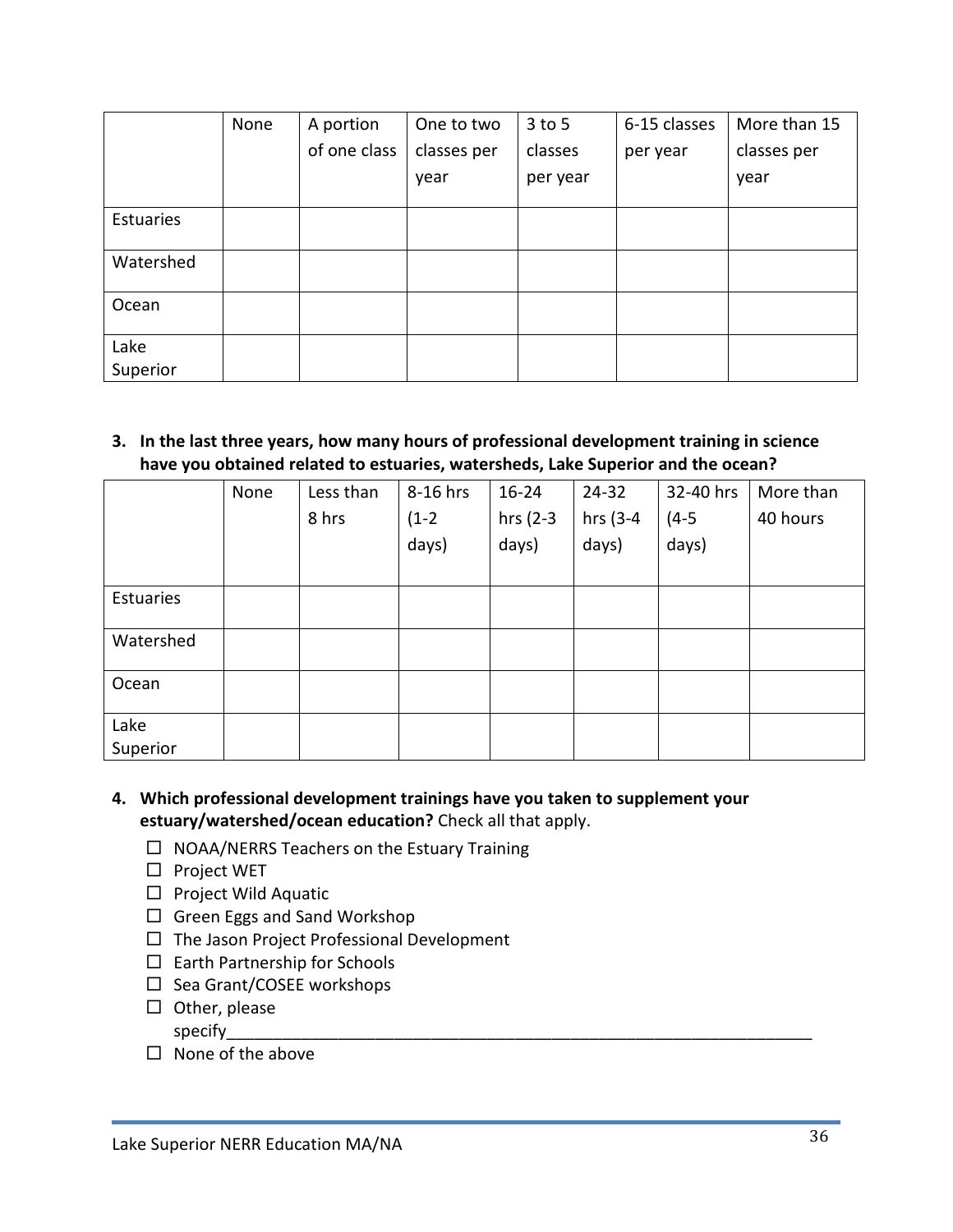**5. Think about your plans for your class for the entire year. How much emphasis did you or will you give each of the following?**

|                    | Little or no | Moderate | Heavy emphasis | N/A |
|--------------------|--------------|----------|----------------|-----|
|                    | emphasis     | emphasis |                |     |
| Outdoor            |              |          |                |     |
| experiential       |              |          |                |     |
| activities         |              |          |                |     |
| Lab or Field       |              |          |                |     |
| Work/data          |              |          |                |     |
| collection         |              |          |                |     |
| Stewardship        |              |          |                |     |
| projects or        |              |          |                |     |
| activities         |              |          |                |     |
| Data analysis,     |              |          |                |     |
| statistics, and    |              |          |                |     |
| probability        |              |          |                |     |
| Scientific inquiry |              |          |                |     |
| skills             |              |          |                |     |

- **6. There is a National Estuarine Research Reserve located in Superior, WI, called the Lake Superior National Estuarine Research Reserve, which is one of 28 Reserves around the country protected for the purposes of education, research, water-quality monitoring and coastal stewardship. Were you aware that your state has a National Estuarine Research Reserve?** 
	- $\Box$  Yes.
	- $\Box$  No.
- **7. How often do you incorporate discussion about the effects of climate change on coastal areas in your classroom?**

| Never | Rarely | Sometimes | Often | Very Often |
|-------|--------|-----------|-------|------------|
|       |        |           |       |            |

- **8. From which web resources do you currently obtain estuary, watershed, and ocean information for use in your classroom?** Check all that apply.
	- □ NOAA's Education Website [http://www.education.noaa.gov](http://www.education.noaa.gov/)
	- $\Box$  National Estuarine Research Reserve System's Website [http://nerrs.noaa.gov](http://nerrs.noaa.gov/)
	- $\Box$  National Estuarine Research Reserve System's, Education Website [http://www.estuaries.gov](http://www.estuaries.gov/)
	- $\Box$  NSTA Estuaries Sci Guide http://sciguides.nsta.org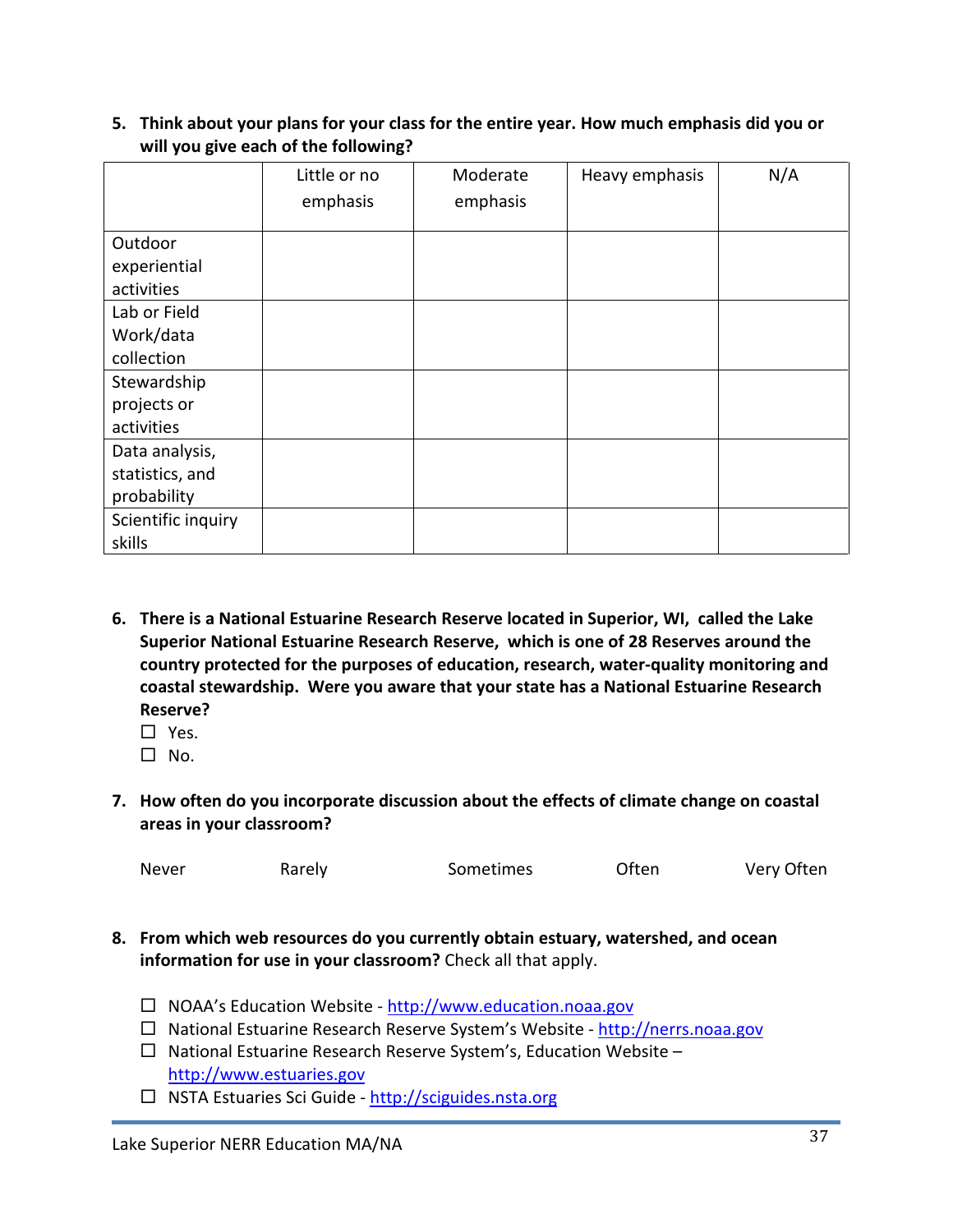Lake Superior Streams- [http://www.lakesuperiorstreams.org](http://www.lakesuperiorstreams.org/)

\_\_\_\_\_\_\_\_\_\_\_\_\_\_\_\_\_\_\_\_\_\_\_\_\_\_\_\_\_\_\_\_\_\_\_\_\_\_\_\_\_\_\_\_\_\_

- $\Box$  Water on the Web-<http://www.waterontheweb.org/>
- □ EPA Education Website <http://www.epa.gov/enviroed/>
- □ Wikipedia [http://wikipedia.org](http://wikipedia.org/)
- $\Box$  National non-profit. Which  $one(s)?$
- $\Box$  Local non-profit. Which ones(s)?
- $\Box$  Other
- $\Box$  I do not use web resources.
- *9.* **Which of the following real-time/archived data sets would you need synthesized into ageappropriate learning materials and visualizations for your teaching?** Check all that apply. \**Note: We're defining real-time data streams as data that you can access as the data are being collected by scientific instruments, or shortly thereafter, to study current conditions or events. Archived data are defined as older data that are still important and necessary for future reference, but are stored and indexed so that they can be easily located and retrieved.*

 $\overline{\phantom{a}}$  , and the contract of the contract of the contract of the contract of the contract of the contract of the contract of the contract of the contract of the contract of the contract of the contract of the contrac

- $\Box$  algal blooms
- $\Box$  animal tag/tracking
- $\Box$  atmospheric carbon dioxide
- $\Box$  bathymetry/topography
- $\square$  currents
- $\Box$  dissolved oxygen (DO)
- $\Box$  fish species & abundance
- $\Box$  nutrients
- $\square$  ocean color
- $\Box$  pH
- $\square$  salinity
- $\square$  sea level rise
- $\square$  temperature: air
- $\square$  temperature: water
- $\square$  water depth
- $\square$  water contaminants
- $\Box$  water turbidity (clarity/cloudiness)
- $\square$  waves
- $\square$  zooplankton species
- $\square$  invasive species
- $\square$  sedimentation
- $\square$  aquatic plants
- $\square$  None of the above
- $\Box$  Other, please specify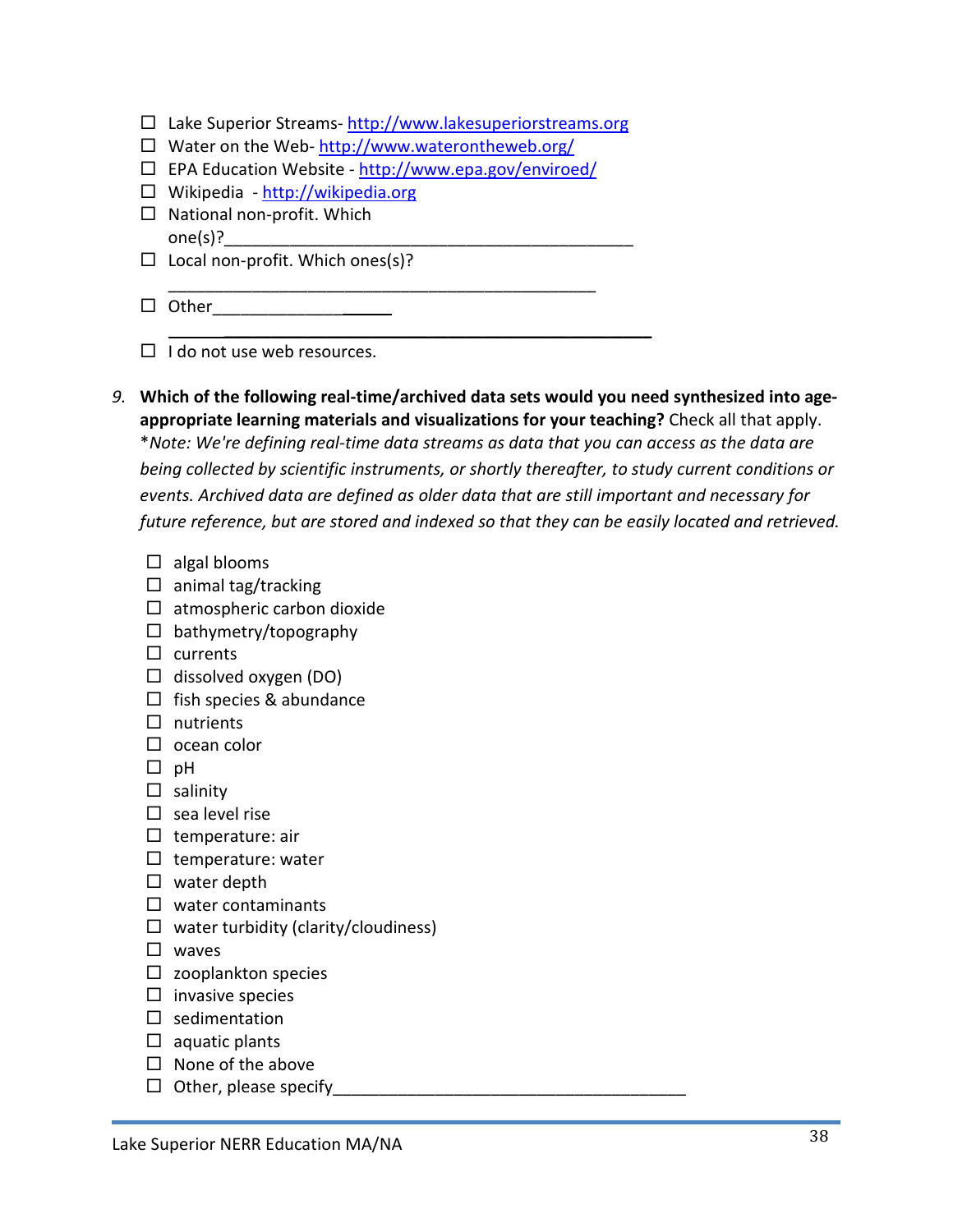#### Appendix 3. Public Focus Group Script and Questions

Lake Superior National Estuarine Research Reserve Front-end Evaluation: Public Focus Group Question Set

| Date                                | Time | <b>Focus Group Location</b> |
|-------------------------------------|------|-----------------------------|
| <b>Number of participants: Male</b> |      | <b>Female</b>               |

**Introductory Script:** The Lake Superior National Estuarine Research Reserve was recently designated in Douglas County, Wisconsin and is one of 28 National Estuarine Research Reserves in the country, and the second freshwater estuary in NOAA's system. An Education Coordinator was recently hired and is charged with developing estuary-related educational programs for P-12 students, educators and community members. In planning for the education programs, she (I) is (am) conducting a frontend evaluation in order to provide an opportunity for community input in the formation of the LSNERR education programs. Your participation in this process is completely voluntary and should take about an hour of your time. Please answer the following eight questions to the best of your ability, using examples when needed. The facilitator will add you to a list of people who would like to speak if you raise your hand, but please consider this to be a free flowing discussion.

- 1. Please share your name and why you decided to join this group today.
- 2. How did you first hear about the Lake Superior National Estuarine Research Reserve? What was your initial impression of this new designation?
- 3. Why is the St. Louis River Estuary important in this community?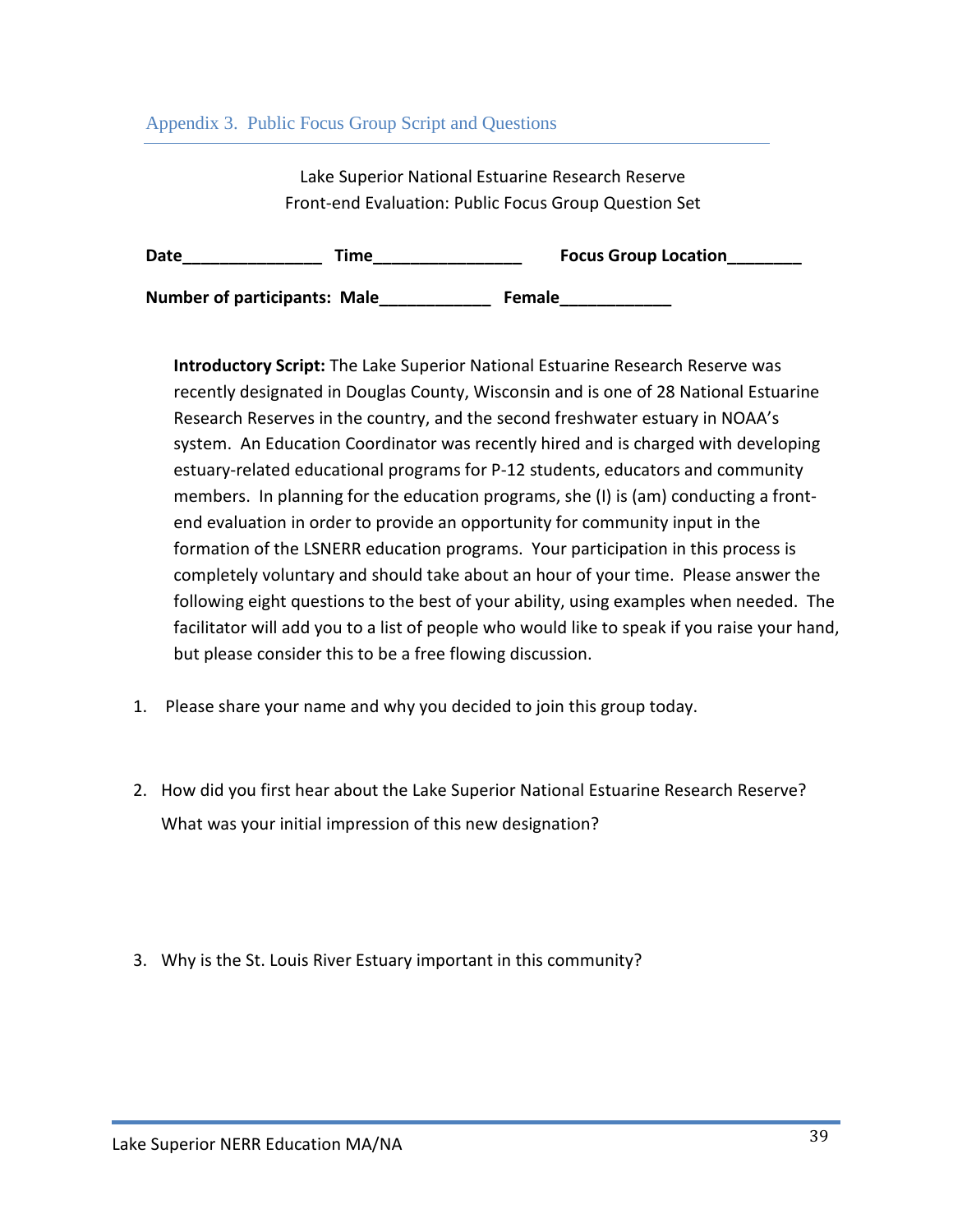4. How do you use the St. Louis River Estuary and the lands that are now part of the National Estuarine Research Reserve?

5. How do you think people in the community generally use the property that is designated as part of the reserve?

6. In regards to the St. Louis River Estuary, what do you wish you knew more about?

7. What kinds of public programs do *you* hope to see at the LSNERR?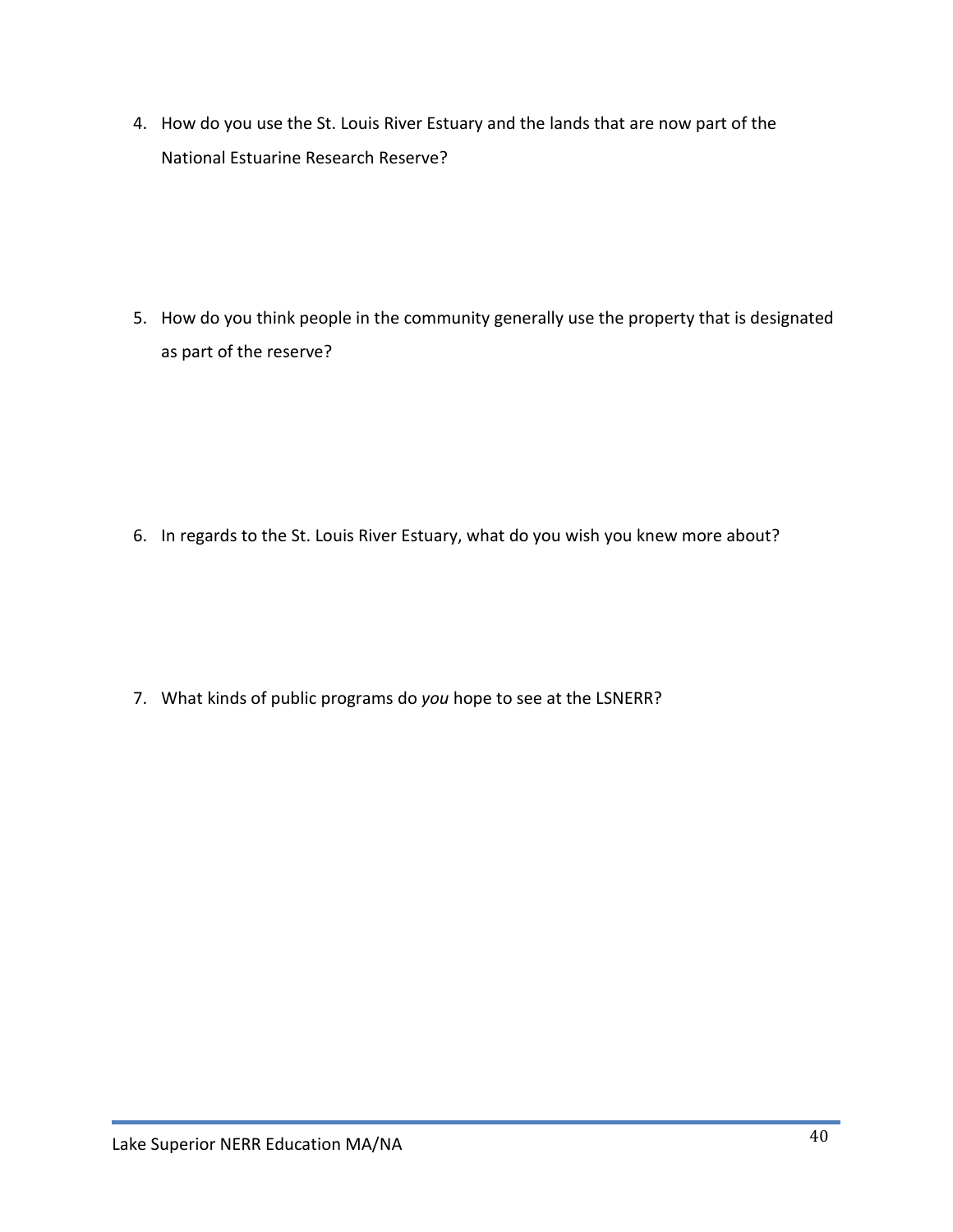#### Appendix 4. Individual Interview Questions

Lake Superior National Estuarine Research Reserve Front-end Evaluation: Interview Questions

| <b>Date</b>              | Time | Location or phone call |
|--------------------------|------|------------------------|
| <b>Participant name:</b> |      |                        |
| Organization:            |      |                        |

**Introductory Script:** The Lake Superior National Estuarine Research Reserve was recently designated in Douglas County, Wisconsin and is one of 28 National Estuarine Research Reserves in the country, and the second freshwater estuary in NOAA's system. An Education Coordinator was recently hired and is charged with developing estuary-related educational programs for P-12 students, educators and community members. In planning for the education programs, she (I) is (am) conducting a front-end evaluation in order to provide an opportunity for community input in the formation of the LSNERR education programs. Your participation in this process is completely voluntary and should take about an hour of your time. Please answer the following eight questions to the best of your ability, using examples when needed.

- 1. Describe your involvement, if any, in the Lake Superior NERR and the NERR designation process.
	- a. If you have not been involved in the NERR or the designation process, how did you first hear about the Lake Superior National Estuarine Research Reserve? What was your initial impression of this new designation?
- 2. Why do you believe the St. Louis River Estuary is important in this community?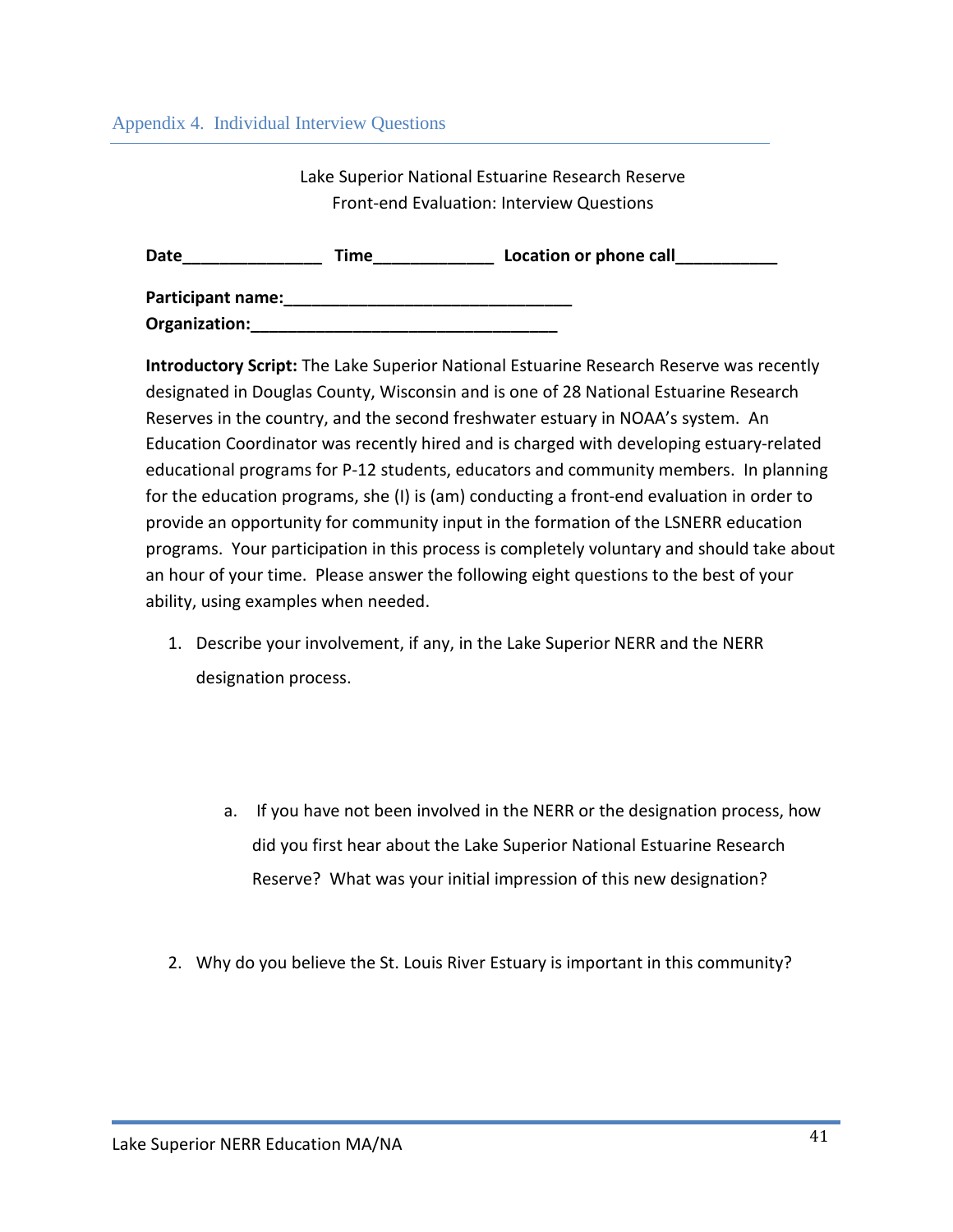- 3. How do you use the St. Louis River Estuary and the lands that are now part of the National Estuarine Research Reserve?
- 4. How do you think people in the community generally use the reserve?
- 5. In regards to the St. Louis River, the estuary, and Lake Superior, what do you wish you knew more about?

- 6. What do you wish people in the broader community knew more about?
- 7. What kinds of programs in each of these categories do you think would of value to the regional community:
	- Early Childhood/Preschool programming:
	- K-12 Education programs:
	- University and College programs:
	- Adult Education programs:
	- Community and family programs: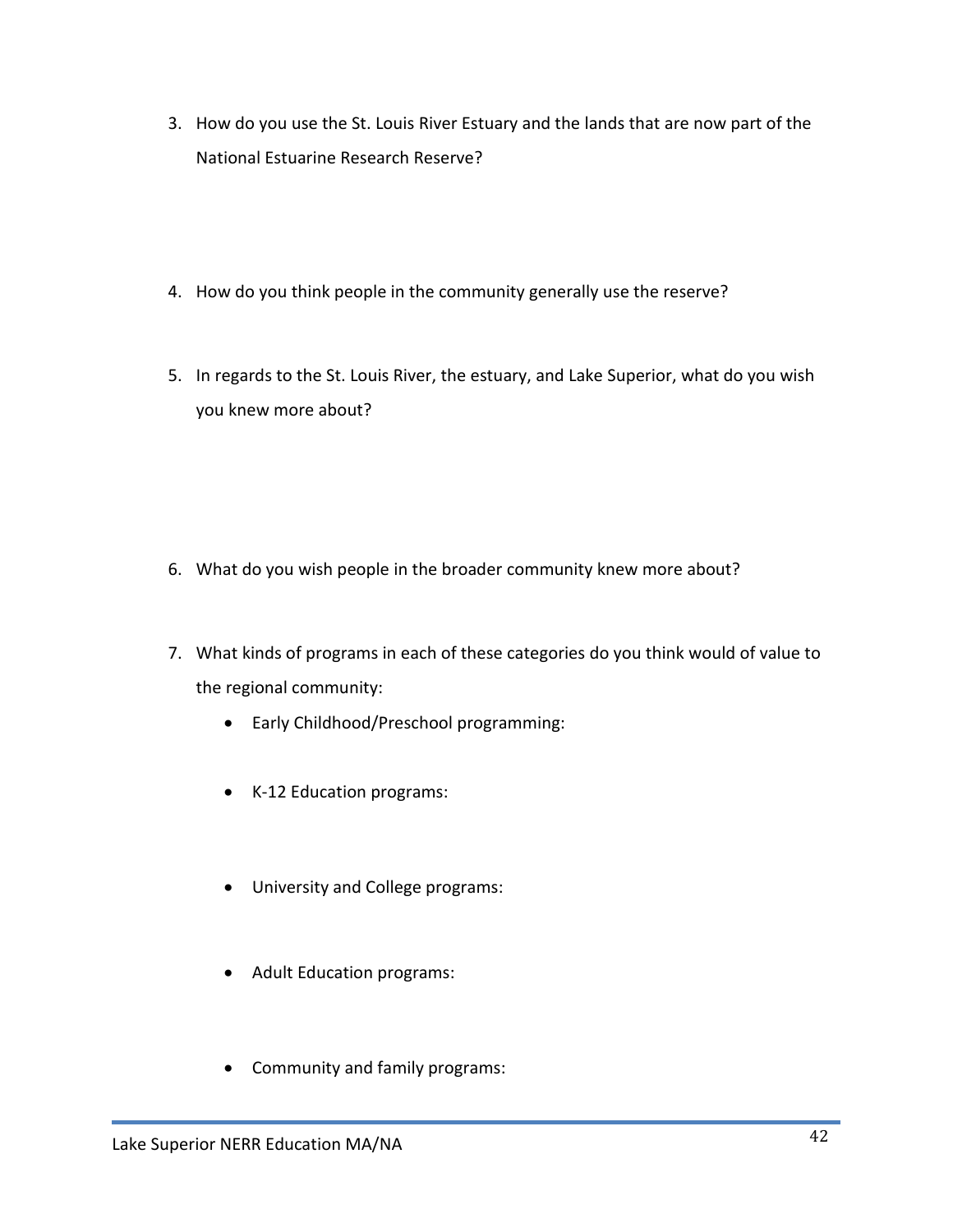- 8. The Lake Superior NERR has recently purchased two buildings on Barkers Island. One (the Boat House) will function as our office and research lab. The other (the Vista Building) will be a visitor's center with interpretive displays, open to the public. What themes, ideas or stories do you think are important to share in the visitors center displays?
- 9. Do you have any further recommendations for the Lake Superior NERR Education Programs?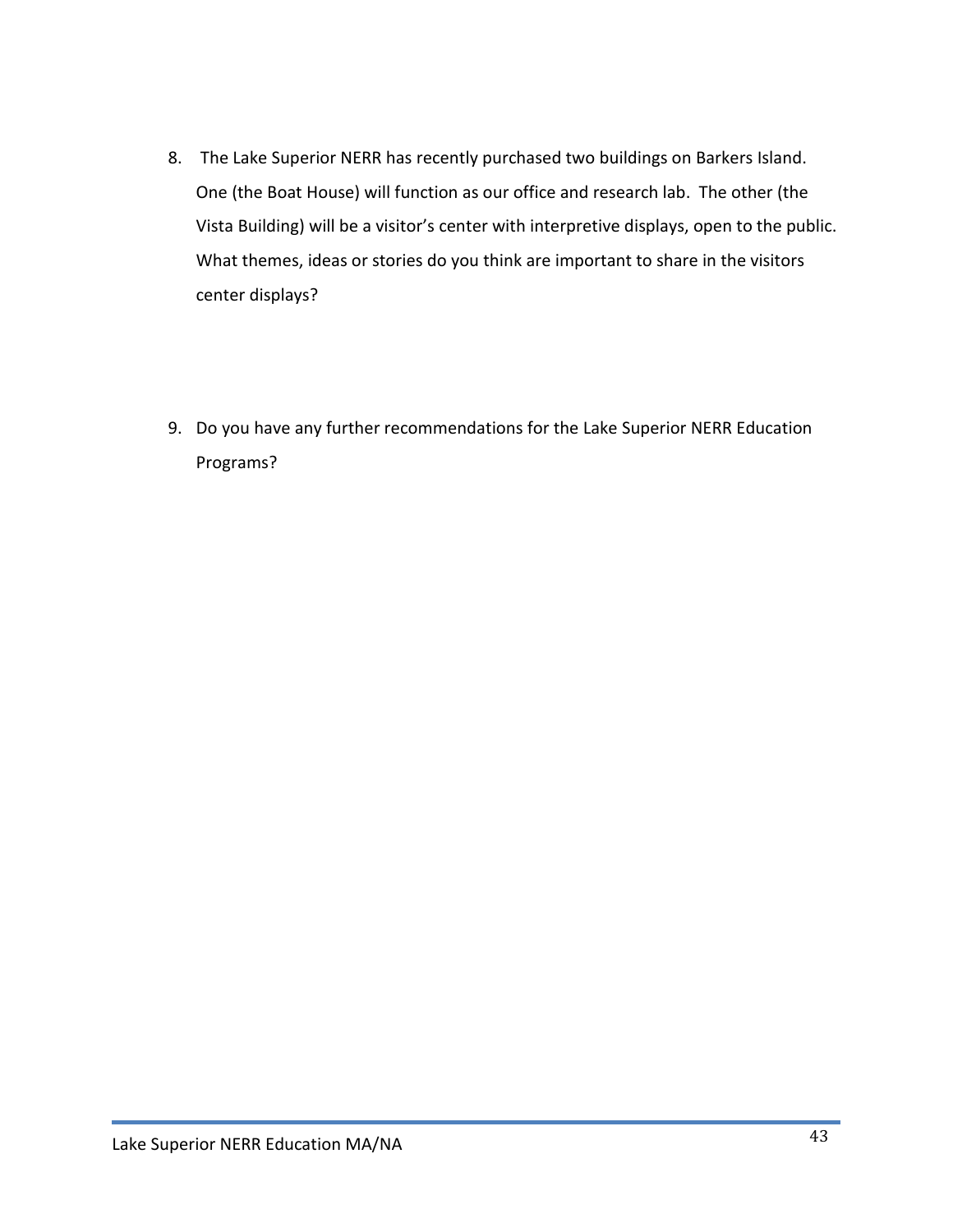| Grades          | <b>MN Science Standards</b> |                       |                   |                      |                      |
|-----------------|-----------------------------|-----------------------|-------------------|----------------------|----------------------|
| K               | Living things are           | Natural systems       |                   |                      |                      |
|                 | diverse with many           | have many             |                   |                      |                      |
|                 | different observable        | components that       |                   |                      |                      |
|                 | characteristics (4).        | interact to           |                   |                      |                      |
|                 |                             | maintain the          |                   |                      |                      |
|                 |                             | system $(4)$ .        |                   |                      |                      |
| 1 <sup>st</sup> | Scientists work as          | Designed and          | Earth materials   | Living things are    | Natural systems      |
|                 | individuals and in          | natural systems       | include solid     | diverse with many    | have many            |
|                 | groups to investigate       | exist in the world.   | rocks, sand, soil | different            | components that      |
|                 | the natural world,          | These systems are     | and water. These  | observable           | interact to maintain |
|                 | emphasizing                 | made up of            | materials have    | characteristics (4). | the system $(4)$ .   |
|                 | evidence and                | components that       | different         |                      |                      |
|                 | communicating with          | act within a          | observable        |                      |                      |
|                 | others $(1)$ .              | system and            | physical          |                      |                      |
|                 |                             | interact with other   | properties that   |                      |                      |
|                 |                             | systems $(1)$ .       | make them         |                      |                      |
|                 |                             |                       | useful $(3)$ .    |                      |                      |
| 2 <sup>nd</sup> | Living things are           | Natural systems       |                   |                      |                      |
|                 | diverse with many           | have many             |                   |                      |                      |
|                 | different observable        | components that       |                   |                      |                      |
|                 | characteristics (4).        | interact to           |                   |                      |                      |
|                 |                             | maintain the          |                   |                      |                      |
|                 |                             | system $(4)$ .        |                   |                      |                      |
| 3 <sup>rd</sup> | Water circulates            |                       |                   |                      |                      |
|                 | through the Earth's         |                       |                   |                      |                      |
|                 | crust, oceans and           |                       |                   |                      |                      |
|                 | atmosphere in what          |                       |                   |                      |                      |
|                 | is known as the             |                       |                   |                      |                      |
|                 | water cycle (3).            |                       |                   |                      |                      |
| 4 <sup>th</sup> | n/a                         |                       |                   |                      |                      |
| 5 <sup>th</sup> | In order to maintain        | Natural systems       | 1. Humans         |                      |                      |
|                 | and improve their           | have many             | change            |                      |                      |
|                 | existence, humans           | components that       | environments in   |                      |                      |
|                 | interact with and           | interact to           | ways that can be  |                      |                      |
|                 | influence Earth             | maintain the          | either beneficial |                      |                      |
|                 | systems $(1)$ .             | living system $(4)$ . | or harmful to     |                      |                      |
|                 |                             |                       | themselves and    |                      |                      |
|                 |                             |                       | other organisms   |                      |                      |
|                 |                             |                       | (4).              |                      |                      |
| $6^{\text{th}}$ | n/a                         |                       |                   |                      |                      |
| 7 <sup>th</sup> | Natural systems             | The flow of           | Human activity    |                      |                      |
|                 | include a variety of        | energy and the        | can change        |                      |                      |
|                 | organisms that              | recycling of          | living organisms  |                      |                      |
|                 | interact with one           | matter are            | and ecosystems    |                      |                      |
|                 | another in several          | essential to a        | (4).              |                      |                      |
|                 | ways $(4)$ .                | stable ecosystem      |                   |                      |                      |
|                 |                             | (4).                  |                   |                      |                      |

# Appendix 5. Wisconsin and Minnesota NERR-related State Standards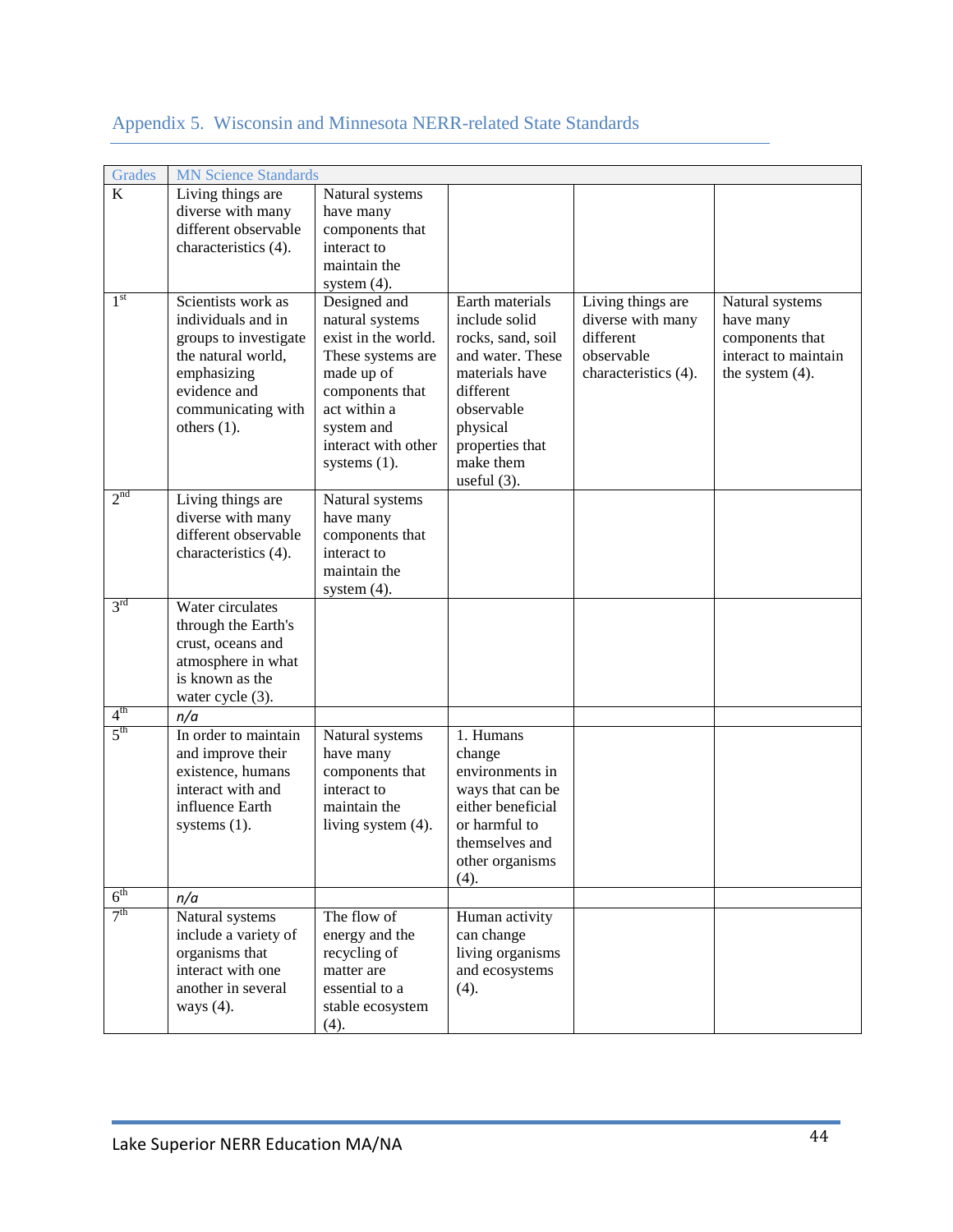| 8 <sup>th</sup>                                                      | Water, which covers<br>the majority of the<br>Earth's surface,<br>circulates through<br>the crust, oceans and<br>atmosphere in what<br>is known as the<br>water cycle $(3)$ . |                                                                                                                                           |                                                                                                                                                                                                                      |                                                                                  |  |
|----------------------------------------------------------------------|-------------------------------------------------------------------------------------------------------------------------------------------------------------------------------|-------------------------------------------------------------------------------------------------------------------------------------------|----------------------------------------------------------------------------------------------------------------------------------------------------------------------------------------------------------------------|----------------------------------------------------------------------------------|--|
| 9 <sup>th</sup><br>$10^{\text{th}}$<br>$11^{\text{th}}$<br>$12^{th}$ | Natural and<br>designed systems<br>are made up of<br>components that act<br>within a system and<br>interact with other<br>systems $(1)$ .                                     | The<br>interrelationship<br>and<br>interdependence<br>of organisms<br>generate dynamic<br>biological<br>communities in<br>ecosystems (4). | Matter cycles<br>and energy flows<br>through different<br>levels of<br>organization of<br>living systems<br>and the physical<br>environment, as<br>chemical<br>elements are<br>combined in<br>different ways<br>(4). | Human activity has<br>consequences on<br>living organisms<br>and ecosystems (4). |  |

| Grade           | <b>Wisconsin Social Studies Standards</b>                                                                                                                                               |                                                                                                                                                                                                                                                                       |                                                                                                                                                        |                                                                                                                                                                                                                                         |                                                                              |  |
|-----------------|-----------------------------------------------------------------------------------------------------------------------------------------------------------------------------------------|-----------------------------------------------------------------------------------------------------------------------------------------------------------------------------------------------------------------------------------------------------------------------|--------------------------------------------------------------------------------------------------------------------------------------------------------|-----------------------------------------------------------------------------------------------------------------------------------------------------------------------------------------------------------------------------------------|------------------------------------------------------------------------------|--|
| $1^{\rm st}$    | Describe and give<br>examples of how<br>people interact with<br>the physical<br>environment.<br>(A.4.4)                                                                                 | Explain how some<br>of Wisconsin's<br>resources play a<br>role to help out the<br>economy.<br>(D.4.3)(ITL D.4.1)                                                                                                                                                      |                                                                                                                                                        |                                                                                                                                                                                                                                         |                                                                              |  |
| 2 <sup>nd</sup> | Identify major<br>changes in the local<br>community that<br>have been caused by<br>human beings and<br>their probable<br>effects on the<br>community and the<br>environment.<br>(A.4.8) | Describe and give<br>examples of ways<br>in which people<br>interact with the<br>physical<br>environment,<br>including use of<br>land, location of<br>communities and<br>methods of<br>construction and<br>design of shelters.<br>(A.4.4)(ITL A.4.5,<br>B.4.7, C.4.1) | Give<br>examples to<br>show how<br>scientific and<br>technological<br>knowledge<br>has led to<br>environmental<br>changes.<br>$(A.4.9)$ (ITL<br>B.4.7) | Compare past<br>and present<br>technology<br>related to<br>energy,<br>transportation,<br>and<br>communications,<br>and describe<br>these changes on<br>people and the<br>environment.<br>(B.4.8)(ITL)<br>B.4.7, a.4.2,<br>B.4.3, B.4.6) | Explore the<br>American<br>Indians in<br>history.<br>(B.4.10)(ITL)<br>B.4.6) |  |